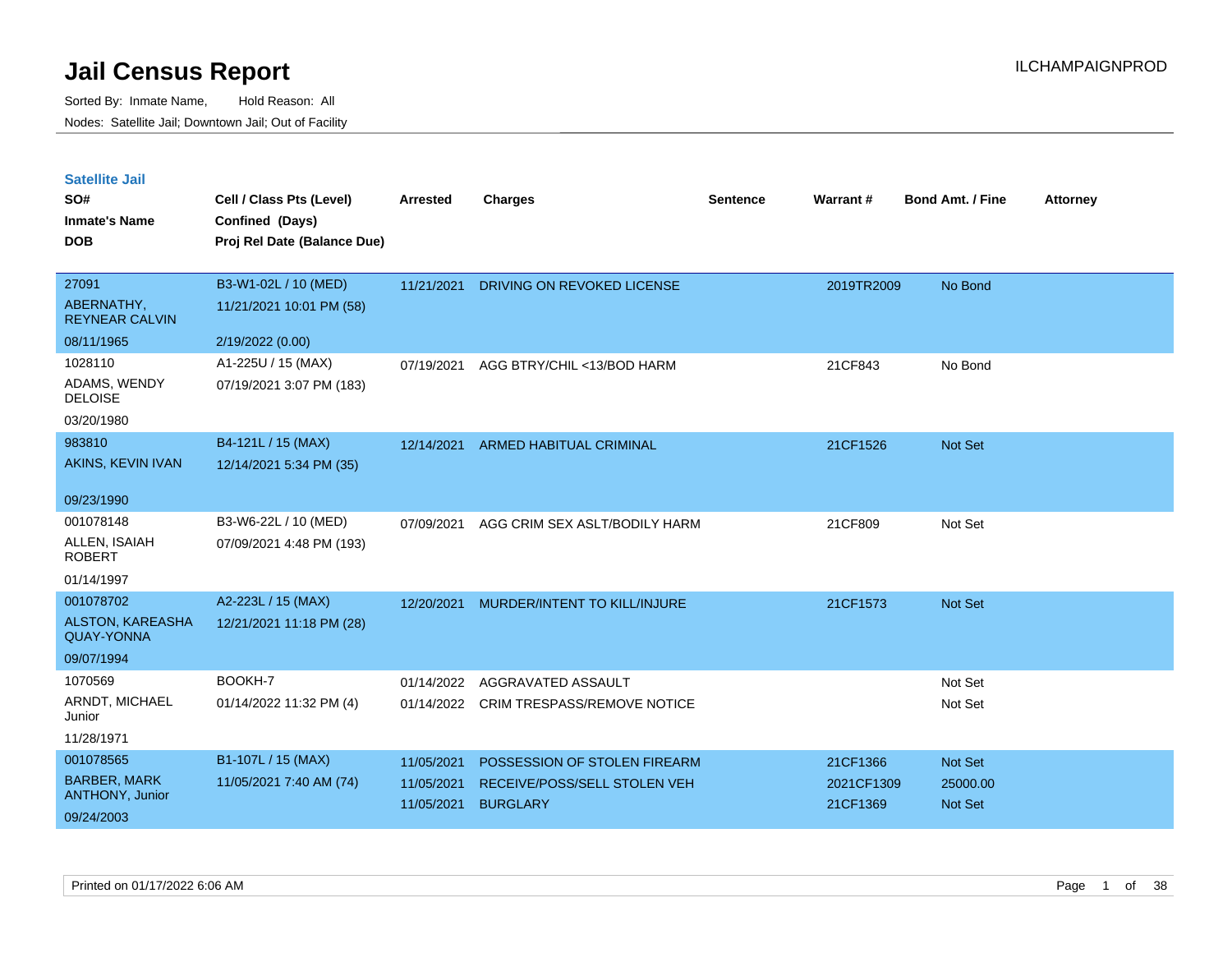| Sorted By: Inmate Name,                               | Hold Reason: All            |                 |                                        |                 |             |                         |                 |
|-------------------------------------------------------|-----------------------------|-----------------|----------------------------------------|-----------------|-------------|-------------------------|-----------------|
| Nodes: Satellite Jail; Downtown Jail; Out of Facility |                             |                 |                                        |                 |             |                         |                 |
| SO#                                                   | Cell / Class Pts (Level)    | <b>Arrested</b> | <b>Charges</b>                         | <b>Sentence</b> | Warrant#    | <b>Bond Amt. / Fine</b> | <b>Attorney</b> |
| <b>Inmate's Name</b>                                  | Confined (Days)             |                 |                                        |                 |             |                         |                 |
| <b>DOB</b>                                            | Proj Rel Date (Balance Due) |                 |                                        |                 |             |                         |                 |
|                                                       |                             |                 |                                        |                 |             |                         |                 |
| 518851                                                | A3-216L / 10 (ADS)          | 01/11/2022      | FELON POSS/USE WEAPON/FIREARM          |                 | 20CF361     | 15000.00                |                 |
| BARKER, ALEXANDER  01/11/2022 2:37 PM (7)             |                             | 01/11/2022      | POSS AMT CON SUB EXCEPT(A)/(D)         |                 | 2020CF863   | 15000.00                |                 |
| <b>MASSIE</b>                                         |                             | 01/11/2022      | <b>BAD CHK/OBTAIN CON PROP/&gt;150</b> |                 | 20CF192     | 15000.00                |                 |
|                                                       |                             | 01/11/2022      | <b>BAD CHK/OBTAIN CON PROP/&gt;150</b> |                 | 19CF1686    | 15000.00                |                 |
|                                                       |                             | 01/11/2022      | METH DELIVERY/15<100 GRAMS             | 20y (DOC)       | 20CF1383    | No Bond                 |                 |
|                                                       |                             | 01/11/2022      | DRIVING ON REVOKED LICENSE             |                 | 2020TR16539 | 1500.00                 |                 |
|                                                       |                             | 01/11/2022      | OBSTRUCTING IDENTIFICATION             |                 | 2020CM222   | 1500.00                 |                 |
| 09/24/1986                                            |                             |                 |                                        |                 |             |                         |                 |
| 1073281                                               | A2-222L / 5 (ADS)           | 11/15/2021      | DOM BTRY/CONTACT/1-2 PRECONV           |                 | 2021CF206   | 5000.00                 |                 |
| <b>BASLER, MONET</b><br><b>MARISA</b>                 | 11/15/2021 11:08 PM (64)    |                 |                                        |                 |             |                         |                 |
| 08/17/1994                                            |                             |                 |                                        |                 |             |                         |                 |
| 1072477                                               | BOOKH-3                     | 01/13/2022      | MFG/DEL CAN 30<500 GRAMS/SCH           |                 | 2022CFAWOW  | <b>Not Set</b>          |                 |
| BEASLEY, KEVIN CORY 01/13/2022 8:47 PM (5)            |                             | 01/13/2022      | FELON POSS/USE WEAPON/FIREARM          |                 | 2022CFAWOW  | <b>Not Set</b>          |                 |
|                                                       |                             |                 |                                        |                 |             |                         |                 |
| 06/16/2000                                            |                             |                 |                                        |                 |             |                         |                 |
| 001078535                                             | B2-T2-07U / 15 (SPH)        | 10/26/2021      | <b>CRIM SEX ASSAULT/FORCE</b>          |                 | 21CF1305    | Not Set                 |                 |
| BERRY, DAVID ISAAC                                    | 10/26/2021 10:52 AM (84)    |                 |                                        |                 |             |                         |                 |
| 09/23/2000                                            |                             |                 |                                        |                 |             |                         |                 |
| 1057334                                               | B4-221U / 15 (MAX)          | 10/27/2021      | MURDER/INTENT TO KILL/INJURE           |                 |             | No Bond                 |                 |
| <b>BEVERLY, DAVID</b>                                 | 10/27/2021 1:42 PM (83)     |                 |                                        |                 |             |                         |                 |
| <b>BENJAMIN</b>                                       |                             |                 |                                        |                 |             |                         |                 |
| 03/31/1987                                            |                             |                 |                                        |                 |             |                         |                 |
| 29626                                                 | B1-105U / 10 (MED)          | 11/09/2021      | MFG/DEL 15<100 GR COCA/ANALOG          |                 | 21CF1387    | Not Set                 |                 |
| <b>BISHOP, DARRELL</b><br><b>EDWARD</b>               | 11/09/2021 4:46 PM (70)     |                 |                                        |                 |             |                         |                 |
| 07/18/1968                                            |                             |                 |                                        |                 |             |                         |                 |
| 1042245                                               | A2-220U / 5 (ADS)           | 01/05/2022      | DRVG UNDER INFLU OF ALCOHOL            |                 | 17DT479     | 25000.00                |                 |
| <b>BLUE-CARTER,</b><br><b>JAZZLYN KAYONNA</b>         | 01/05/2022 10:05 PM (13)    |                 | 01/05/2022 AGG DUI/LIC SUSP OR REVOKED |                 | 22CF19      | <b>Not Set</b>          |                 |
| 07/07/1996                                            |                             |                 |                                        |                 |             |                         |                 |

Printed on 01/17/2022 6:06 AM Page 2 of 38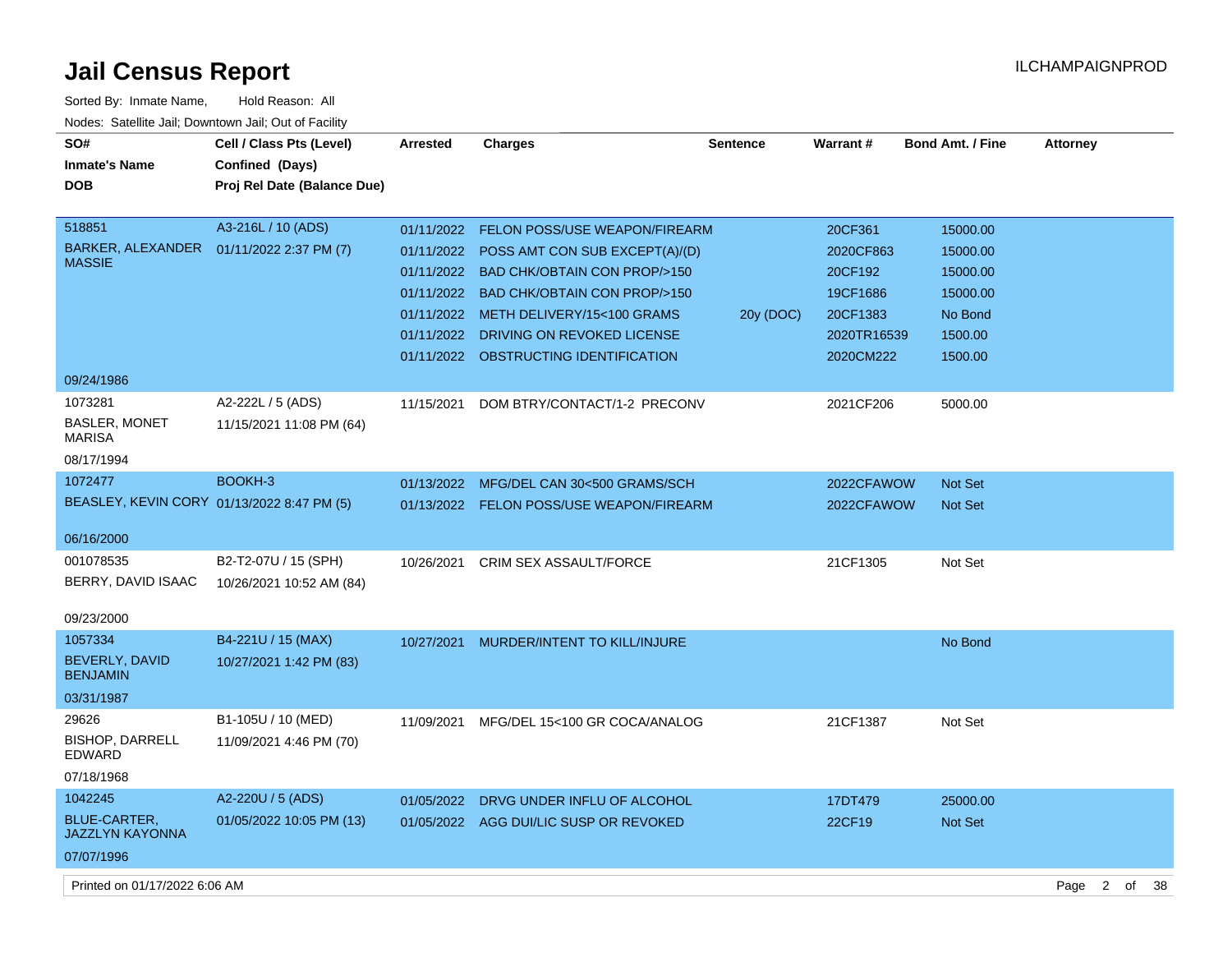| ivuutos. Saltiilit Jali, Duwilluwii Jali, Oul of Facility |                                             |                 |                                       |                 |            |                         |                 |
|-----------------------------------------------------------|---------------------------------------------|-----------------|---------------------------------------|-----------------|------------|-------------------------|-----------------|
| SO#                                                       | Cell / Class Pts (Level)                    | <b>Arrested</b> | <b>Charges</b>                        | <b>Sentence</b> | Warrant#   | <b>Bond Amt. / Fine</b> | <b>Attorney</b> |
| <b>Inmate's Name</b>                                      | Confined (Days)                             |                 |                                       |                 |            |                         |                 |
| DOB                                                       | Proj Rel Date (Balance Due)                 |                 |                                       |                 |            |                         |                 |
|                                                           |                                             |                 |                                       |                 |            |                         |                 |
| 51247                                                     | B1-202U / 10 (MED)                          | 04/15/2021      | FELON POSS/USE WEAPON/FIREARM         |                 | 21CF411    | Not Set                 |                 |
| <b>BROWN, DANTE</b><br><b>MAURICE</b>                     | 04/15/2021 6:24 PM (278)                    |                 |                                       |                 |            |                         |                 |
| 04/19/1979                                                |                                             |                 |                                       |                 |            |                         |                 |
| 29957                                                     | B4-222L / 15 (MAX)                          | 11/13/2021      | FELON POSS/USE WEAPON/FIREARM         |                 | 21CF1390   | Not Set                 |                 |
| BROWN, RODNEY<br>LOUIS                                    | 11/13/2021 8:57 PM (66)                     | 11/13/2021      | AGG CRIM SX AB/>5 YR OLDER VIC        |                 | 2019CF0718 | 250000.00               |                 |
| 01/07/1968                                                |                                             |                 |                                       |                 |            |                         |                 |
| 001077945                                                 | A1-224U / 10 (MED)                          | 11/13/2021      | AGG ASLT PEACE OFF/FIRE/ER WRK        |                 | 2021CF637  | 1000.00                 |                 |
| <b>BROWN, SIDREA</b>                                      | 11/13/2021 10:49 AM (66)                    | 11/13/2021      | <b>BURGLARY</b>                       |                 | 2021CF543  | 50000.00                |                 |
| <b>RENEIA</b>                                             |                                             | 11/17/2021      | <b>BURGLARY</b>                       |                 | 21CF1264   | 1000.00                 |                 |
| 07/23/1992                                                |                                             |                 |                                       |                 |            |                         |                 |
| 001078739                                                 | BOOKF-2 / 5 (ADS)                           |                 | 01/05/2022 CRIMINAL TRESPASS BUILDING |                 | 2020CM392  | 1000.00                 |                 |
| BRYANT, JUDITH ANN                                        | 01/05/2022 6:36 PM (13)                     |                 |                                       |                 |            |                         |                 |
| 10/22/1957                                                |                                             |                 |                                       |                 |            |                         |                 |
| 995894                                                    | A4-106L / 10 (ADS)                          | 12/28/2021      | FELON POSSESS WEAPON/2ND+             | 5y (DOC)        | 2020CF709  | No Bond                 |                 |
|                                                           | BUTLER, JAMES LYNN 12/28/2021 11:05 AM (21) |                 |                                       |                 |            |                         |                 |
| 12/04/1991                                                |                                             |                 |                                       |                 |            |                         |                 |
| 56936                                                     | A3-215L / 15 (SPH)                          | 11/01/2021      | PUBLIC INDECENCY/EXPOSURE/3+          | 3y/0m/0d (DO    |            | Not Set                 |                 |
| CALDWELL, STEVEN<br>ANDRE                                 | 11/01/2021 1:09 PM (78)                     |                 |                                       |                 |            |                         |                 |
| 04/19/1982                                                |                                             |                 |                                       |                 |            |                         |                 |
| 001077954                                                 | B3-W1-04L / 10 (MED)                        | 12/21/2021      | <b>RESIDENTIAL BURGLARY</b>           |                 | 21CF1570   | <b>Not Set</b>          |                 |
|                                                           | CALKINS, STEVEN RAY 12/21/2021 6:35 AM (28) |                 |                                       |                 |            |                         |                 |
|                                                           |                                             |                 |                                       |                 |            |                         |                 |
| 01/01/1992                                                |                                             |                 |                                       |                 |            |                         |                 |
| 39474                                                     | B1-101U / 10 (ADS)                          | 07/06/2021      | MFG/DEL 15<100 GR HEROIN/ANLG         |                 | 21CF792    | Not Set                 |                 |
| CAMPBELL, AARON<br>JACOB                                  | 07/06/2021 11:56 PM (196)                   |                 |                                       |                 |            |                         |                 |
| 07/18/1974                                                |                                             |                 |                                       |                 |            |                         |                 |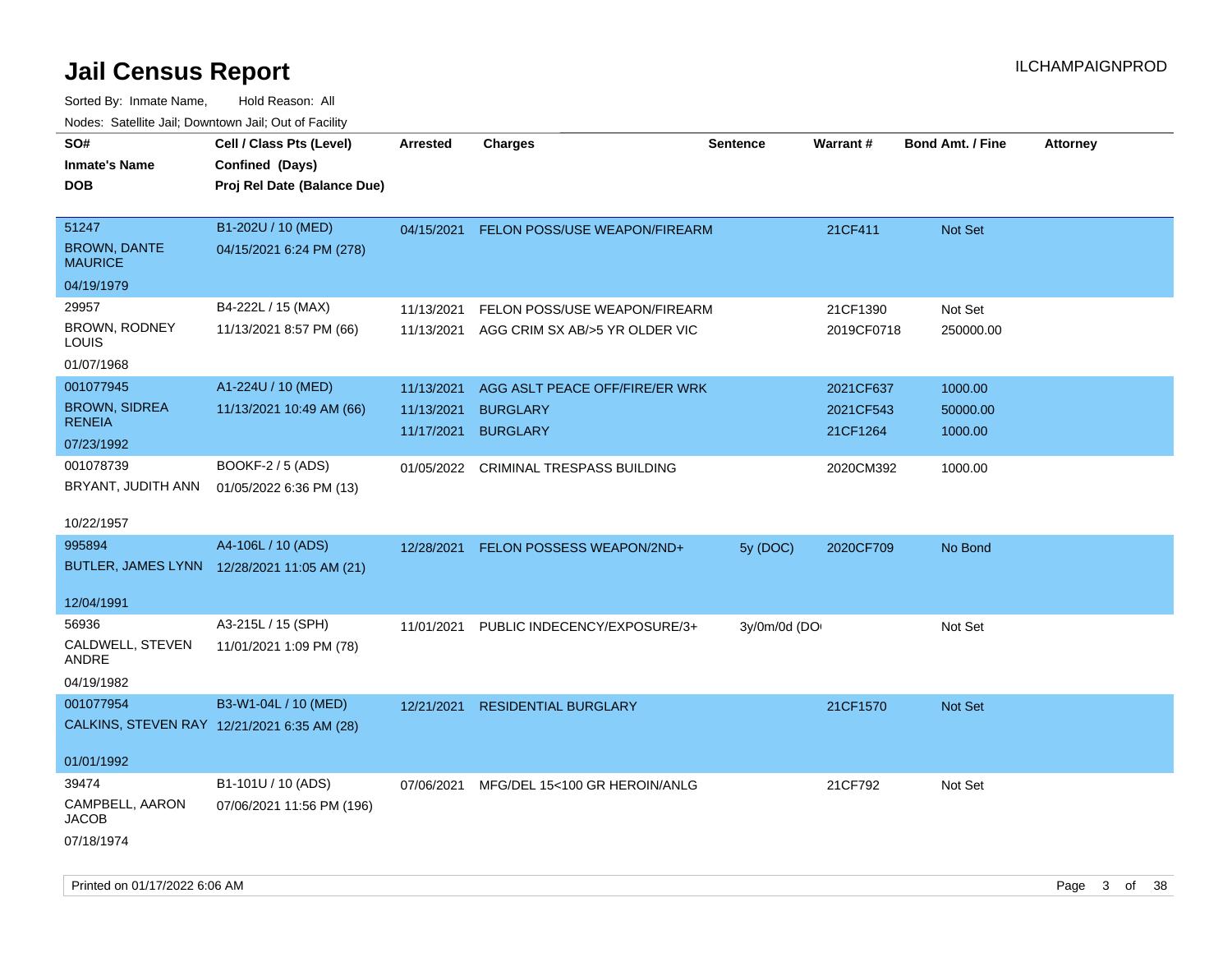Sorted By: Inmate Name, Hold Reason: All Nodes: Satellite Jail; Downtown Jail; Out of Facility

| SO#<br><b>Inmate's Name</b><br><b>DOB</b>                                         | Cell / Class Pts (Level)<br>Confined (Days)<br>Proj Rel Date (Balance Due) | <b>Arrested</b>                        | <b>Charges</b>                                                                       | <b>Sentence</b> | <b>Warrant#</b>                  | <b>Bond Amt. / Fine</b>       | <b>Attorney</b> |
|-----------------------------------------------------------------------------------|----------------------------------------------------------------------------|----------------------------------------|--------------------------------------------------------------------------------------|-----------------|----------------------------------|-------------------------------|-----------------|
| 1003950<br><b>CANTU, NESTOR</b><br><b>ANTHONY</b><br>03/01/1983                   | A4-206L / 5 (ADS)<br>01/11/2022 5:12 PM (7)                                | 01/11/2022                             | DRIVING ON REVOKED LICENSE                                                           |                 | 21TR6769                         | Not Set                       |                 |
| 48473<br>CARRINGTON, ALBERT 01/14/2022 6:08 PM (4)<br>LAMONT, Third<br>10/03/1966 | 1/20/2022 (0.00)<br>BOOKH-3                                                | 01/14/2022                             | VIOLATE ORDER PROTECTION                                                             |                 | 2022-CM-AWOW                     | Not Set                       |                 |
| 1060436<br><b>CARTER, DERESHEO</b><br><b>DEWAYNE</b><br>09/10/1991                | A4-204L / 5 (ADS)<br>01/06/2022 8:43 PM (12)                               | 01/06/2022                             | AGGRAVATED UNLAWFUL RESTRAINT<br>01/06/2022 FELON ESCAPE/PEACE OFFICER               |                 | 22CF29<br><b>22CF28</b>          | Not Set<br>Not Set            |                 |
| 001078729<br>CARTER, TROY<br><b>DEMON</b><br>01/02/2004                           | A4-105L / 15 (ADS)<br>01/02/2022 10:29 AM (16)                             |                                        | 01/02/2022 MURDER/INTENT TO KILL/INJURE                                              |                 | 20CF396                          | 1000000.00                    |                 |
| 1029088<br>CHAPPLE, MALIK<br><b>BIANCO</b><br>10/25/1994                          | B1-104L / 10 (MED)<br>12/22/2021 10:02 AM (27)                             | 12/21/2021                             | FELON POSS/USE FIREARM PRIOR                                                         |                 | 21CF1338                         | 250000.00                     |                 |
| 001077485<br>COLBERT, ARIEANA<br><b>FELICIA</b><br>12/13/2000                     | A1-227L / 15 (MAX)<br>12/21/2021 2:08 PM (28)                              | 12/21/2021                             | MURDER/INTENT TO KILL/INJURE                                                         |                 | 2021CF1282                       | 1000000.00                    |                 |
| 1048488<br>COLSON, WAYNE<br><b>ARTHUR, Third</b><br>10/14/1995                    | A4-105U / 10 (ADS)<br>12/30/2021 8:27 AM (19)                              | 12/30/2021                             | ARMED VIOLENCE/CATEGORY I                                                            |                 | 2022CF4                          | Not Set                       |                 |
| 34805<br>11/16/1971                                                               | A3-214L / 15 (MAX)<br>CONERLY, KIN JOSEPH 10/01/2021 1:53 AM (109)         | 10/01/2021<br>10/01/2021<br>10/06/2021 | <b>DOMESTIC BATTERY</b><br>ARMED HABITUAL CRIMINAL<br>POSS STOLEN VEHICLE > \$25,000 |                 | 21CF1183<br>21CF1184<br>19CF1786 | Not Set<br>Not Set<br>Not Set |                 |

Printed on 01/17/2022 6:06 AM Page 4 of 38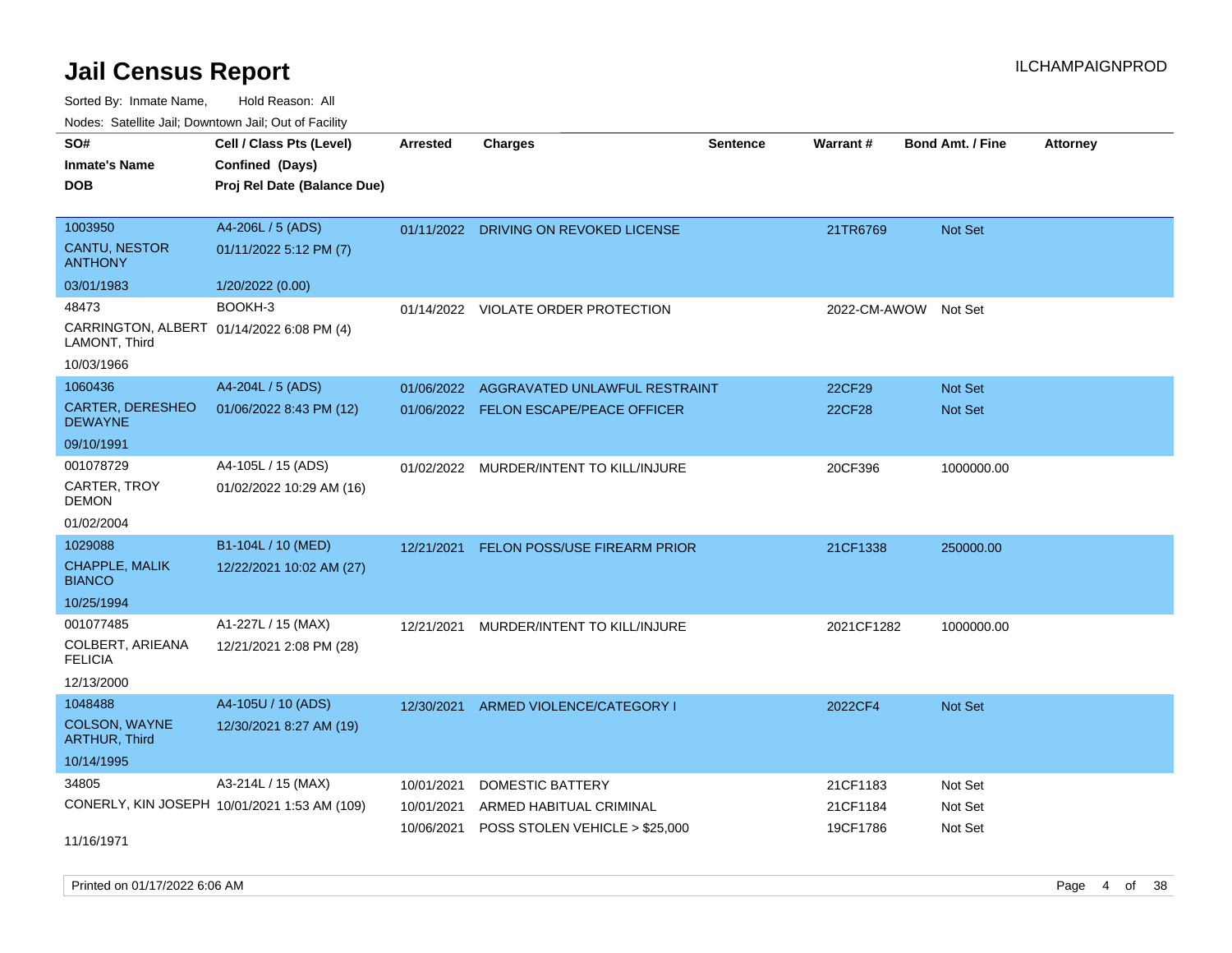| SO#                                    | Cell / Class Pts (Level)    | <b>Arrested</b> | <b>Charges</b>                            | <b>Sentence</b> | Warrant#             | <b>Bond Amt. / Fine</b> | <b>Attorney</b> |
|----------------------------------------|-----------------------------|-----------------|-------------------------------------------|-----------------|----------------------|-------------------------|-----------------|
| <b>Inmate's Name</b>                   | Confined (Days)             |                 |                                           |                 |                      |                         |                 |
| <b>DOB</b>                             | Proj Rel Date (Balance Due) |                 |                                           |                 |                      |                         |                 |
|                                        |                             |                 |                                           |                 |                      |                         |                 |
| 958936                                 | BOOKF-2 / 10 (ADS)          |                 | 01/11/2022 DRIVING ON REVOKED LICENSE     |                 | 21TR4771             | 2500.00                 |                 |
| <b>COWAN, CAPRICE</b>                  | 01/11/2022 7:04 PM (7)      |                 | 01/11/2022 FELON FAIL/RETURN FRM FURLOUGH |                 | 21CF1351             | 150000.00               |                 |
| <b>CASHAY</b>                          |                             |                 | 01/12/2022 AGG BATTERY/USE DEADLY WEAPON  |                 | 2y/6m (DOC) 18CF1571 | No Bond                 |                 |
| 07/19/1988                             |                             |                 |                                           |                 |                      |                         |                 |
| 1074319                                | B2-T1-04L / 15 (SPH)        | 10/12/2021      | AGGRAVATED CRUELTY TO ANIMALS             |                 | 21CF1238             | Not Set                 |                 |
| <b>CRAIG, DAVUCCI</b><br><b>DAVION</b> | 10/12/2021 11:36 AM (98)    | 10/14/2021      | MURDER                                    |                 | 21CF1239             | Not Set                 |                 |
| 08/02/2001                             |                             |                 |                                           |                 |                      |                         |                 |
| 001077549                              | B2-T3-10L / 10 (SPH)        | 12/22/2020      | PRED CRIM SEX ASLT/VICTIM <13             |                 | 2020CF1469           | Not Set                 |                 |
| CRISTOBAL-MATEO,<br><b>CRISTOBAL</b>   | 12/22/2020 1:17 PM (392)    |                 |                                           |                 |                      |                         |                 |
| 12/02/1988                             |                             |                 |                                           |                 |                      |                         |                 |
| 988538                                 | B1-106L / 10 (MED)          | 12/21/2021      | AGGRAVATED DOMESTIC BATTERY               |                 | 21CF1564             | Not Set                 |                 |
| DAVIDSON, HARLEY<br><b>KYLE SCOTT</b>  | 12/21/2021 5:45 AM (28)     |                 |                                           |                 |                      |                         |                 |
| 08/05/1990                             |                             |                 |                                           |                 |                      |                         |                 |
| 1023587                                | B1-203U / 15 (MAX)          | 09/24/2021      | MFG/DEL CANNABIS/2.5-10 GRAMS             |                 | 21CF1155             | Not Set                 |                 |
| DAVIS, MARTIN<br><b>DENNIS</b>         | 09/24/2021 9:38 PM (116)    |                 | 09/24/2021 ARMED HABITUAL CRIMINAL        |                 | 2021-CF681           | 500000.00               |                 |
| 12/02/1994                             |                             |                 |                                           |                 |                      |                         |                 |
| 001078538                              | B1-205L / 10 (MED)          | 10/26/2021      | <b>CRIM SEX ASSAULT/FORCE</b>             |                 | 21CF1301             | Not Set                 |                 |
| DAWKINS, LEN                           | 10/26/2021 8:18 PM (84)     |                 |                                           |                 |                      |                         |                 |
| 03/23/1987                             |                             |                 |                                           |                 |                      |                         |                 |
| 56972                                  | B3-W3-10L / 10 (MED)        | 08/30/2021      | POSS STOLEN VEHICLE > \$25,000            |                 | 21CF1044             | <b>Not Set</b>          |                 |
| DAY, DANIEL JOSEPH                     | 08/30/2021 3:07 PM (141)    | 09/04/2021      | <b>BURGLARY</b>                           |                 | 21CF1054             | Not Set                 |                 |
|                                        |                             |                 |                                           |                 |                      |                         |                 |
| 10/16/1982                             |                             |                 |                                           |                 |                      |                         |                 |
| 49972                                  | A4-104U / 10 (ADS)          |                 | 01/03/2022 FELON POSS/USE WEAPON/FIREARM  | 2y (DOC)        | 20CF1476             | No Bond                 |                 |
| DICKERSON,<br>RAYMOND COLLIER          | 01/03/2022 11:10 AM (15)    |                 |                                           |                 |                      |                         |                 |
| 08/16/1978                             |                             |                 |                                           |                 |                      |                         |                 |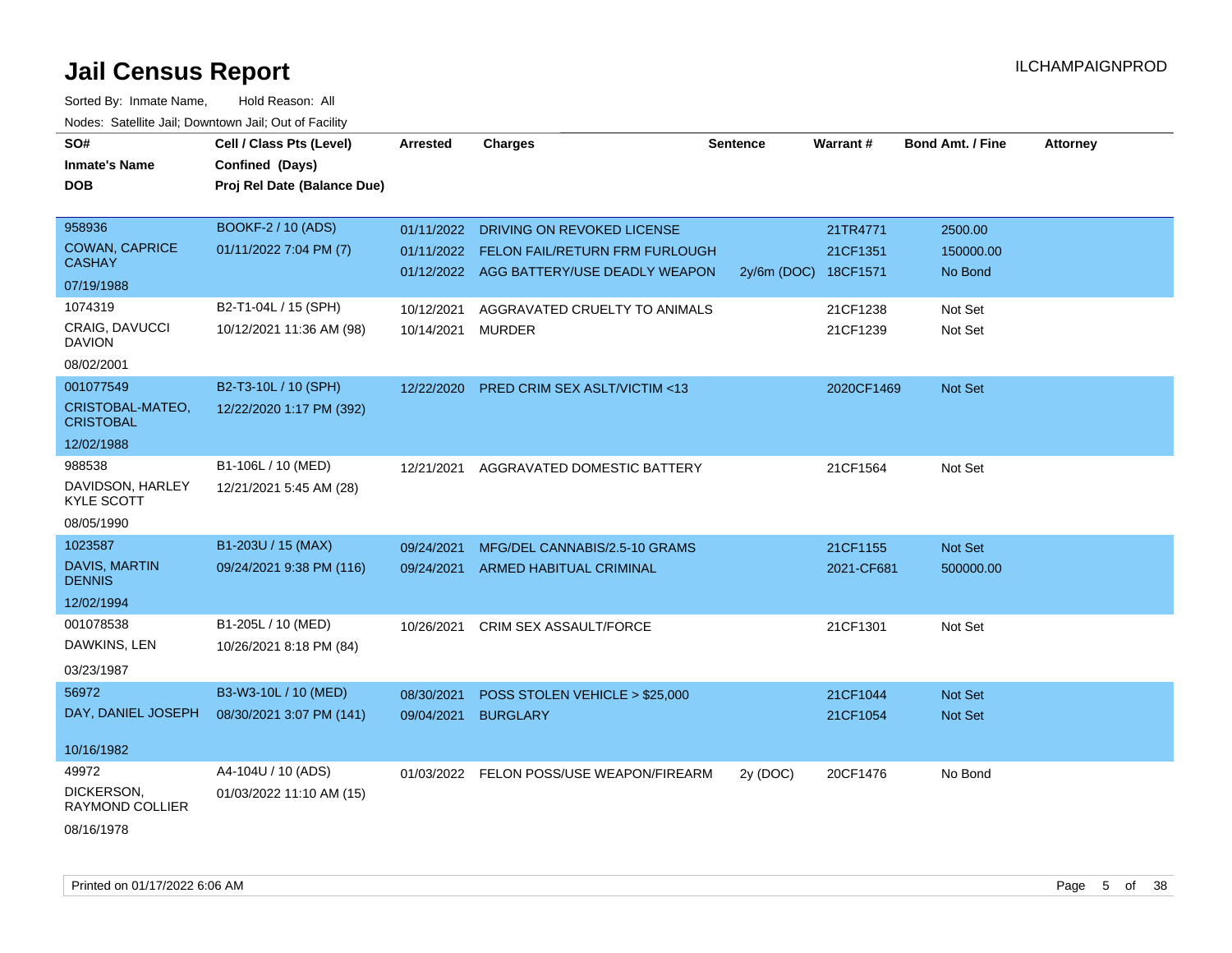| rouce. Calcillic Jali, Downtown Jali, Out of Facility |                                             |                 |                                       |                 |                 |                         |                 |
|-------------------------------------------------------|---------------------------------------------|-----------------|---------------------------------------|-----------------|-----------------|-------------------------|-----------------|
| SO#<br><b>Inmate's Name</b>                           | Cell / Class Pts (Level)<br>Confined (Days) | <b>Arrested</b> | <b>Charges</b>                        | <b>Sentence</b> | <b>Warrant#</b> | <b>Bond Amt. / Fine</b> | <b>Attorney</b> |
|                                                       |                                             |                 |                                       |                 |                 |                         |                 |
| <b>DOB</b>                                            | Proj Rel Date (Balance Due)                 |                 |                                       |                 |                 |                         |                 |
|                                                       |                                             |                 |                                       |                 |                 |                         |                 |
| 25659                                                 | B4-125L / 15 (MAX)                          | 06/15/2021      | <b>RESIDENTIAL BURGLARY</b>           |                 | 2020CF1218      | 50000.00                |                 |
| DORRIS, LORENZO                                       | 06/15/2021 6:17 AM (217)                    | 06/15/2021      | <b>BURGLARY</b>                       |                 | 21CF689         | Not Set                 |                 |
| 07/19/1966                                            |                                             |                 |                                       |                 |                 |                         |                 |
| 1024895                                               | B3-W4-14L / 10 (MED)                        | 12/15/2021      | MFG/DEL 100<400 GR COCA/ANLG          |                 | 21CF1535        | Not Set                 |                 |
| EDWARDS, GEORGE<br><b>CORTEZ</b>                      | 12/15/2021 12:26 PM (34)                    | 12/15/2021      | <b>AGGRAVATED BATTERY</b>             |                 | 21CF1536        | Not Set                 |                 |
| 06/19/1994                                            |                                             |                 |                                       |                 |                 |                         |                 |
| 1069992                                               | BOOKH-3                                     |                 | 01/14/2022 VIOLATE ORDER PROTECTION   |                 | 2022CMAWOW      | Not Set                 |                 |
| <b>EMBEYA, CRISTAVI</b><br><b>TSHOMBA</b>             | 01/14/2022 5:19 PM (4)                      |                 |                                       |                 |                 |                         |                 |
| 03/19/1999                                            |                                             |                 |                                       |                 |                 |                         |                 |
| 987328                                                | A2-122L / 10 (MED)                          | 12/11/2021      | AGG ASLT PEACE OFF/FIRE/ER WRK        |                 | 21CF1515        | Not Set                 |                 |
| ERVIN, DEIDRA ANN<br>RUTH                             | 12/11/2021 8:48 PM (38)                     |                 |                                       |                 |                 |                         |                 |
| 04/15/1991                                            |                                             |                 |                                       |                 |                 |                         |                 |
| 45194                                                 | B3-W7-28L / 10 (MED)                        | 10/20/2021      | DOMESTIC BATTERY/OTHER PRIOR          |                 | 21CF1265        | <b>Not Set</b>          |                 |
| <b>FALLS, ANDREW</b>                                  | 10/20/2021 12:59 AM (90)                    |                 |                                       |                 |                 |                         |                 |
| 08/15/1976                                            |                                             |                 |                                       |                 |                 |                         |                 |
| 1033594                                               | BOOKH-3                                     | 01/14/2022      | AGG UNLAWFUL USE OF WEAPON            |                 | 2022CFAWOW      | Not Set                 |                 |
| FARMER, KAMERON                                       | 01/14/2022 5:15 AM (4)                      |                 | 01/14/2022 RECKLESS DRIVING           |                 | 2022TRAWOW      | Not Set                 |                 |
| TODD                                                  |                                             | 01/14/2022      | DISREGARD STOP SIGN                   |                 | 2022TRAWOW      | Not Set                 |                 |
| 08/11/1995                                            |                                             |                 | 01/14/2022 CRIM DMG TO PROP \$500-10K |                 | 2022CFAWOW      | Not Set                 |                 |
| 001078758                                             | A1-226L / 5 (ADS)                           |                 | 01/11/2022 DIRECT CRIMINAL CONTEMPT   |                 | 2018D84         | Not Set                 |                 |
| <b>FELLER, JUSTINE A</b>                              | 01/11/2022 6:10 PM (7)                      |                 |                                       |                 |                 |                         |                 |
|                                                       |                                             |                 |                                       |                 |                 |                         |                 |
| 04/13/1987                                            | 2/24/2022 (0.00)                            |                 |                                       |                 |                 |                         |                 |
| 527081                                                | B3-W6-24L / 10 (MED)                        | 09/06/2021      | ARSON/REAL/PERSONAL PROP>\$150        |                 | 2021 CF 797     | 25000.00                |                 |
| FERGUSON,<br><b>CHRISTOPHER</b>                       | 09/06/2021 1:18 PM (134)                    |                 |                                       |                 |                 |                         |                 |
| 12/21/1981                                            |                                             |                 |                                       |                 |                 |                         |                 |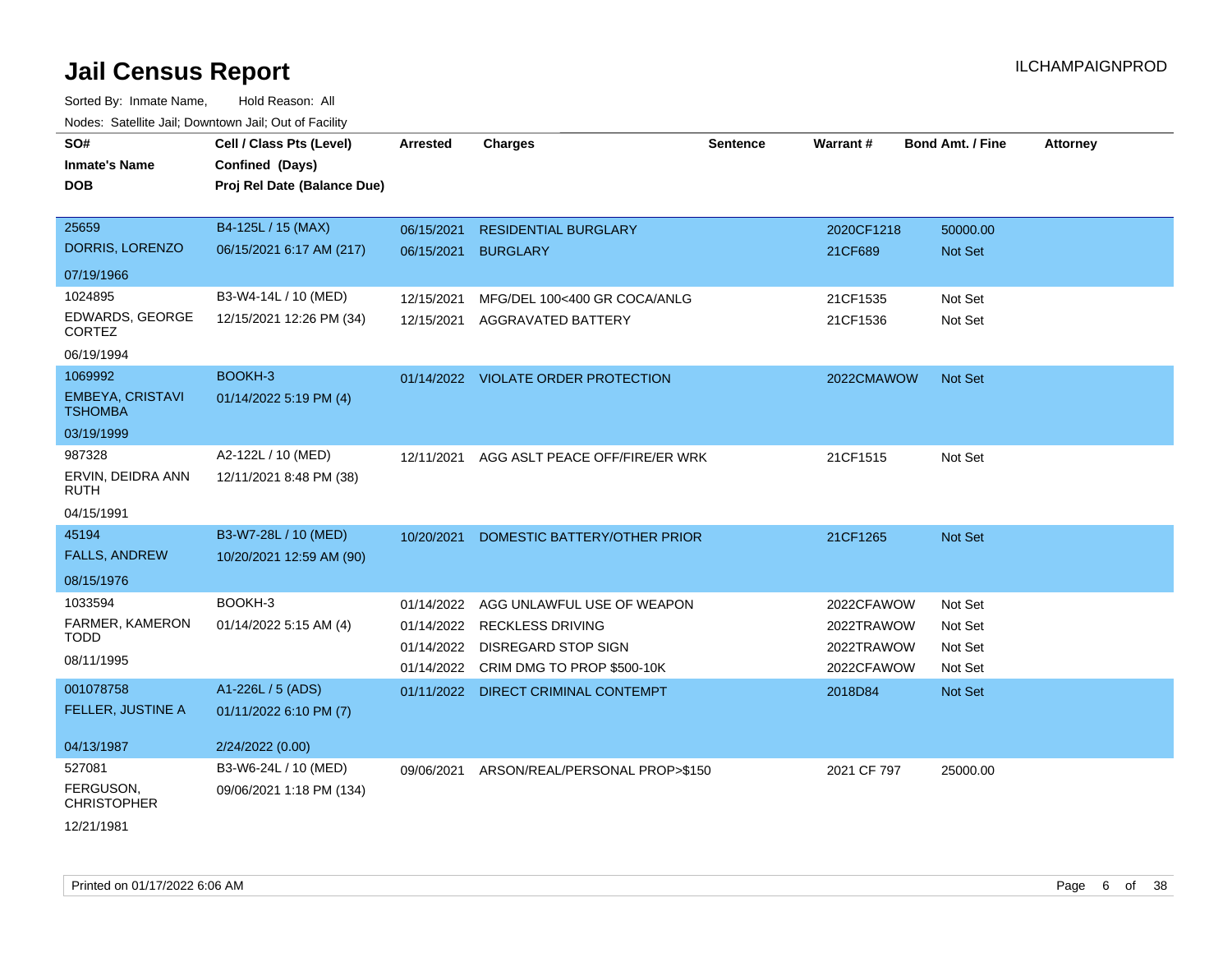Sorted By: Inmate Name, Hold Reason: All Nodes: Satellite Jail; Downtown Jail; Out of Facility

| Noues. Sateme Jan, Downtown Jan, Out or Facility |                                             |                   |                                          |          |              |                         |                 |
|--------------------------------------------------|---------------------------------------------|-------------------|------------------------------------------|----------|--------------|-------------------------|-----------------|
| SO#                                              | Cell / Class Pts (Level)                    | Arrested          | <b>Charges</b>                           | Sentence | Warrant#     | <b>Bond Amt. / Fine</b> | <b>Attorney</b> |
| <b>Inmate's Name</b>                             | Confined (Days)                             |                   |                                          |          |              |                         |                 |
| <b>DOB</b>                                       | Proj Rel Date (Balance Due)                 |                   |                                          |          |              |                         |                 |
|                                                  |                                             |                   |                                          |          |              |                         |                 |
| 1039744                                          | B4-224U / 15 (MAX)                          | 12/06/2021 MURDER |                                          |          | 20CF959      | 1000000.00              |                 |
| <b>FONVILLE, TREVOY</b><br><b>JERMAINE</b>       | 12/06/2021 10:52 AM (43)                    |                   |                                          |          |              |                         |                 |
| 01/13/1996                                       |                                             |                   |                                          |          |              |                         |                 |
| 518395                                           | B2-T4-16L / 15 (SPH)                        | 07/07/2020        | CRIMINAL SEXUAL ASSAULT                  |          | 2020-CF735   | 250000.00               |                 |
|                                                  | FRANDLE, MARK RYAN 07/07/2020 3:42 PM (560) |                   |                                          |          |              |                         |                 |
| 09/10/1985                                       |                                             |                   |                                          |          |              |                         |                 |
| 001077934                                        | A1-125L / 10 (MED)                          | 08/22/2021        | AGG DUI/ACCIDENT/DEATH                   |          | 21CF1024     | Not Set                 |                 |
| FREED, LOGAN<br><b>SUZANNE</b>                   | 08/22/2021 11:45 PM (149)                   | 08/22/2021        | <b>DOMESTIC BATTERY</b>                  |          | 21 CM 172    | 10000.00                |                 |
| 08/18/1996                                       |                                             |                   |                                          |          |              |                         |                 |
| 001078290                                        | A1-125U / 10 (ADS)                          | 08/19/2021        | MACHINE GUN/AUTO WEAPON/VEH              |          | 21CF1012     | Not Set                 |                 |
| FREEMAN, ANGEL<br><b>JANILA KAY</b>              | 08/19/2021 1:26 AM (152)                    |                   |                                          |          |              |                         |                 |
| 12/25/1995                                       |                                             |                   |                                          |          |              |                         |                 |
| 1063104                                          | A3-212L / 5 (ADS)                           |                   | 01/10/2022 VIOLATE ORDER PROTECTION      |          | 21CF1258     | 25000.00                |                 |
| <b>FUSON, KEITH</b><br><b>EDWARD</b>             | 01/10/2022 9:14 PM (8)                      |                   | 01/10/2022 VIOLATE ORDER PROTECTION      |          | 21CF1259     | 25000.00                |                 |
| 05/07/1987                                       |                                             |                   |                                          |          |              |                         |                 |
| 001078154                                        | A3-217U / 10 (ADS)                          | 01/09/2022        | DRVG UNDER INFLU OF ALCOHOL              |          | 2021 DT 182  | 5000.00                 |                 |
| <b>GENTRY, DAMON</b><br><b>LIONEL</b>            | 01/09/2022 4:41 PM (9)                      |                   | 01/09/2022 AGG DOMESTIC BATTERY/STRANGLE |          | 2021 CF 1396 | 50000.00                |                 |
| 12/25/1971                                       |                                             |                   |                                          |          |              |                         |                 |
| 001078633                                        | B2-T4-13U / 25 (SPH)                        | 12/01/2021        | PRED CRIM SEX ASLT/VICTIM <13            |          | 21CF1416     | 250000.00               |                 |
| GONZALEZ-GUILLEN,<br><b>EDWARD</b>               | 12/01/2021 12:08 PM (48)                    |                   |                                          |          |              |                         |                 |
| 08/25/2002                                       |                                             |                   |                                          |          |              |                         |                 |
| 001078607                                        | B4-221L / 15 (MAX)                          | 11/22/2021        | FELON POSS/USE FIREARM/PAROLE            |          | 21CF1437     | Not Set                 |                 |
| GRAY, WILLIAM<br>DA'VON                          | 11/22/2021 2:57 PM (57)                     | 11/22/2021        | ATTEMPT (FIRST DEGREE MURDER)            |          | 21CF1435     | Not Set                 |                 |
| 04/18/1984                                       |                                             |                   |                                          |          |              |                         |                 |

Printed on 01/17/2022 6:06 AM Page 7 of 38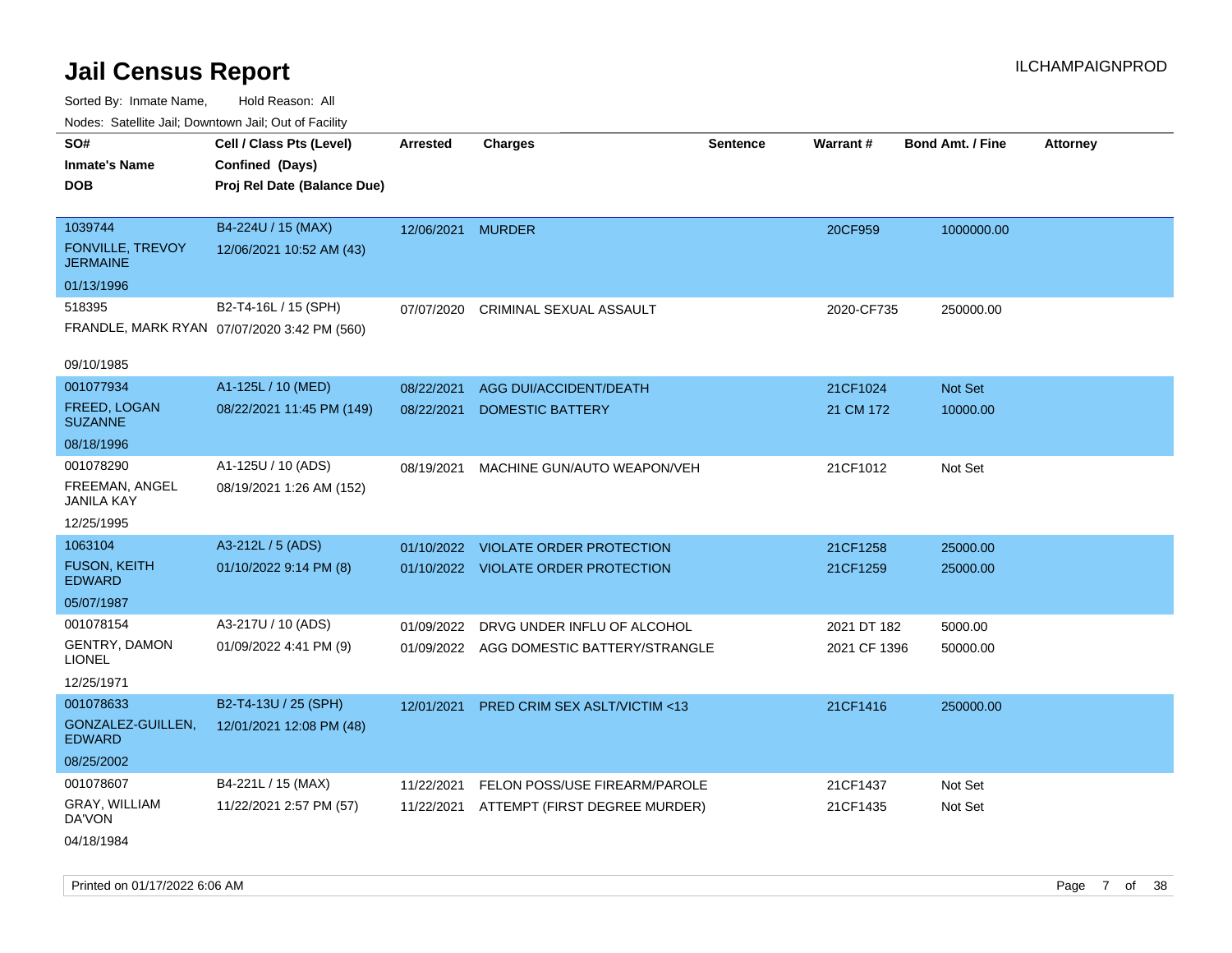| SO#<br><b>Inmate's Name</b><br><b>DOB</b>                                                                          | Cell / Class Pts (Level)<br>Confined (Days)<br>Proj Rel Date (Balance Due)                    | <b>Arrested</b>                                                    | <b>Charges</b>                                                                                                                    | <b>Sentence</b> | Warrant#                                                 | <b>Bond Amt. / Fine</b>                             | <b>Attorney</b> |
|--------------------------------------------------------------------------------------------------------------------|-----------------------------------------------------------------------------------------------|--------------------------------------------------------------------|-----------------------------------------------------------------------------------------------------------------------------------|-----------------|----------------------------------------------------------|-----------------------------------------------------|-----------------|
| 56342<br><b>GRIFFIN, NATHAN</b><br><b>EUGENE</b><br>02/24/1969<br>1049103<br>HAGGARD, RYAN<br>PHILIP<br>06/01/1983 | B1-206L / 10 (MED)<br>10/21/2021 4:20 PM (89)<br>A4-203L / 5 (ADS)<br>12/27/2021 9:15 PM (22) | 10/21/2021<br>10/21/2021<br>10/21/2021<br>12/27/2021               | THEFT CONTROL INTENT <\$500<br>DRIVING ON REVOKED LICENSE<br><b>ARMED HABITUAL CRIMINAL</b><br><b>DOMESTIC BATTERY</b>            |                 | 17CF1451<br>20TR1979<br>21CF1279<br>2021CM595            | 10000.00<br>3000.00<br><b>Not Set</b><br>Not Set    |                 |
| 001078774<br>HARVEY-ROBINSON,<br><b>HAKEEM</b><br>10/26/2001                                                       | BOOKH-3<br>01/17/2022 3:22 AM (1)                                                             | 01/17/2022                                                         | <b>OBSTRUCT JUSTICE</b><br>01/17/2022 POSS ADULT USE CANN IN MOTOR VEHIC                                                          |                 | 2022CFAWOW<br>2021TR8089                                 | Not Set<br>2500.00                                  |                 |
| 987254<br>HAYES, CARL DONJO<br>03/02/1963                                                                          | BOOKH-8 / 10 (ADS)<br>01/12/2022 5:20 PM (6)                                                  |                                                                    | 01/12/2022 DOMESTIC BATTERY/OTHER PRIOR                                                                                           | 6y (DOC)        | 20CF356                                                  | No Bond                                             |                 |
| 001078488<br>HERNANDEZ-LOPEZ,<br><b>ERNESTO</b><br>11/28/1975                                                      | B2-T3-12L / 15 (SPH)<br>10/14/2021 3:15 PM (96)                                               | 10/14/2021                                                         | <b>PRED CRIM SEX ASLT/VICTIM &lt;13</b><br>10/14/2021 FUGITIVE FROM JUSTICE                                                       |                 | 21CF1232<br>21CF1246                                     | 500000.00<br><b>Not Set</b>                         |                 |
| 975293<br>HILL, JACOB MILES<br>02/06/1988                                                                          | B2-T4-14L / 10 (SPH)<br>07/21/2021 8:43 PM (181)                                              | 07/21/2021<br>07/21/2021<br>07/25/2021<br>08/18/2021<br>09/09/2021 | <b>STALKING</b><br>VIO ORDER/PRIOR VIO OF ORDER<br>PAROLE REVOCATION<br>HARASS WITNESS/FAMILY MBR/REP<br>AGG STALKING/BODILY HARM |                 | 2021CF863<br>21CF914<br>CH2104646<br>21CF992<br>21CF1073 | Not Set<br>No Bond<br>Not Set<br>Not Set<br>Not Set |                 |
| 48471<br>HILL, RAMESH<br><b>JERMAINE</b><br>12/11/1978                                                             | B1-207L / 15 (MAX)<br>08/08/2021 4:45 AM (163)                                                | 08/08/2021                                                         | AGG BATTERY/DISCHARGE FIREARM                                                                                                     |                 | 21CF946                                                  | Not Set                                             |                 |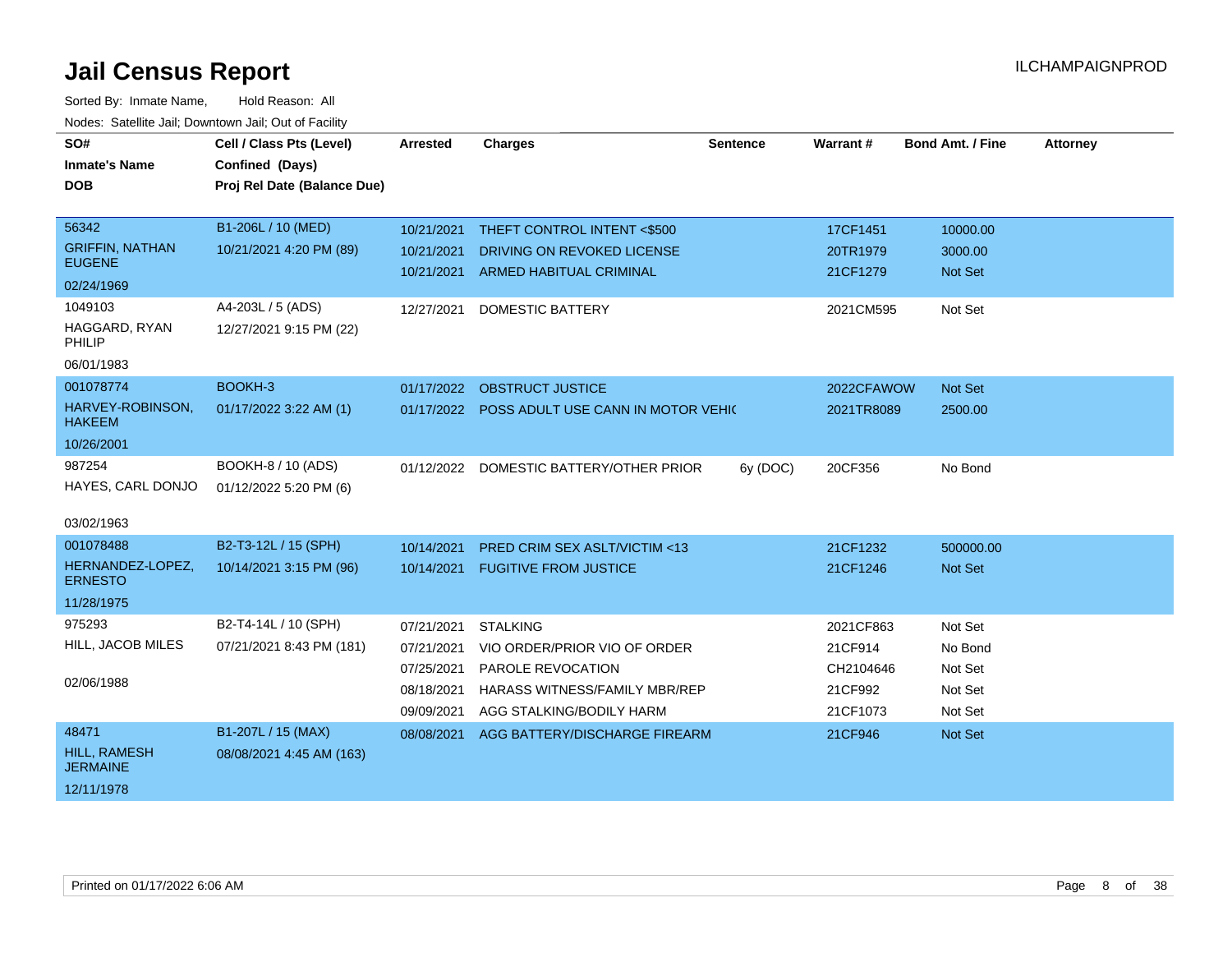Sorted By: Inmate Name, Hold Reason: All Nodes: Satellite Jail; Downtown Jail; Out of Facility

| voues. Saleline Jail, Downtown Jail, Out of Facility |                                            |                 |                                          |                 |                 |                         |                 |
|------------------------------------------------------|--------------------------------------------|-----------------|------------------------------------------|-----------------|-----------------|-------------------------|-----------------|
| SO#                                                  | Cell / Class Pts (Level)                   | <b>Arrested</b> | <b>Charges</b>                           | <b>Sentence</b> | <b>Warrant#</b> | <b>Bond Amt. / Fine</b> | <b>Attorney</b> |
| <b>Inmate's Name</b>                                 | Confined (Days)                            |                 |                                          |                 |                 |                         |                 |
| <b>DOB</b>                                           | Proj Rel Date (Balance Due)                |                 |                                          |                 |                 |                         |                 |
|                                                      |                                            |                 |                                          |                 |                 |                         |                 |
| 1043704                                              | B4-223L / 15 (MAX)                         | 07/13/2021      | ARMED ROBBERY/ARMED W/FIREARM            | 12y (DOC)       | 21CF815         | <b>Not Set</b>          |                 |
| <b>HOUSTON, STEVEN</b><br><b>CORDELL</b>             | 07/13/2021 5:56 AM (189)                   |                 |                                          |                 |                 |                         |                 |
| 01/24/1989                                           |                                            |                 |                                          |                 |                 |                         |                 |
| 999198                                               | B4-226L / 15 (MAX)                         | 11/30/2021      | <b>FELON POSS/USE FIREARM PRIOR</b>      |                 | 21CF1377        | 500000.00               |                 |
| HOWARD, BRION LIN                                    | 11/30/2021 10:41 AM (49)                   |                 |                                          |                 |                 |                         |                 |
| 06/10/1992                                           |                                            |                 |                                          |                 |                 |                         |                 |
| 1061996                                              | A1-124L / 5 (MIN)                          | 10/30/2021      | DRVG UNDER INFLUENCE OF DRUG             |                 |                 | No Bond                 |                 |
| HUBBARD, REBEKIAH                                    | 10/30/2021 1:37 PM (80)                    | 10/30/2021      | <b>RETAIL THEFT/DISP MERCH/&lt;\$300</b> |                 | 2018CF1302      | 20000.00                |                 |
| <b>DIONA</b>                                         |                                            | 10/31/2021      | USE FORGED CR/DEBIT CARD/<\$300          | 2y (DOC)        |                 | No Bond                 |                 |
| 04/08/1998                                           | 1/26/2022 (0.00)                           |                 |                                          |                 |                 |                         |                 |
| 953555                                               | B4-122L / 15 (MAX)                         | 03/10/2021      | CRIM TRESPASS TO RESIDENCE               |                 | 21CF272         | Not Set                 |                 |
| HUNT, TAVARIS EARL                                   | 03/10/2021 4:58 AM (314)                   | 04/14/2021      | AGG FLEEING POLICE/21 MPH OVER           | 3y (DOC)        | 2020CF94        | 10000.00                |                 |
| 12/29/1987                                           |                                            |                 |                                          |                 |                 |                         |                 |
| 38993                                                | B4-126L / 15 (MAX)                         | 02/13/2021      | ATTEMPT (FIRST DEGREE MURDER)            |                 | 21CF181         | <b>Not Set</b>          |                 |
| <b>JACKSON, LAMONT</b><br><b>JEREMIE</b>             | 02/13/2021 7:45 AM (339)                   |                 |                                          |                 |                 |                         |                 |
| 07/31/1973                                           |                                            |                 |                                          |                 |                 |                         |                 |
| 001078689                                            | B1-104U / 15 (MAX)                         | 12/17/2021      | FIREARM/FOID INVALID/NOT ELIG            |                 | 21CF1551        | No Bond                 |                 |
| <b>JACKSON, PRENTISS</b><br><b>MANSION DEWAYNE</b>   | 12/18/2021 12:39 AM (31)                   | 12/17/2021      | POSS STOLEN VEHICLE > \$25,000           |                 | 21JD37          | Not Set                 |                 |
| 09/02/2003                                           | 1/30/2022 (0.00)                           |                 |                                          |                 |                 |                         |                 |
| 001077487                                            | B3-W8-30L / 10 (MED)                       | 12/03/2020      | FELON POSS/USE WEAPON/FIREARM            |                 | 20CF1377        | <b>Not Set</b>          |                 |
| <b>JACKSON, TERRELL</b><br><b>DANDRE</b>             | 12/03/2020 10:18 AM (411)                  | 11/09/2021      | AGG DISCHARGE FIREARM/OCC VEH            |                 | 21CR0331401     | No Bond                 |                 |
| 08/11/1990                                           |                                            |                 |                                          |                 |                 |                         |                 |
| 001077864                                            | B1-103L / 15 (MAX)                         | 04/18/2021      | FELON POSS/USE WEAPON/FIREARM            |                 | 21CF428         | Not Set                 |                 |
| D                                                    | JAMERSON, ANTHONY 04/18/2021 7:21 PM (275) |                 |                                          |                 |                 |                         |                 |
|                                                      |                                            |                 |                                          |                 |                 |                         |                 |

01/26/1990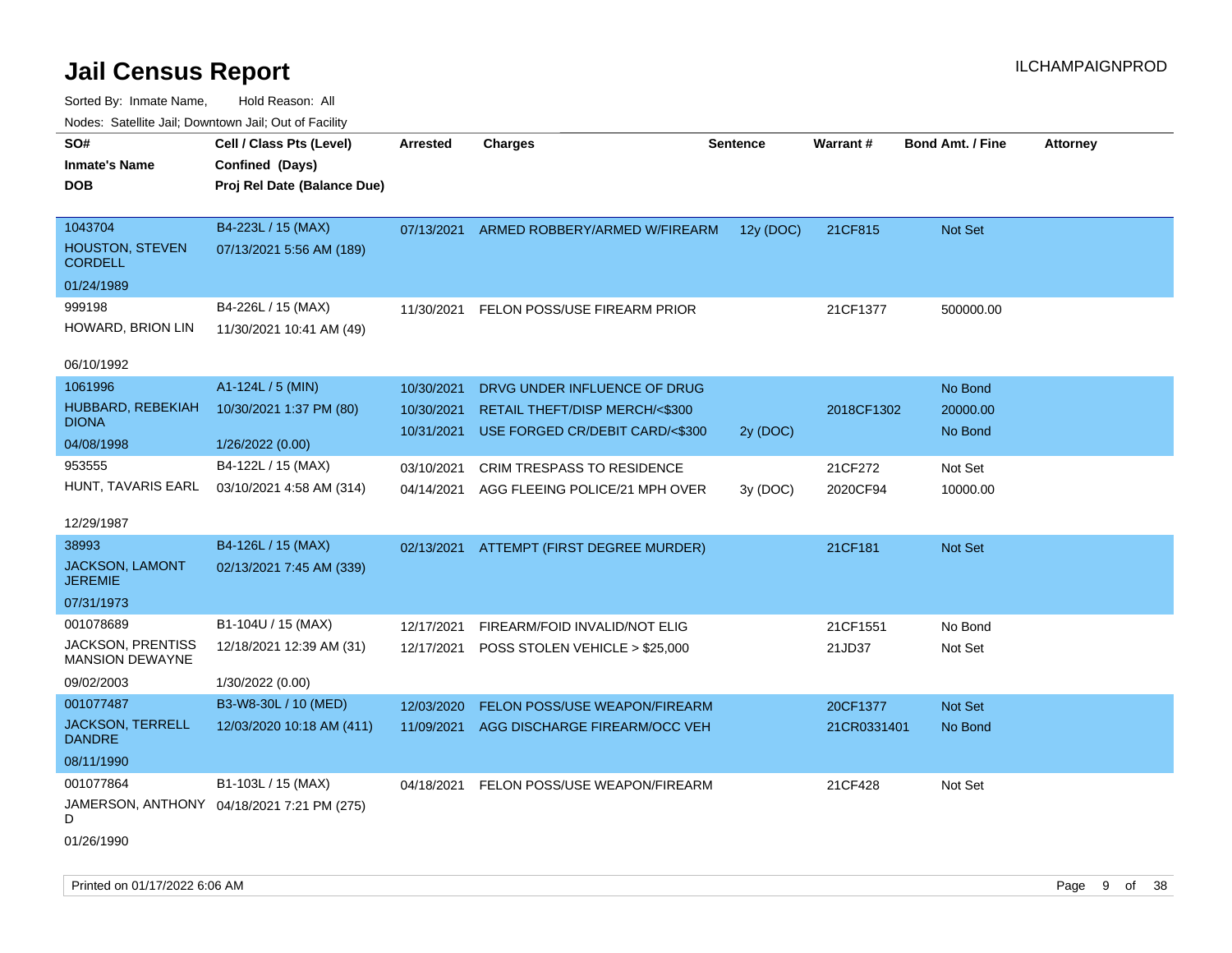**CEL ATTA:** CHARGE **CHARGE AFTER CHARGE AFTER CHARGE ATT** 

Sorted By: Inmate Name, Hold Reason: All Nodes: Satellite Jail; Downtown Jail; Out of Facility

| Nodes: Satellite Jail; Downtown Jail; Out of Facility |                             |          |                |  |  |  |  |
|-------------------------------------------------------|-----------------------------|----------|----------------|--|--|--|--|
| SO#                                                   | Cell / Class Pts (Level)    | Arrested | <b>Charges</b> |  |  |  |  |
| <b>Inmate's Name</b>                                  | <b>Confined (Days)</b>      |          |                |  |  |  |  |
| DOB                                                   | Proj Rel Date (Balance Due) |          |                |  |  |  |  |

| 001078703                                  | A2-121L / 15 (ADS)       | 12/20/2021               | MURDER/INTENT TO KILL/INJURE       |          | 21CF1574              | Not Set            |
|--------------------------------------------|--------------------------|--------------------------|------------------------------------|----------|-----------------------|--------------------|
| <b>JOHNS, SHAMIQUH</b><br><b>THERESA</b>   | 12/22/2021 6:41 AM (27)  |                          |                                    |          |                       |                    |
| 04/03/1992                                 |                          |                          |                                    |          |                       |                    |
| 1071536                                    | B4-127L / 15 (MED)       | 06/17/2021               | UNLAWFUL RESTRAINT                 | 2y (DOC) | 21CF702               | Not Set            |
| JOHNSON, ZACHERY<br>EDWARD                 | 06/17/2021 2:00 AM (215) |                          |                                    |          |                       |                    |
| 10/30/1987                                 |                          |                          |                                    |          |                       |                    |
| 001078759                                  | A3-211U / 10 (ADS)       |                          | 01/12/2022 RETAIL THEFT            |          | WB21-03457            | No Bond            |
| <b>JOINER, SHAROD</b><br><b>CASSELL</b>    | 01/12/2022 9:31 PM (6)   |                          |                                    |          |                       |                    |
| 05/25/1984                                 |                          |                          |                                    |          |                       |                    |
| 1017120                                    | B3-W4-16L / 5 (MIN)      | 10/29/2021               | AGG ASLT/USE DDLY WEAPON           |          |                       | No Bond            |
| JONES, JOSHUA LYNN 10/29/2021 3:15 AM (81) |                          |                          |                                    |          |                       |                    |
| 05/16/1993                                 | 1/25/2022 (0.00)         |                          |                                    |          |                       |                    |
| 001078645                                  | B4-222U / 10 (MED)       | 12/02/2021               | AGG DISCHARGE FIREARM              |          | 21CF1478              | No Bond            |
| JONES, KELVIN<br><b>KHYRIC</b>             | 12/02/2021 6:56 PM (47)  |                          |                                    |          |                       |                    |
| 02/27/2001                                 |                          |                          |                                    |          |                       |                    |
| 956822                                     | B1-205U / 15 (MAX)       | 11/25/2021               | AGGRAVATED DOMESTIC BATTERY        |          | 21CF1442              | Not Set            |
| JONES, MARIO<br>NATHANIEL                  | 11/25/2021 10:37 AM (54) | 11/25/2021<br>11/25/2021 | PAROLE REVOCATION                  |          | CH2106361<br>21CF1443 | No Bond<br>Not Set |
| 10/27/1987                                 |                          |                          | UNLAWFUL RESTRAINT                 |          |                       |                    |
| 1008468                                    | B4-226U / 10 (MED)       | 12/01/2021               | FELON POSS/USE WEAPON/FIREARM      |          | 21CF1472              | <b>Not Set</b>     |
| <b>JONES, MARTEZ</b>                       | 12/01/2021 1:28 PM (48)  | 12/01/2021               | <b>VIO BAIL BOND/FAMILY MEMBER</b> |          | <b>22CM9</b>          | <b>Not Set</b>     |
| <b>LAMONTE</b>                             |                          | 12/02/2021               | <b>PROBATION VIOLATION</b>         |          | 20CF1151              | <b>Not Set</b>     |
| 06/22/1993                                 |                          |                          |                                    |          |                       |                    |
| 506244                                     | B1-204L / 15 (MAX)       | 07/15/2021               | ARMED ROBBERY/ARMED W/FIREARM      |          | 2021CF791             | 250000.00          |
| JOSLIN, JASON LEE                          | 07/15/2021 4:38 AM (187) |                          |                                    |          |                       |                    |

**Sentence**

12/22/1985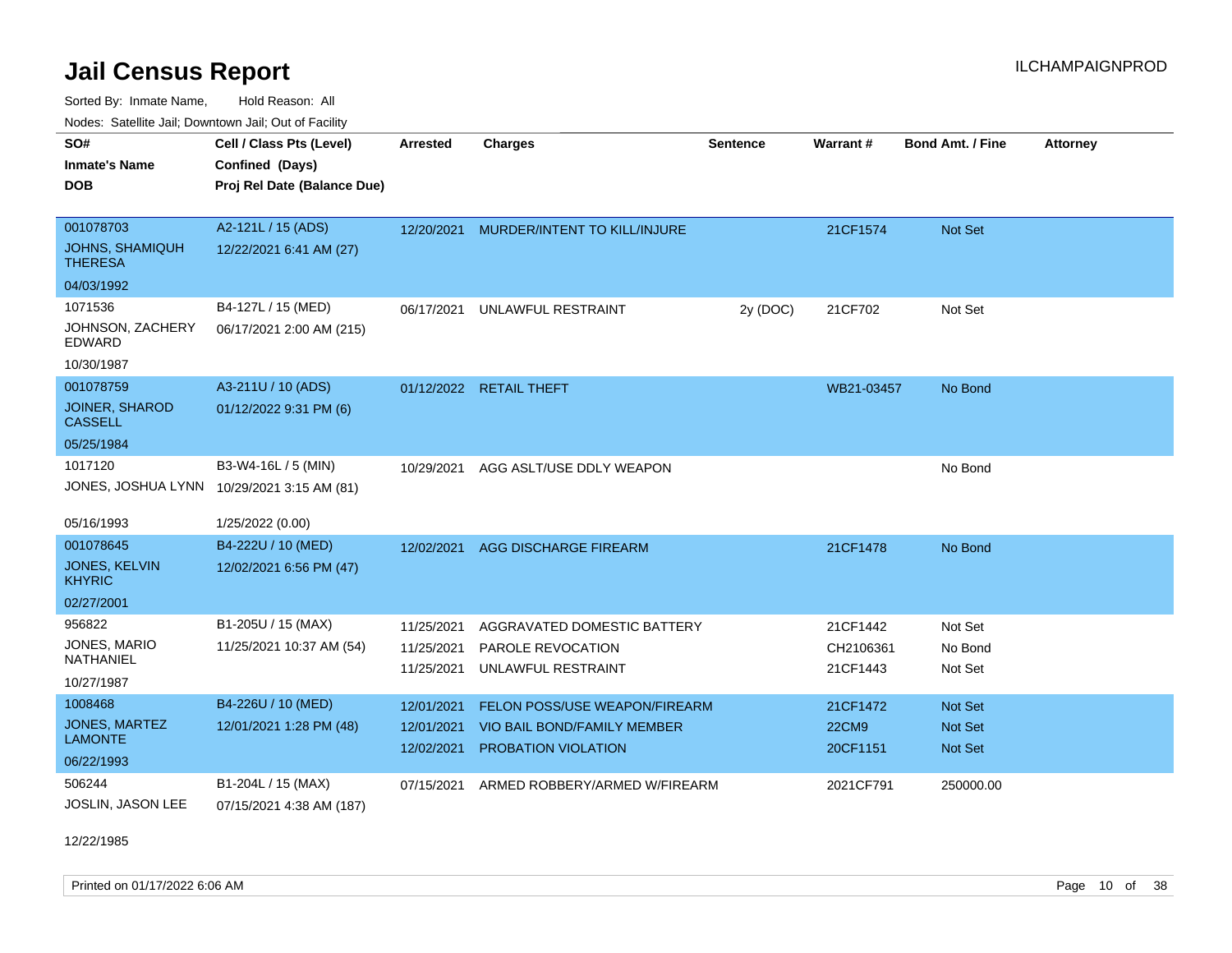| SO#<br><b>Inmate's Name</b><br><b>DOB</b> | Cell / Class Pts (Level)<br>Confined (Days)<br>Proj Rel Date (Balance Due) | <b>Arrested</b> | <b>Charges</b>                           | <b>Sentence</b> | <b>Warrant#</b> | <b>Bond Amt. / Fine</b> | <b>Attorney</b> |
|-------------------------------------------|----------------------------------------------------------------------------|-----------------|------------------------------------------|-----------------|-----------------|-------------------------|-----------------|
| 1030434                                   | BOOKH-3                                                                    | 01/14/2022      | AGG BTRY/PREGNANT/HANDICAPPED            |                 | 19CF1148        | 2500.00                 |                 |
| <b>KELLY, TINO DEVON</b>                  | 01/14/2022 9:24 PM (4)                                                     |                 | 01/14/2022 AGG DOMESTIC BATTERY/STRANGLE |                 | 21CF407         | 10000.00                |                 |
|                                           |                                                                            |                 | 01/14/2022  FAIL TO COMPLY W/COURT ORDER |                 | 20F000080       | 2500.00                 |                 |
| 02/14/1993                                |                                                                            |                 | 01/14/2022 SPEEDING 26-34 MPH OVER LIMIT |                 | 21TR3142        | 3000.00                 |                 |
| 66662                                     | B3-W2-08L / 10 (MED)                                                       | 12/05/2021      | POSS AMT CON SUB EXCEPT(A)/(D)           | 2y (DOC)        | 18CF597         | 200000.00               |                 |
| KINTNER, WESLEY J                         | 12/05/2021 1:57 PM (44)                                                    |                 |                                          |                 |                 |                         |                 |
| 04/15/1986                                |                                                                            |                 |                                          |                 |                 |                         |                 |
| 1041648                                   | A3-213L / 15 (ADS)                                                         | 01/11/2022      | ARMED HABITUAL CRIMINAL                  |                 | 22CF41          | <b>Not Set</b>          |                 |
| LANE, DEMETRIUS<br><b>LAQUAN</b>          | 01/11/2022 5:27 AM (7)                                                     |                 | 01/11/2022 PAROLE REVOCATION             |                 | CH2200221       | Not Set                 |                 |
| 07/04/1996                                |                                                                            |                 |                                          |                 |                 |                         |                 |
| 1070011                                   | B4-124U / 15 (MAX)                                                         | 08/03/2021      | AGG DISCH FIREARM/1ST AID PERS           |                 | 21CF929         | Not Set                 |                 |
| LAWS, WILLIAM<br>ZARAK, Third             | 08/03/2021 3:53 PM (168)                                                   |                 |                                          |                 |                 |                         |                 |
| 07/06/1999                                |                                                                            |                 |                                          |                 |                 |                         |                 |
| 548089                                    | B1-204U / 15 (MAX)                                                         | 12/04/2020      | METH DELIVERY/100<400 GRAMS              |                 | 20CF1481        | <b>Not Set</b>          |                 |
| LEWIS, LAWRENCE                           | 12/04/2020 4:42 AM (410)                                                   | 12/04/2020      | AGG DOMESTIC BATTERY/STRANGLE            |                 | 18CF1507        | 10000.00                |                 |
| PAUL, Third                               |                                                                            |                 | 12/04/2020 ATTEMPT (FIRST DEGREE MURDER) |                 | 20CF1378        | Not Set                 |                 |
| 02/08/1993                                |                                                                            |                 |                                          |                 |                 |                         |                 |
| 001077524                                 | B2-T4-15U / 10 (SPH)                                                       | 12/14/2020      | AGG BATTERY/JUDGE/EMT                    |                 | 2020-CF-1212    | 10000.00                |                 |
| LEWIS, TREVOR<br><b>DANIEL</b>            | 12/14/2020 5:16 PM (400)                                                   | 12/14/2020      | <b>RESIDENTIAL ARSON</b>                 |                 | 2020-CF-1388    | 150000.00               |                 |
| 06/03/2002                                |                                                                            | 12/14/2020      | AGG BATTERY/PUBLIC PLACE                 |                 | 2020-CF-1231    | 50000.00                |                 |
|                                           |                                                                            | 12/14/2020      | AGG BATTERY/PEACE OFFICER                |                 | 2020-CF-1211    | 10000.00                |                 |
| 1065002                                   | A3-116L / 10 (MED)                                                         | 11/16/2021      | DOMESTIC BTRY/CONTACT/VIO O/P            |                 | 2019CF001781    | 25000.00                |                 |
| LOVELESS, DUSTIN<br>DEE.                  | 11/16/2021 11:41 AM (63)                                                   |                 |                                          |                 |                 |                         |                 |
| 06/17/1982                                |                                                                            |                 |                                          |                 |                 |                         |                 |
| 1000869                                   | A3-114L / 15 (MAX)                                                         | 09/11/2021      | <b>FELON POSS/USE WEAPON/FIREARM</b>     |                 | 21CF1102        | Not Set                 |                 |
| MARTIN, MANNIX<br><b>TILMOND</b>          | 09/12/2021 12:40 AM (128)                                                  |                 |                                          |                 |                 |                         |                 |
| 07/19/1991                                |                                                                            |                 |                                          |                 |                 |                         |                 |
| Printed on 01/17/2022 6:06 AM             |                                                                            |                 |                                          |                 |                 |                         | Page 11 of 38   |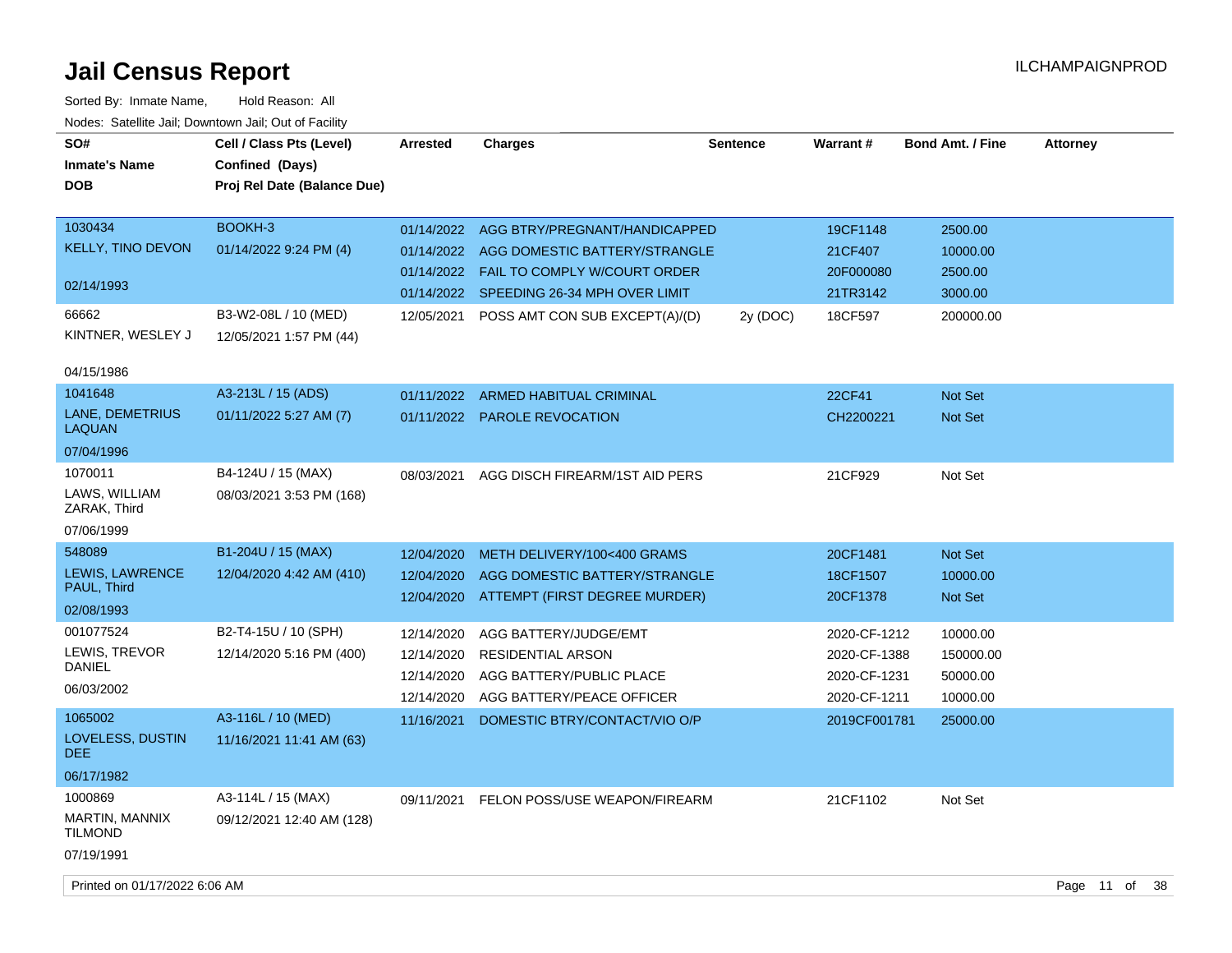| roaco. Catolino dall, Downtown dall, Out of Fability |                                                                            |                          |                                                 |                 |                        |                         |                 |
|------------------------------------------------------|----------------------------------------------------------------------------|--------------------------|-------------------------------------------------|-----------------|------------------------|-------------------------|-----------------|
| SO#<br><b>Inmate's Name</b><br><b>DOB</b>            | Cell / Class Pts (Level)<br>Confined (Days)<br>Proj Rel Date (Balance Due) | Arrested                 | <b>Charges</b>                                  | <b>Sentence</b> | <b>Warrant#</b>        | <b>Bond Amt. / Fine</b> | <b>Attorney</b> |
| 48792<br><b>MCCLAIN, HURCHEL</b><br><b>JOSEPH</b>    | B4-225U / 10 (MED)<br>11/20/2021 4:11 AM (59)                              | 11/19/2021               | AGG BATTERY/DISCHARGE FIREARM                   |                 | 21CF1425               | Not Set                 |                 |
| 05/01/1979                                           |                                                                            |                          |                                                 |                 |                        |                         |                 |
| 001077938                                            | BOOKH-2 / 15 (ADS)                                                         | 05/10/2021               | AGG KIDNAPING DISCH FIR/HARM                    |                 | 21CF532                | Not Set                 |                 |
| MCGAHA,<br>CHRISTOPHER D                             | 05/10/2021 7:02 PM (253)                                                   | 05/11/2021<br>05/27/2021 | <b>MURDER</b><br>ESCAPE FROM DEPT OF CORRECTION |                 | 2021-CF-215<br>21CF600 | No Bond<br>Not Set      |                 |
| 07/27/1991                                           |                                                                            |                          |                                                 |                 |                        |                         |                 |
| 1043071                                              | A2-120L / 10 (MED)                                                         | 11/08/2021               | CRIM DMG/GOVT PROP/<\$500                       |                 | 21CF1378               | Not Set                 |                 |
| <b>MERRELL-</b><br>SUTHERLAND, ALICIA                | 11/08/2021 2:22 AM (71)                                                    |                          |                                                 |                 |                        |                         |                 |
| 11/26/1972                                           |                                                                            |                          |                                                 |                 |                        |                         |                 |
| 41584                                                | A3-214U / 15 (MAX)                                                         | 12/01/2021               | ARMED HABITUAL CRIMINAL                         |                 | 21CF1467               | Not Set                 |                 |
|                                                      | MILLER, JOSE LOVELL 12/02/2021 1:04 AM (47)                                |                          |                                                 |                 |                        |                         |                 |
| 10/07/1975                                           |                                                                            |                          |                                                 |                 |                        |                         |                 |
| 001078721                                            | A4-202L / 5 (ADS)                                                          |                          | 12/29/2021 VIOLATE ORDER PROTECTION             |                 | 21CF1600               | <b>Not Set</b>          |                 |
| <b>MIRAMONTES, RAUL</b>                              | 12/29/2021 4:02 AM (20)                                                    |                          |                                                 |                 |                        |                         |                 |
| 05/11/1989                                           |                                                                            |                          |                                                 |                 |                        |                         |                 |
| 001077902                                            | A2-123L / 5 (ADS)                                                          | 11/23/2021               | BATTERY/CAUSE BODILY HARM                       |                 | 21CM187                | Not Set                 |                 |
| MOFFETT, CAROLYN<br><b>REENE</b>                     | 11/21/2021 10:31 AM (58)                                                   |                          |                                                 |                 |                        |                         |                 |
| 10/23/1988                                           |                                                                            |                          |                                                 |                 |                        |                         |                 |
| 001078712                                            | A4-201U / 10 (MED)                                                         | 12/23/2021               | AGG DISCH FIREARM/1ST AID PERS                  |                 | 21CF1581               | <b>Not Set</b>          |                 |
| MONTGOMERY,<br>RASHARD MYKI                          | 12/23/2021 4:27 PM (26)                                                    |                          |                                                 |                 |                        |                         |                 |
| 11/05/2001                                           |                                                                            |                          |                                                 |                 |                        |                         |                 |
| 39106                                                | A4-102L / 10 (MED)                                                         | 10/12/2021               | DOMESTIC BATTERY/OTHER PRIOR                    |                 | 21CF1217               | Not Set                 |                 |
| Junior                                               | MOORE, ANDREW LEE, 10/12/2021 1:02 AM (98)                                 |                          |                                                 |                 |                        |                         |                 |
| 04/12/1973                                           | 4/10/2022 (0.00)                                                           |                          |                                                 |                 |                        |                         |                 |
|                                                      |                                                                            |                          |                                                 |                 |                        |                         |                 |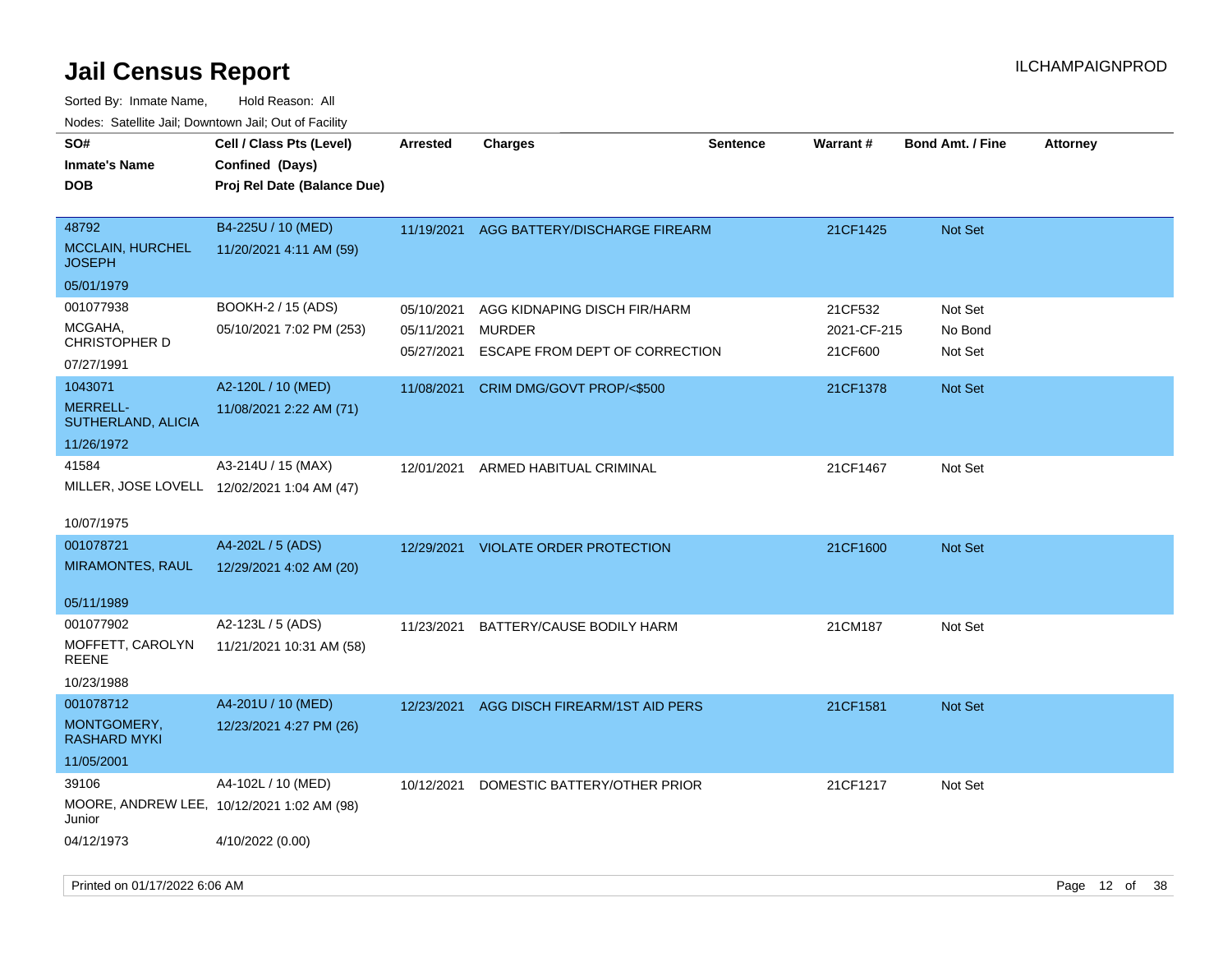| Noues. Salenne Jan, Downlown Jan, Out or Facility |                             |            |                                          |          |            |                         |                 |
|---------------------------------------------------|-----------------------------|------------|------------------------------------------|----------|------------|-------------------------|-----------------|
| SO#                                               | Cell / Class Pts (Level)    | Arrested   | <b>Charges</b>                           | Sentence | Warrant#   | <b>Bond Amt. / Fine</b> | <b>Attorney</b> |
| <b>Inmate's Name</b>                              | Confined (Days)             |            |                                          |          |            |                         |                 |
| <b>DOB</b>                                        | Proj Rel Date (Balance Due) |            |                                          |          |            |                         |                 |
|                                                   |                             |            |                                          |          |            |                         |                 |
| 1007239                                           | A3-111L / 10 (ADS)          | 12/29/2021 | <b>DOMESTIC BATTERY</b>                  |          | 21CF1607   | Not Set                 |                 |
| <b>MOORE, ANDREW</b><br><b>VIRGIL</b>             | 12/29/2021 8:40 PM (20)     |            |                                          |          |            |                         |                 |
| 08/20/1972                                        |                             |            |                                          |          |            |                         |                 |
| 539294                                            | A4-207L / 10 (ADS)          | 01/11/2022 | AGG DUI/NO VALID DL                      |          | 22CF49     | Not Set                 |                 |
| MOSLEY, JAMES<br>CALVIN                           | 01/11/2022 9:43 PM (7)      | 01/11/2022 | <b>PAROLE REVOCATION</b>                 |          | CH2200227  | No Bond                 |                 |
| 12/11/1985                                        |                             |            |                                          |          |            |                         |                 |
| 001078517                                         | B1-102L / 15 (MAX)          | 10/19/2021 | ATTEMPT (FIRST DEGREE MURDER)            |          | 21CF1267   | Not Set                 |                 |
| <b>NELSON, RORY</b><br><b>DEMOND</b>              | 10/19/2021 3:55 AM (91)     |            |                                          |          |            |                         |                 |
| 08/14/1984                                        |                             |            |                                          |          |            |                         |                 |
| 1073913                                           | $A1-224L / 5$ (MIN)         | 12/16/2021 | RESIDENTIAL BURGLARY                     |          | 21CF1537   | 100.00                  |                 |
| OSBORNE, NICHOLE<br>MARIE                         | 12/16/2021 4:17 AM (33)     | 12/16/2021 | CRIMINAL TRESPASS TO VEHICLES            |          | 2021CM423  | 1500.00                 |                 |
| 06/22/1979                                        |                             |            |                                          |          |            |                         |                 |
| 61251                                             | A4-103L / 15 (ADS)          | 12/27/2021 | PRED CRIM SEX ASLT/VICTIM <13            |          | 21CF651    | No Bond                 |                 |
| PETMECKY, JOHN<br><b>ROBERT</b>                   | 12/27/2021 1:52 PM (22)     |            |                                          |          |            |                         |                 |
| 03/09/1983                                        |                             |            |                                          |          |            |                         |                 |
| 001078357                                         | A4-101U / 15 (MAX)          | 09/17/2021 | ARMED ROBBERY/ARMED W/FIREARM            |          | 21CF1129   | Not Set                 |                 |
| PETTIGREW, CAREY                                  | 09/17/2021 9:56 AM (123)    | 09/17/2021 | ARMED ROBBERY/ARMED W/FIREARM            |          | 21CF1230   | Not Set                 |                 |
| <b>CORNITRIAS DEOBLO</b>                          |                             | 09/17/2021 | ARMED ROBBERY/ARMED W/FIREARM            |          | 21CF1128   | Not Set                 |                 |
| 08/31/1986                                        |                             |            |                                          |          |            |                         |                 |
| 1030954                                           | BOOKH-3                     | 01/14/2022 | <b>FELON POSS/USE WEAPON/FIREARM</b>     |          | 2022CFAWOW | Not Set                 |                 |
| PETTIGREW,<br><b>MALCOME JAMIESON</b>             | 01/15/2022 4:35 AM (3)      |            | 01/14/2022 MFG/DEL CANNABIS/10-30 GRAMS  |          | 2020CF9    | 15000.00                |                 |
| 02/20/1995                                        |                             |            |                                          |          |            |                         |                 |
| 1063325                                           | A3-117L / 10 (MED)          |            | 01/13/2022 VIO BAIL BOND/CLASS A OFFENSE |          | 22CM17     | Not Set                 |                 |
| PICKENS, JOSEPH<br>PARNELL                        | 01/14/2022 12:28 AM (4)     |            |                                          |          |            |                         |                 |
| 04/27/1978                                        |                             |            |                                          |          |            |                         |                 |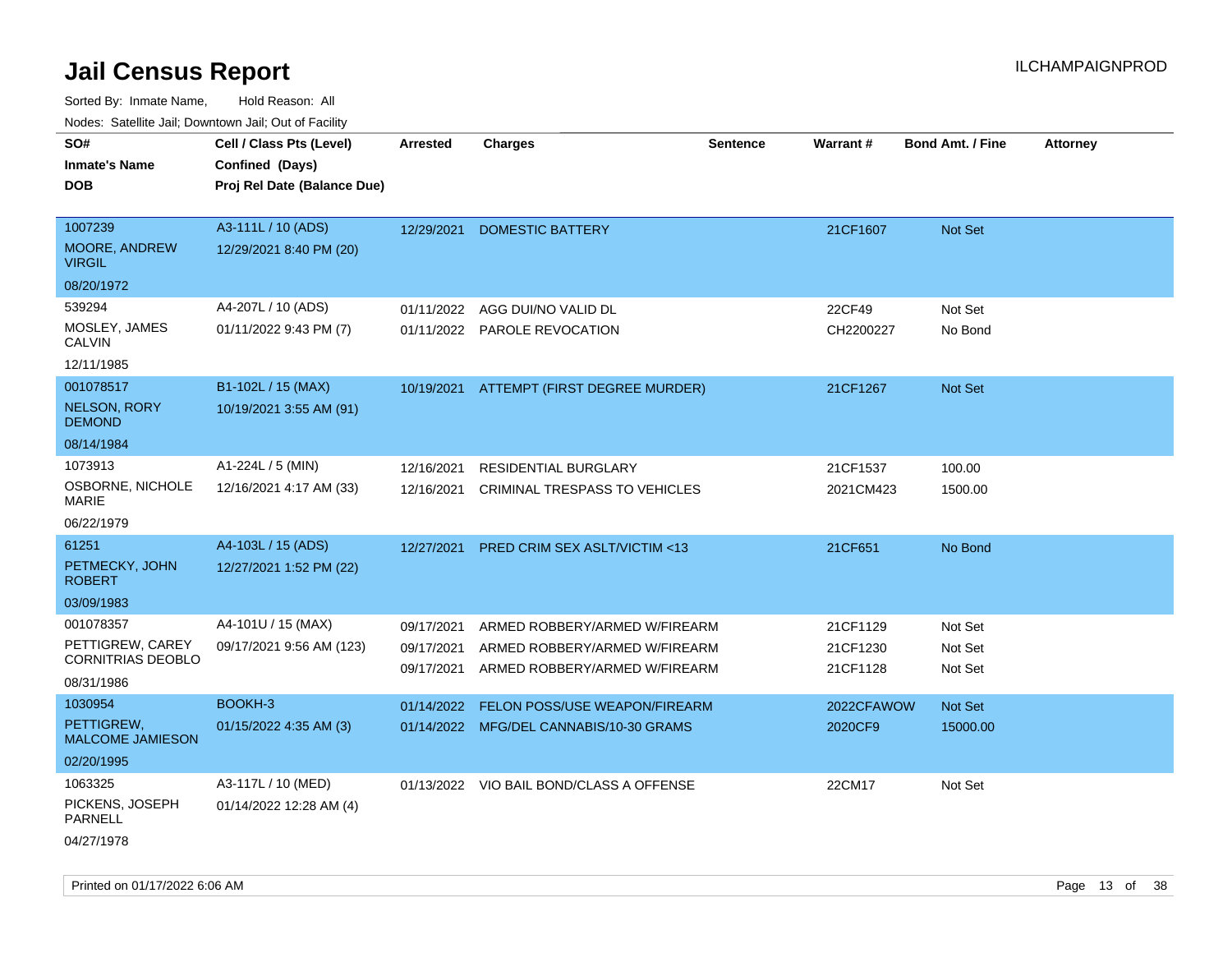| SO#<br><b>Inmate's Name</b><br><b>DOB</b>     | Cell / Class Pts (Level)<br>Confined (Days)<br>Proj Rel Date (Balance Due) | <b>Arrested</b> | <b>Charges</b>                                                          | <b>Sentence</b> | <b>Warrant#</b>          | <b>Bond Amt. / Fine</b> | <b>Attorney</b> |
|-----------------------------------------------|----------------------------------------------------------------------------|-----------------|-------------------------------------------------------------------------|-----------------|--------------------------|-------------------------|-----------------|
| 999352<br>PIRLOT, JUSTIN LEE                  | B4-225L / 10 (MED)                                                         | 09/09/2021      | <b>VIOLATE OP/OTHER PRIOR</b>                                           | 2y (DOC)        |                          | Not Set                 |                 |
|                                               | 09/09/2021 11:28 AM (131)                                                  | 10/23/2021      | FALSE REPORT OF OFFENSE                                                 |                 | 2019CF836                | 5000.00                 |                 |
| 11/08/1982                                    |                                                                            |                 |                                                                         |                 |                          |                         |                 |
| 001077591<br>PYE, TRESHAUN<br><b>CORTEZ</b>   | A3-112L / 5 (ADS)                                                          |                 | 01/06/2022 FIREARM/FOID INVALID/NOT ELIG                                | 42m (DOC)       | 2021CF782                | No Bond                 |                 |
| 05/01/2001                                    |                                                                            |                 |                                                                         |                 |                          |                         |                 |
| 001078669<br>RANGEL, ADRIAN                   | B1-107U / 10 (MED)<br>12/10/2021 12:53 AM (39)                             | 12/10/2021      | AGG DISCHARGE FIREARM/BLDG/SCH                                          |                 | 21CF1507                 | <b>Not Set</b>          |                 |
| 11/25/2000                                    |                                                                            |                 |                                                                         |                 |                          |                         |                 |
| 1069524<br>RAY-DAVIS, KAMARI<br><b>DAYVON</b> | B4-224L / 15 (MAX)<br>08/09/2021 2:44 AM (162)                             | 08/08/2021      | MFG/DEL CANNABIS/30-500 GRAMS                                           |                 | 21CF953                  | Not Set                 |                 |
| 03/30/2000                                    |                                                                            |                 |                                                                         |                 |                          |                         |                 |
| 45473                                         | B1-202L / 15 (MAX)                                                         | 11/23/2021      | CHIL SEX OFFEN/RESIDE DAY CARE                                          |                 | 21CF1275                 | 10000.00                |                 |
| REXROAD, CALVIN<br><b>ALLEN</b>               | 11/23/2021 6:27 PM (56)                                                    | 11/23/2021      | <b>VIOLATE SEX OFFENDER REGIS</b>                                       |                 | 21CF546                  | 50000.00                |                 |
| 10/04/1970                                    |                                                                            |                 |                                                                         |                 |                          |                         |                 |
| 001078602                                     | B1-201U / 10 (MED)                                                         | 11/21/2021      | AGGRAVATED DOMESTIC BATTERY                                             |                 | 21CF1428                 | Not Set                 |                 |
| RICHARDSON,<br>JOHNNY LINDAL                  | 11/21/2021 10:00 AM (58)                                                   |                 |                                                                         |                 |                          |                         |                 |
| 06/27/2000                                    |                                                                            |                 |                                                                         |                 |                          |                         |                 |
| 001077783                                     | A3-113L / 10 (ADS)                                                         |                 | 01/05/2022 AGGRAVATED BATTERY                                           |                 | 21CF325                  | Not Set                 |                 |
| RIVERA, DARYL<br><b>ANTONIO</b>               | 01/05/2022 4:20 PM (13)                                                    |                 |                                                                         |                 |                          |                         |                 |
| 11/14/1981                                    |                                                                            |                 |                                                                         |                 |                          |                         |                 |
| 001078351                                     | BOOKH-7                                                                    | 01/14/2022      | AGG UNLAWFUL USE OF WEAPON/VEH                                          |                 |                          | Not Set                 |                 |
| ROBINSON, DONTAE<br>ROI                       | 01/14/2022 10:57 PM (4)                                                    | 01/14/2022      | UNLWFL POSS MEDICAL CAN/PASS<br>01/14/2022 POSSESSION OF STOLEN FIREARM |                 | 2021TR7742<br>2021CF1609 | 1500.00<br>150000.00    |                 |
| 06/25/2002                                    |                                                                            |                 |                                                                         |                 |                          |                         |                 |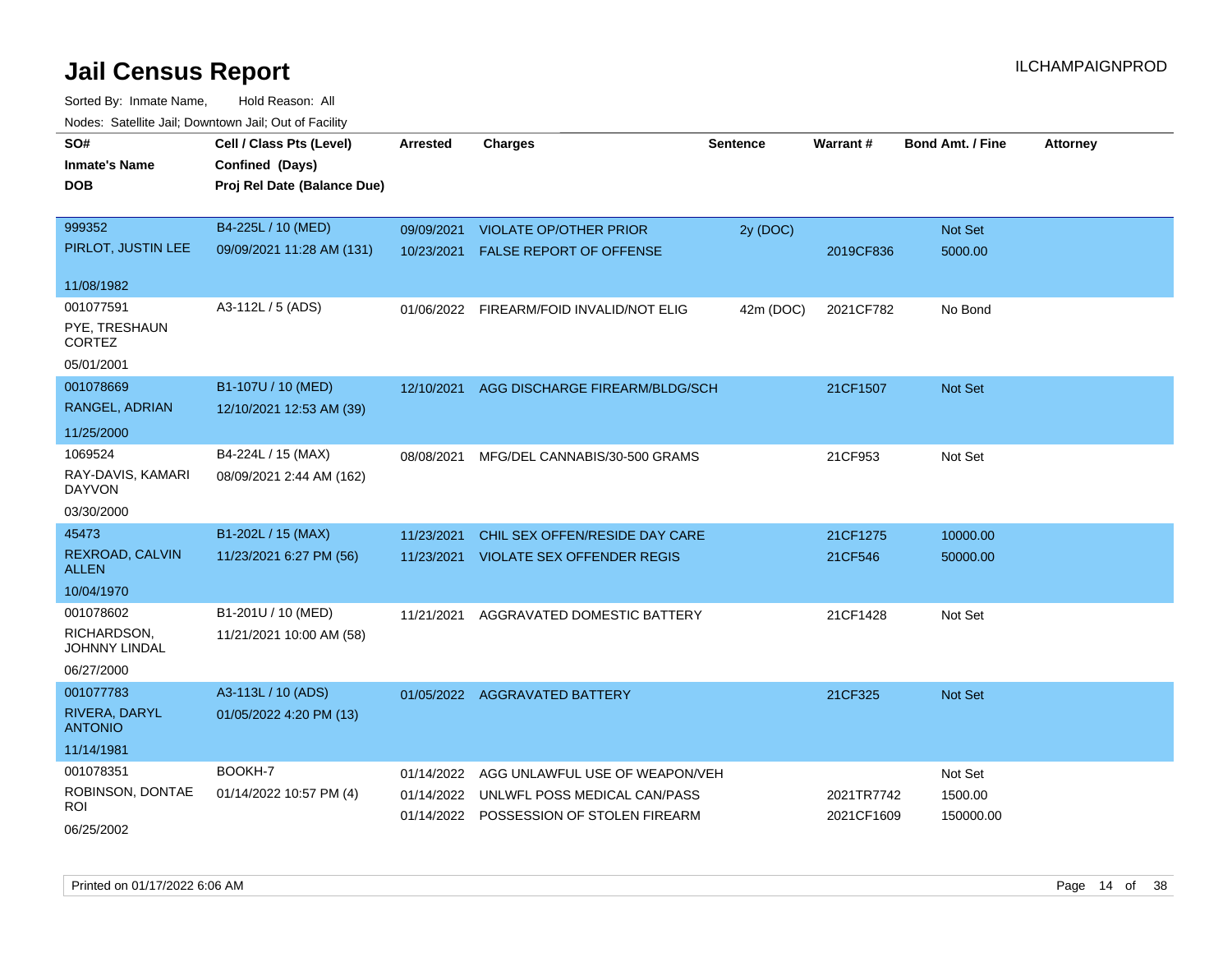Sorted By: Inmate Name, Hold Reason: All Nodes: Satellite Jail; Downtown Jail; Out of Facility

| ivuuto. Galeinle Jan, Downlown Jan, Oul of Facility       |                                              |                 |                                               |                     |             |                         |                 |
|-----------------------------------------------------------|----------------------------------------------|-----------------|-----------------------------------------------|---------------------|-------------|-------------------------|-----------------|
| SO#                                                       | Cell / Class Pts (Level)                     | <b>Arrested</b> | <b>Charges</b>                                | <b>Sentence</b>     | Warrant#    | <b>Bond Amt. / Fine</b> | <b>Attorney</b> |
| <b>Inmate's Name</b>                                      | Confined (Days)                              |                 |                                               |                     |             |                         |                 |
| <b>DOB</b>                                                | Proj Rel Date (Balance Due)                  |                 |                                               |                     |             |                         |                 |
|                                                           |                                              |                 |                                               |                     |             |                         |                 |
| 979485                                                    | B2-T3-11U / 15 (SPH)                         | 03/12/2021      | PRED CRIM SEX ASLT/VICTIM <13                 |                     | 21CF282     | Not Set                 |                 |
| RODRIGUEZ, JOSHUA<br><b>ANTHONY</b>                       | 03/12/2021 1:57 PM (312)                     |                 |                                               |                     |             |                         |                 |
| 04/06/1990                                                |                                              |                 |                                               |                     |             |                         |                 |
| 61330                                                     | B4-123L / 15 (MAX)                           | 12/01/2021      | ARMED HABITUAL CRIMINAL                       |                     | 21CF1473    | Not Set                 |                 |
| RUFFIN, JONATHON<br><b>CECIL</b>                          | 12/01/2021 5:34 AM (48)                      |                 | 12/01/2021 PAROLE REVOCATION                  |                     | CH2107545   | No Bond                 |                 |
| 05/10/1984                                                |                                              |                 |                                               |                     |             |                         |                 |
| 1071161                                                   | B4-124L / 15 (MAX)                           | 08/18/2021      | DELIVERY OF OR POSSESSION OF W/INT            |                     | 21CF1008    | No Bond                 |                 |
| <b>SANDERS, MARKELL</b><br><b>LAMAR</b>                   | 08/18/2021 6:18 PM (153)                     |                 |                                               |                     |             |                         |                 |
| 02/02/2000                                                |                                              |                 |                                               |                     |             |                         |                 |
| 1047469                                                   | B3-W5-18L / 10 (MED)                         | 07/03/2021      | CRIMINAL SEX ASSAULT/CONSENT                  | 2y/6m (DOC) 21CF773 |             | Not Set                 |                 |
| ALLEN                                                     | SCHINDLER, RICHARD 07/03/2021 10:25 PM (199) |                 |                                               |                     |             |                         |                 |
| 10/16/1979                                                |                                              |                 |                                               |                     |             |                         |                 |
| 001078748                                                 | A4-107L / 10 (ADS)                           |                 | 01/10/2022 AGGRAVATED BATTERY                 |                     | 21CF151     | No Bond                 |                 |
| SCHROEDER, JOSHUA 01/10/2022 9:34 AM (8)<br><b>CURTIS</b> |                                              |                 |                                               |                     |             |                         |                 |
| 09/04/1980                                                | 3/8/2022 (0.00)                              |                 |                                               |                     |             |                         |                 |
| 001078698                                                 | A4-201L / 5 (ADS)                            | 12/20/2021      | DIRECT CRIMINAL CONTEMPT                      |                     | 2019F44     | No Bond                 |                 |
| SIDES, BRIAN KEITH                                        | 12/20/2021 4:23 PM (29)                      |                 |                                               |                     |             |                         |                 |
|                                                           |                                              |                 |                                               |                     |             |                         |                 |
| 12/08/1969                                                |                                              |                 |                                               |                     |             |                         |                 |
| 001078441                                                 | BOOKF-1 / 15 (ADS)                           | 10/01/2021      | <b>ARMED HABITUAL CRIMINAL</b>                |                     | 21CF1182    | <b>Not Set</b>          |                 |
| <b>SINGLETON, CORRIE</b><br><b>DERRELL</b>                | 10/01/2021 12:36 PM (109)                    |                 | 12/20/2021 SPEEDING 26-34 MPH OVER LIMIT      |                     | 2021TR2701  | 1000.00                 |                 |
| 05/07/1983                                                |                                              |                 |                                               |                     |             |                         |                 |
| 707102                                                    | A4-205L / 5 (ADS)                            |                 | 01/06/2022 RESIST/OBSTRUCTING A PEACE OFFICEI |                     | 2019-CM-164 | No Bond                 |                 |
| SKILLINGS, DANIEL<br>LEE                                  | 01/06/2022 4:36 PM (12)                      |                 |                                               |                     |             |                         |                 |
| 04/24/1979                                                | 1/20/2022 (0.00)                             |                 |                                               |                     |             |                         |                 |

Printed on 01/17/2022 6:06 AM Page 15 of 38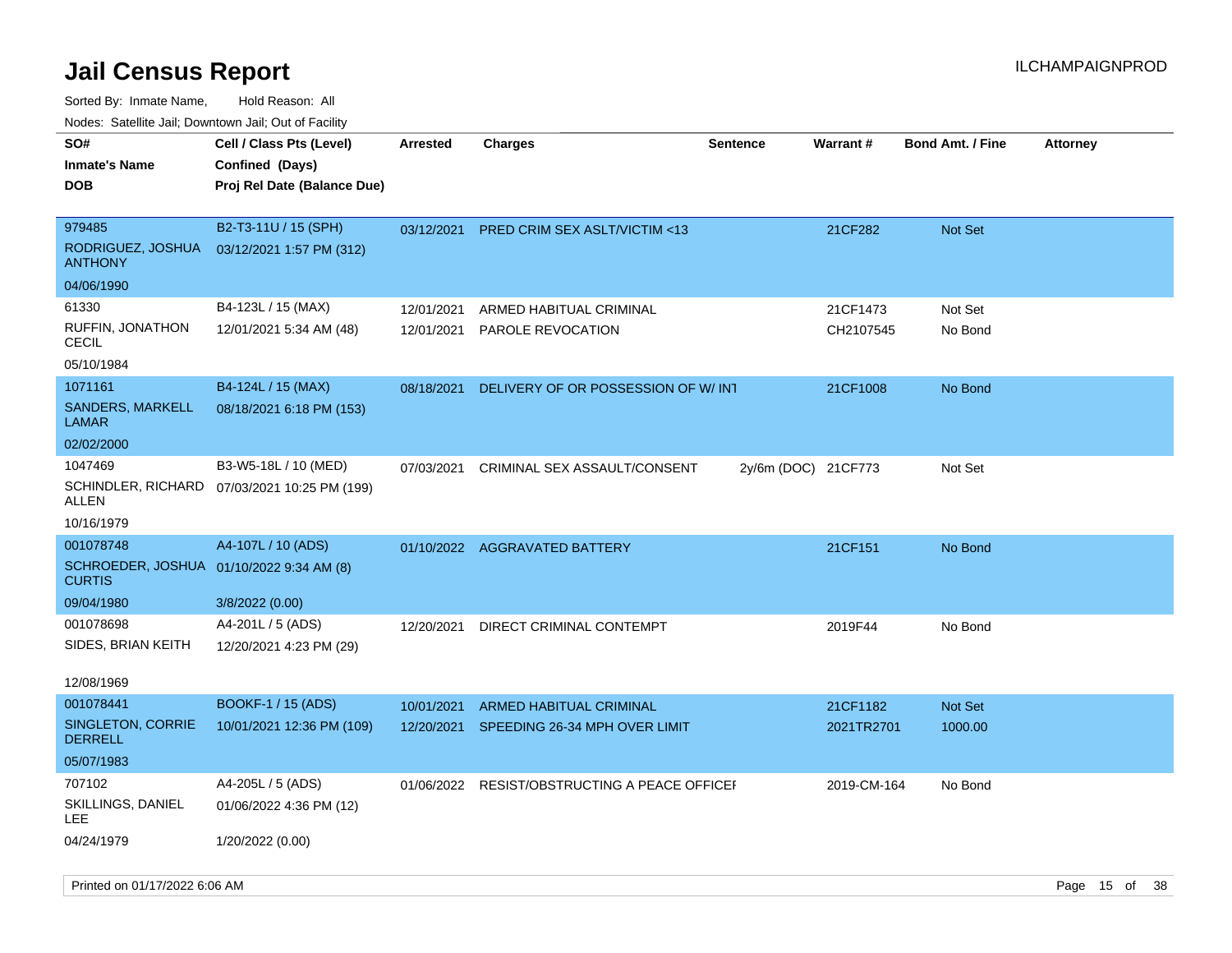| SO#<br><b>Inmate's Name</b><br><b>DOB</b>                             | Cell / Class Pts (Level)<br>Confined (Days)<br>Proj Rel Date (Balance Due) | <b>Arrested</b>          | <b>Charges</b>                                                                                                                         | <b>Sentence</b> | Warrant#                                       | <b>Bond Amt. / Fine</b>                 | <b>Attorney</b> |
|-----------------------------------------------------------------------|----------------------------------------------------------------------------|--------------------------|----------------------------------------------------------------------------------------------------------------------------------------|-----------------|------------------------------------------------|-----------------------------------------|-----------------|
| 001078765<br>SMITH, COREY ADRIAN 01/13/2022 7:32 PM (5)<br>09/01/1987 | <b>BOOKH-3 / 10 (MED)</b>                                                  | 01/13/2022<br>01/13/2022 | 01/13/2022 FELON POSS/USE WEAPON/FIREARM<br>01/13/2022 CIVIL FTA WARRANT<br>DRVG UNDER INFLUENCE OF DRUG<br>DRIVING ON REVOKED LICENSE |                 | 22CF66<br>2017F000321<br>2018DT262<br>20TR3078 | Not Set<br>19000.00<br>190.00<br>190.00 |                 |
| 951986<br>STARKS, LAWRENCE<br><b>DAVID</b><br>09/28/1955              | A3-213U / 10 (ADS)<br>01/11/2022 3:06 PM (7)                               |                          | 01/11/2022 WILFUL FAILURE TO REGISTER                                                                                                  |                 | 21 CF 1016                                     | No Bond                                 |                 |
| 001077770<br>STOFFLE, KELLY ANNE 01/06/2022 3:14 PM (12)              | A2-221U / 5 (ADS)                                                          |                          | 01/06/2022 RESIDENTIAL BURGLARY                                                                                                        |                 | 21CF319                                        | Not Set                                 |                 |
| 04/12/1989<br>38305<br>STOVER, JOSH<br>ANDREW<br>08/18/1973           | B2-T2-06L / 10 (SPH)<br>03/18/2020 10:24 AM (671)                          | 03/18/2020               | <b>CRIMINAL SEXUAL ABUSE</b>                                                                                                           |                 | 20CF-343                                       | 500000.00                               |                 |
| 962484<br>TAYLOR, VINCENT<br><b>REGINALD</b><br>11/03/1988            | A3-115L / 10 (ADS)<br>12/29/2021 7:23 AM (20)                              | 12/29/2021               | AGGRAVATED DOMESTIC BATTERY                                                                                                            |                 | 21CF1608                                       | Not Set                                 |                 |
| 1000614<br>TESTER, TIMOTHY<br><b>RAY</b><br>06/08/1992                | A3-216U / 15 (ADS)<br>01/12/2022 3:38 PM (6)                               |                          | 01/12/2022 AGGRAVATED BATTERY                                                                                                          | 3y (DOC)        | 2018CF376                                      | No Bond                                 |                 |
| 001078471<br>THATCH, OMARION<br><b>DIAMONTE</b><br>09/05/2003         | B4-127U / 10 (MED)<br>10/11/2021 1:26 AM (99)                              | 10/11/2021               | AGG UUW/VEHICLE/<21                                                                                                                    |                 | 21CF1210                                       | 100.00                                  |                 |
| 32058<br>THOMPSON, STEVEN<br><b>ONEAL</b><br>03/14/1969               | B4-123U / 15 (MAX)<br>06/14/2021 6:44 AM (218)                             | 06/14/2021               | <b>AGG DISCH FIREARM</b>                                                                                                               |                 | 21CF690                                        | Not Set                                 |                 |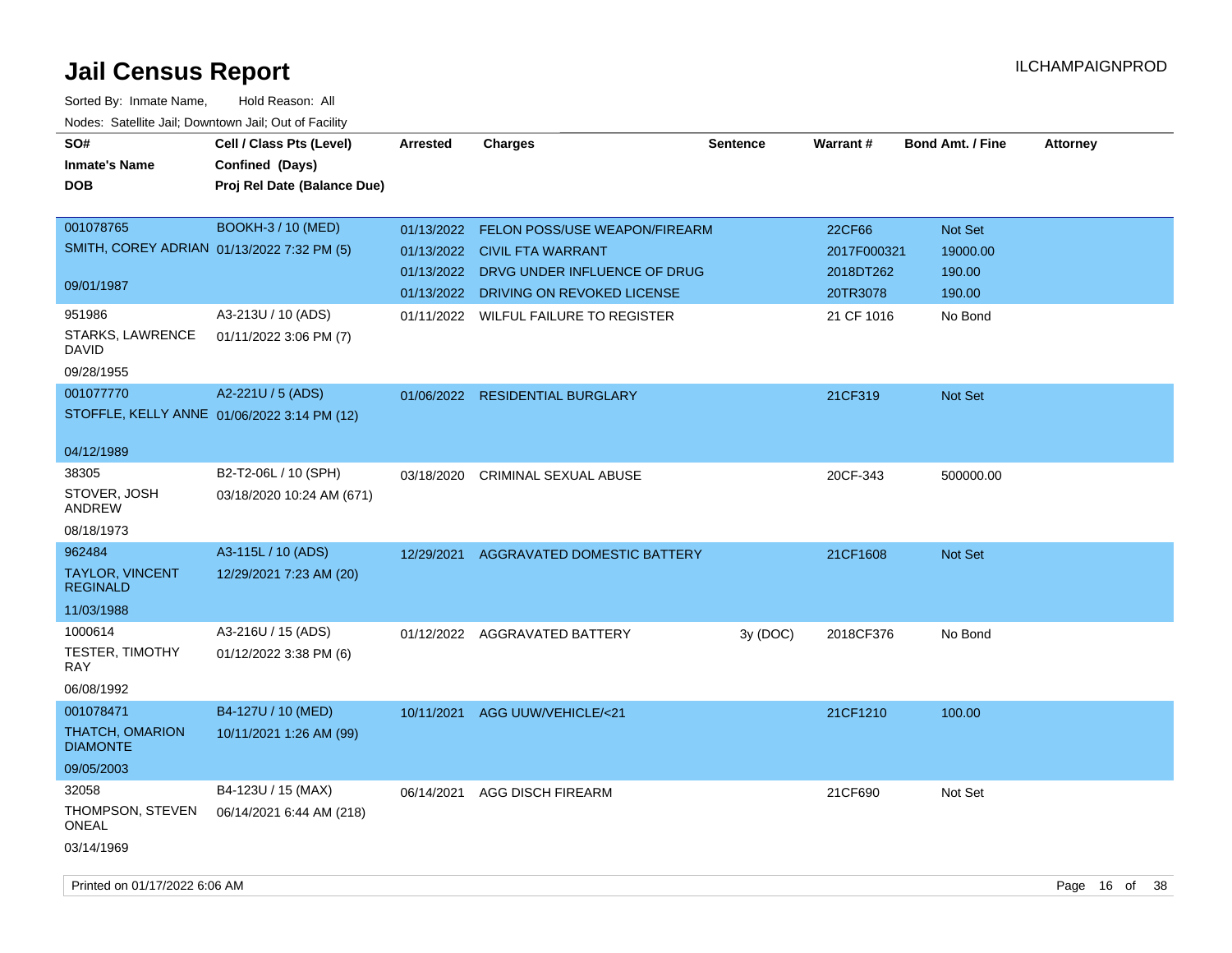Sorted By: Inmate Name, Hold Reason: All

Nodes: Satellite Jail; Downtown Jail; Out of Facility

| rougs. Calcing Jan, Downtown Jan, Out of Facility |                                                                            |                 |                                          |                 |             |                         |                 |
|---------------------------------------------------|----------------------------------------------------------------------------|-----------------|------------------------------------------|-----------------|-------------|-------------------------|-----------------|
| SO#<br><b>Inmate's Name</b><br><b>DOB</b>         | Cell / Class Pts (Level)<br>Confined (Days)<br>Proj Rel Date (Balance Due) | <b>Arrested</b> | <b>Charges</b>                           | <b>Sentence</b> | Warrant#    | <b>Bond Amt. / Fine</b> | <b>Attorney</b> |
| 32910<br>TULL, CHRISTOPHER<br><b>MICHAEL</b>      | B3-W1-01U / 10 (MED)<br>10/04/2021 10:53 PM (106)                          | 10/04/2021      | DOM BTRY/HARM/1-2 PRECONV                |                 | 21CF1189    | Not Set                 |                 |
| 04/02/1971                                        |                                                                            |                 |                                          |                 |             |                         |                 |
| 1070737<br>WASHINGTON,<br><b>JASTINA VIRGINIA</b> | A1-126L / 15 (MAX)<br>10/14/2021 12:02 PM (96)                             | 10/14/2021      | AGG KIDNAPG/<13/INTEL DISABL             |                 | 2020CF418   | 250000.00               |                 |
| 04/11/2000                                        |                                                                            |                 |                                          |                 |             |                         |                 |
| 977140<br><b>WEBSTER, DERRIAL</b><br><b>DEVON</b> | B1-203L / 10 (MED)<br>10/24/2021 2:46 AM (86)                              | 10/24/2021      | ARMED HABITUAL CRIMINAL                  |                 | 21CF1289    | Not Set                 |                 |
| 01/14/1990                                        |                                                                            |                 |                                          |                 |             |                         |                 |
| 001078328<br>WHITE, JUSTIN<br><b>STEVEN</b>       | B1-207U / 15 (MAX)<br>08/30/2021 10:48 AM (141)                            | 08/30/2021      | FELON POSS/USE WEAPON/FIREARM            |                 | 21CF1045    | Not Set                 |                 |
| 10/25/1995                                        |                                                                            |                 |                                          |                 |             |                         |                 |
| 1049234                                           | BOOKH-7                                                                    | 01/15/2022      | CRIM DMG TO PROP \$500-10K               |                 | 22 CF AWOW  | Not Set                 |                 |
| <b>WILLIAMS, KHAMRON</b><br><b>MARCELL</b>        | 01/15/2022 12:59 PM (3)                                                    |                 | 01/15/2022 DOMESTIC BATTERY/HARM/VIO O/P |                 | 2019 CM 374 | 5000.00                 |                 |
| 08/15/1995                                        |                                                                            |                 |                                          |                 |             |                         |                 |
| 1019420                                           | B1-105L / 10 (MED)                                                         | 12/14/2021      | METH MANUFACTURING/15<100 GR             | 8y (DOC)        | 21CF205     | No Bond                 |                 |
| WILLIAMS.<br>MARSHAWN ANTONIO                     | 12/14/2021 1:56 PM (35)                                                    |                 |                                          |                 |             |                         |                 |
| 06/02/1994                                        |                                                                            |                 |                                          |                 |             |                         |                 |
| 001078775                                         | BOOKH-3                                                                    | 01/17/2022      | DRVG UNDER INFLU OF ALCOHOL              |                 | 2022DTAWOW  | 1000.00                 |                 |
| WILLIAMS, MARVIN<br>LEE.                          |                                                                            |                 | 01/17/2022 TRANSP/CARRY ALC LIQ/DRIVER   |                 | 2022TRAWOW  | <b>Not Set</b>          |                 |
| 06/09/1967                                        |                                                                            |                 |                                          |                 |             |                         |                 |
| 638552                                            | B2-T2-08L / 5 (SPH)                                                        | 10/07/2021      | CHILD PORNOGRAPHY/PHOTOGRAPH             |                 | 2021CF1207  | No Bond                 |                 |
| WILLIAMS, MICHAEL<br>JAMES                        | 10/07/2021 12:20 PM (103)                                                  |                 |                                          |                 |             |                         |                 |
| 03/29/1964                                        |                                                                            |                 |                                          |                 |             |                         |                 |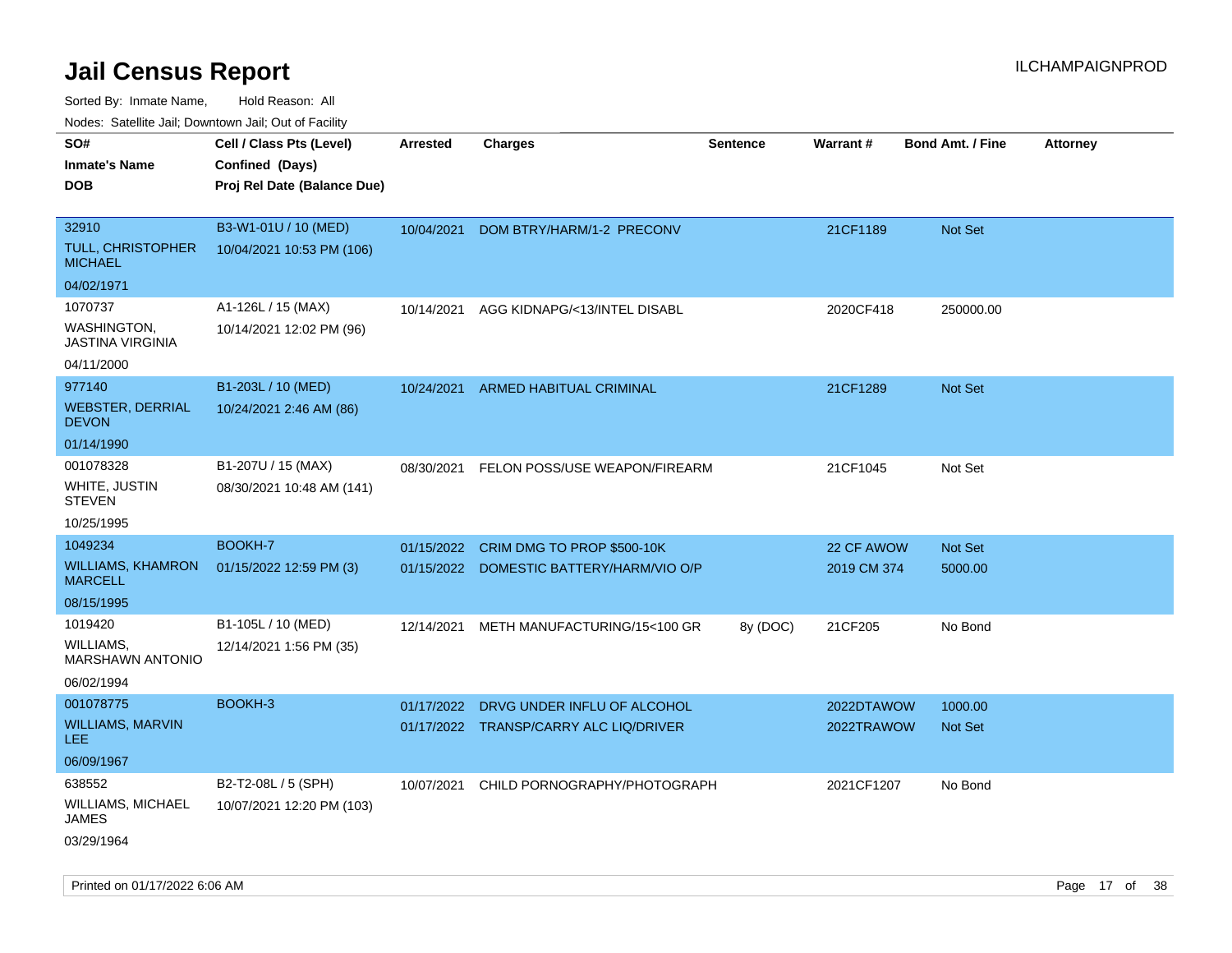| roaco. Calcillo call, Downtown call, Out of Facility |                             |                   |                               |                 |                 |                         |                 |
|------------------------------------------------------|-----------------------------|-------------------|-------------------------------|-----------------|-----------------|-------------------------|-----------------|
| SO#                                                  | Cell / Class Pts (Level)    | Arrested          | <b>Charges</b>                | <b>Sentence</b> | <b>Warrant#</b> | <b>Bond Amt. / Fine</b> | <b>Attorney</b> |
| <b>Inmate's Name</b>                                 | Confined (Days)             |                   |                               |                 |                 |                         |                 |
| <b>DOB</b>                                           | Proj Rel Date (Balance Due) |                   |                               |                 |                 |                         |                 |
|                                                      |                             |                   |                               |                 |                 |                         |                 |
| 1066370                                              | B1-101L / 15 (MAX)          | 07/28/2021        | ARMED VIOLENCE/CATEGORY III   |                 | 2021 CF 882     | Not Set                 |                 |
| <b>WILLIAMS, REONTE</b><br><b>REMIR</b>              | 07/28/2021 5:40 AM (174)    |                   |                               |                 |                 |                         |                 |
| 05/14/1999                                           |                             |                   |                               |                 |                 |                         |                 |
| 996311                                               | A3-211L / 10 (MED)          | 01/12/2022        | RECEIVE/POSS/SELL STOLEN VEH  | 3y (DOC)        | 2021CF524       | No Bond                 |                 |
| WILLIAMS,<br><b>TRAYSHAUN DEVONTA</b>                | 01/12/2022 5:31 PM (6)      |                   |                               |                 |                 |                         |                 |
| 02/18/1992                                           |                             |                   |                               |                 |                 |                         |                 |
| 972160                                               | A4-206U / 10 (ADS)          | 01/11/2022        | AGG DOMESTIC BATTERY/STRANGLE | 3y (DOC)        | 21-CF-917       | Not Set                 |                 |
| <b>WOOD, ANTONIO</b>                                 | 01/11/2022 5:14 PM (7)      |                   |                               |                 |                 |                         |                 |
| 10/16/1981                                           |                             |                   |                               |                 |                 |                         |                 |
| 60649                                                | BOOKH-4                     | 01/16/2022        | DOMESTIC BATTERY              |                 | 2022CMAWOW      | Not Set                 |                 |
| ZOCH, SHERRY LEE                                     | 01/16/2022 6:51 AM (2)      |                   |                               |                 |                 |                         |                 |
| 07/18/1978                                           |                             |                   |                               |                 |                 |                         |                 |
| <b>Total Satellite Jail: 137</b>                     |                             | <b>Males: 117</b> | Unknown: 0<br>Females: 20     |                 |                 |                         |                 |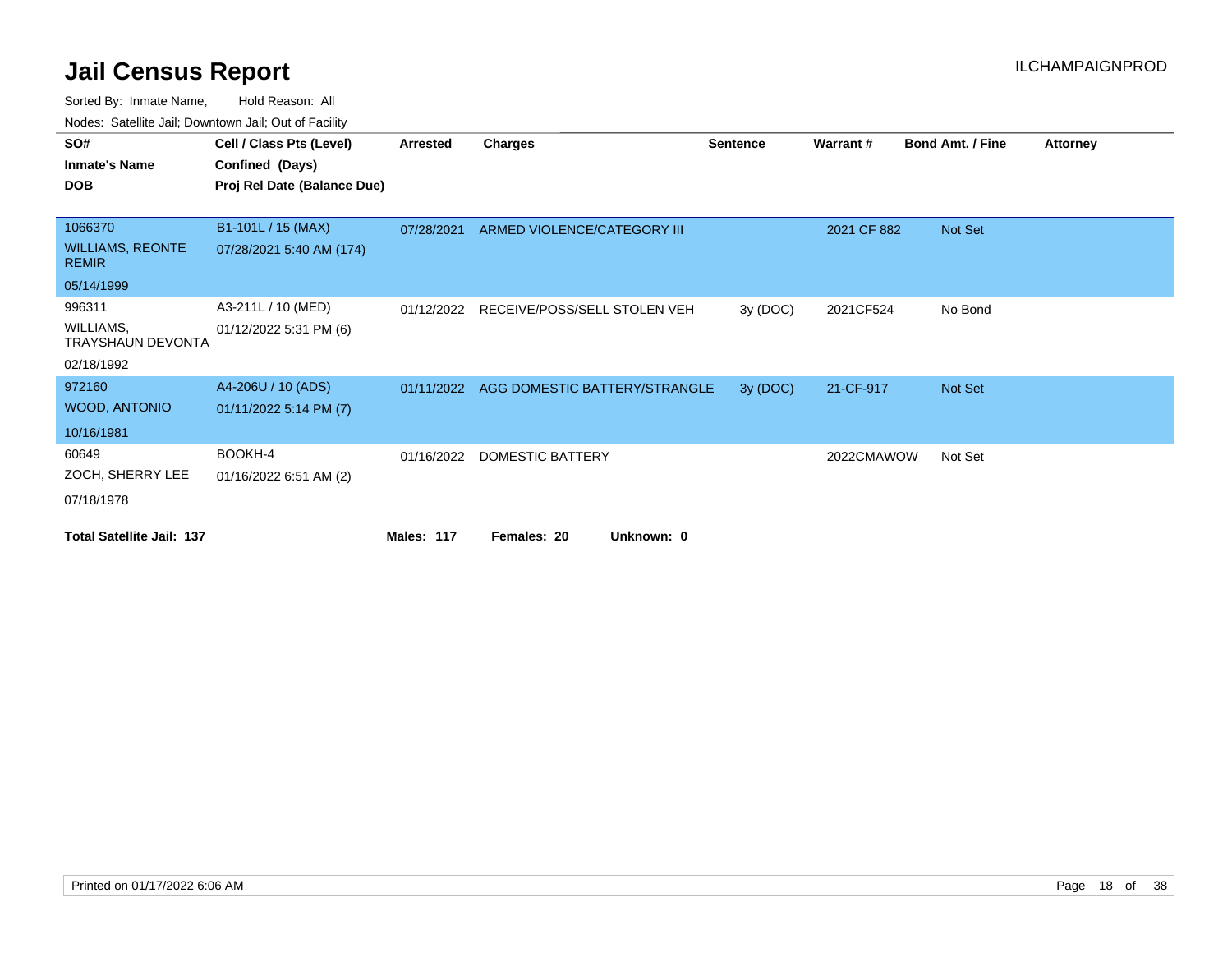| <b>Downtown Jail</b> |  |
|----------------------|--|
|                      |  |
|                      |  |

| SO#<br><b>Inmate's Name</b><br><b>DOB</b>                                   | Cell / Class Pts (Level)<br>Confined (Days)<br>Proj Rel Date (Balance Due) | <b>Arrested</b>                                      | <b>Charges</b>                                                                                                     | <b>Sentence</b> | <b>Warrant#</b>                             | <b>Bond Amt. / Fine</b>                                  | <b>Attorney</b> |
|-----------------------------------------------------------------------------|----------------------------------------------------------------------------|------------------------------------------------------|--------------------------------------------------------------------------------------------------------------------|-----------------|---------------------------------------------|----------------------------------------------------------|-----------------|
| 1073165<br><b>ACKERMAN, CODY</b><br><b>JAMES</b><br>02/01/1989<br>001078621 | C9L / 5 (MIN)<br>04/30/2021 4:48 PM (263)<br>F5U / 10 (MED)                | 04/30/2021<br>04/30/2021<br>05/03/2021<br>12/23/2021 | FORGERY/ISSUE/DELIVER DOCUMENT<br><b>BURGLARY</b><br>FORGERY/ISSUE/DELIVER DOCUMENT<br><b>RESIDENTIAL BURGLARY</b> |                 | 19CF143<br>21CF516<br>2018CF689<br>21CF1582 | 75000.00<br><b>Not Set</b><br>2500.00 / 75.00<br>Not Set |                 |
| 05/09/1999                                                                  | BAILEY, DANIEL SCOTT 12/23/2021 9:44 AM (26)                               | 01/14/2022                                           | PROBATION VIOLATION                                                                                                |                 | 21CF1445                                    | Not Set                                                  |                 |
| 969121<br><b>BECKLEY, ANTHONY</b><br><b>PATRICK</b><br>06/30/1989           | B1 / 15 (SPH)<br>11/25/2021 7:16 PM (54)                                   | 11/25/2021                                           | <b>CRIM TRESPASS TO RESIDENCE</b>                                                                                  |                 | 21CF1444                                    | <b>Not Set</b>                                           |                 |
| 517915<br><b>BOXLEY, CHARLES</b><br><b>OMAR</b><br>01/10/1985               | G5U / 5 (MIN)<br>08/03/2021 2:18 PM (168)                                  | 08/03/2021<br>08/03/2021<br>08/03/2021               | <b>BURGLARY</b><br><b>BURGLARY</b><br>FORGERY/ISSUE/DELIVER DOCUMENT                                               |                 | 21CF289<br>21CF679                          | 20000.00<br>20000.00<br>No Bond                          |                 |
| 1027929<br><b>BROUGHTON, MARK</b><br>ANTHONY, Junior<br>02/15/1990          | F6L / 15 (MAX)<br>12/18/2021 2:55 AM (31)                                  | 12/18/2021                                           | <b>HOME INVASION/CAUSE INJURY</b>                                                                                  |                 | 21CF1560                                    | No Bond                                                  |                 |
| 1067476<br>BROWN, JAMES<br><b>BRONELL</b><br>01/08/1996                     | F5L / 10 (MED)<br>11/13/2021 2:35 AM (66)                                  | 11/13/2021<br>11/13/2021                             | AGG DOMESTIC BATTERY/STRANGLE<br><b>RESIDENTIAL BURGLARY</b>                                                       |                 | 20CF575<br>21CF385                          | 5000.00<br>25000.00                                      |                 |
| 995432<br>BROWN, JAVON<br><b>SHANTEZ</b><br>10/14/1991                      | H5L / 10 (ADS)<br>12/20/2021 2:06 AM (29)                                  | 12/20/2021                                           | FAIL TO RPT WKLY/NO FIXED ADDR                                                                                     |                 | 21CF1559                                    | <b>Not Set</b>                                           |                 |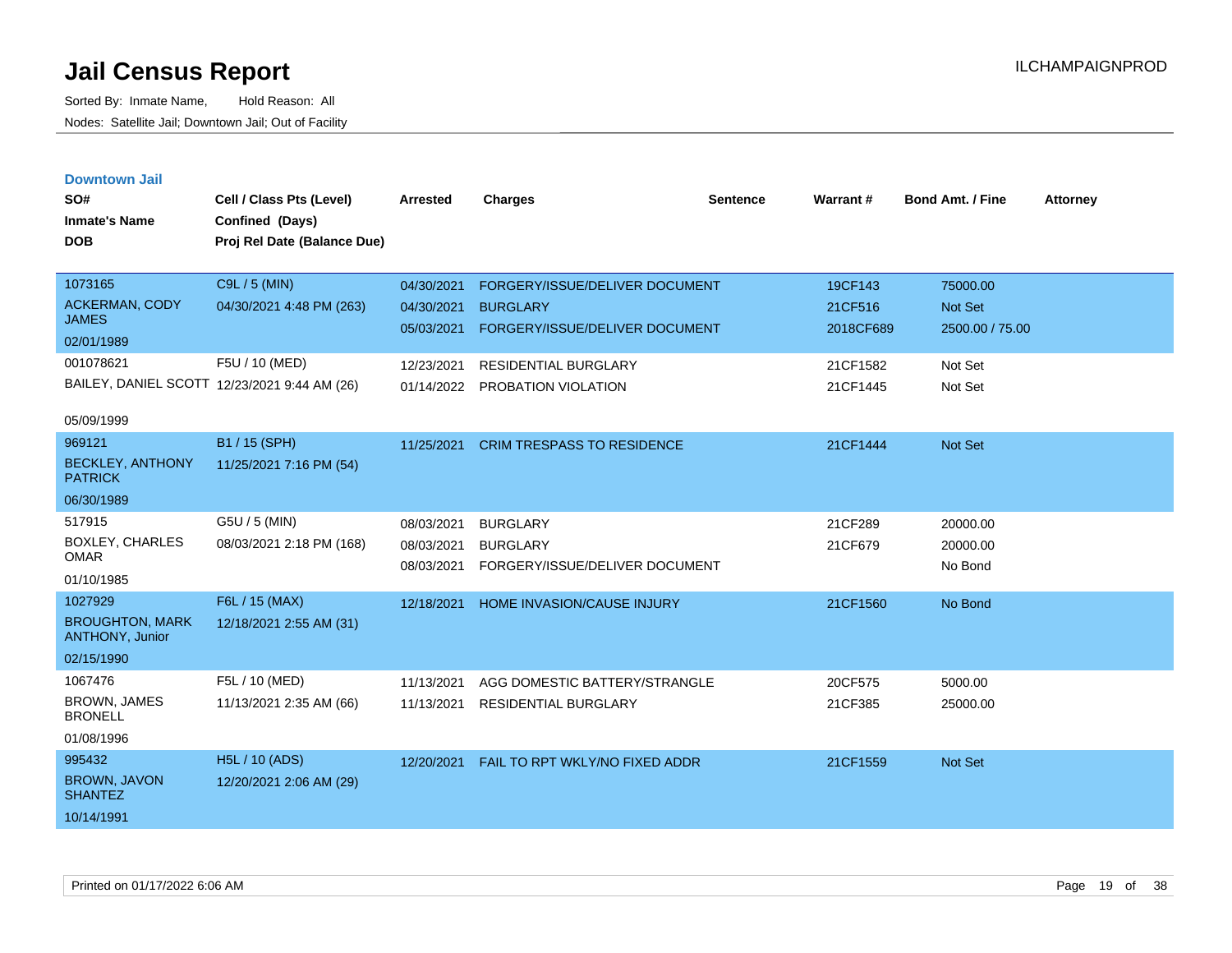| roaco. Calcinio dan, Downtown dan, Cal or Fability |                                            |                 |                                         |                 |                 |                         |                 |
|----------------------------------------------------|--------------------------------------------|-----------------|-----------------------------------------|-----------------|-----------------|-------------------------|-----------------|
| SO#                                                | Cell / Class Pts (Level)                   | <b>Arrested</b> | <b>Charges</b>                          | <b>Sentence</b> | <b>Warrant#</b> | <b>Bond Amt. / Fine</b> | <b>Attorney</b> |
| Inmate's Name                                      | Confined (Days)                            |                 |                                         |                 |                 |                         |                 |
| DOB                                                | Proj Rel Date (Balance Due)                |                 |                                         |                 |                 |                         |                 |
|                                                    |                                            |                 |                                         |                 |                 |                         |                 |
| 1075941                                            | G2L / 5 (MIN)                              | 10/08/2021      | <b>HARASS WITNESS/FAMILY MBR/REP</b>    |                 | 2021CF1188      | 500000.00               |                 |
| <b>BROWN, LIONEL</b><br>TERRELL                    | 10/08/2021 5:16 PM (102)                   |                 |                                         |                 |                 |                         |                 |
| 10/19/1981                                         |                                            |                 |                                         |                 |                 |                         |                 |
| 1068812                                            | F1L / 15 (MAX)                             | 12/21/2021      | AGG DISCHARGE FIREARM/OCC VEH           |                 | 21CF741         | Not Set                 |                 |
| BRYANT, DANNY<br><b>EUGENE</b>                     | 12/21/2021 1:50 PM (28)                    | 12/21/2021      | FELON POSS/USE FIREARM PRIOR            |                 | 21CF1568        | Not Set                 |                 |
| 11/22/1989                                         |                                            |                 |                                         |                 |                 |                         |                 |
| 61904                                              | D4 / 15 (ADS)                              | 10/23/2021      | <b>ROBBERY</b>                          |                 | 21CF1287        | Not Set                 |                 |
| <b>BURNETT, TIMOTHY</b><br>LYNN                    | 10/23/2021 5:43 PM (87)                    |                 |                                         |                 |                 |                         |                 |
| 09/09/1983                                         |                                            |                 |                                         |                 |                 |                         |                 |
| 001078092                                          | H2U / 10 (ADS)                             | 12/27/2021      | AGG BATTERY/PUBLIC PLACE                |                 | 2021CF1042      | 5000.00                 |                 |
| WILLIAM                                            | CHOUNARD, STANLEY 12/27/2021 10:47 PM (22) |                 |                                         |                 |                 |                         |                 |
| 06/25/1986                                         |                                            |                 |                                         |                 |                 |                         |                 |
| 56241                                              | I3 / 5 (ADS)                               |                 | 01/13/2022 VIOLATE ORDER/PRIOR DOM BTRY |                 | 22CF59          | <b>Not Set</b>          |                 |
| <b>CLARK, DAMON</b><br><b>GILLMORE</b>             | 01/13/2022 4:36 AM (5)                     |                 |                                         |                 |                 |                         |                 |
| 12/21/1976                                         |                                            |                 |                                         |                 |                 |                         |                 |
| 1075361                                            | J6L / 5 (ADS)                              | 04/16/2021      | <b>BURGLARY</b>                         |                 | 21CF414         | Not Set                 |                 |
| COWART, TORREY<br>BENJAMEN, Junior                 | 04/16/2021 9:17 PM (277)                   |                 |                                         |                 |                 |                         |                 |
| 11/22/1987                                         |                                            |                 |                                         |                 |                 |                         |                 |
| 1076276                                            | C8L / 5 (MIN)                              | 12/20/2021      | THEFT/CONTROL <\$500/PRIOR              | $2y/6m$ (DOC)   |                 | Not Set                 |                 |
| COX, SEAN MICHAEL                                  | 12/20/2021 12:45 PM (29)                   | 12/20/2021      | <b>WARRANT OUT OF COUNTY</b>            |                 | 21CM99          | 3000.00                 |                 |
|                                                    |                                            |                 |                                         |                 |                 |                         |                 |
| 02/06/1985                                         |                                            |                 |                                         |                 |                 |                         |                 |
| 1067370                                            | E6L / 15 (MAX)                             | 11/05/2021      | FIREARM/FOID INVALID/NOT ELIG           |                 | 21CF1370        | Not Set                 |                 |
| DAVIS, AUSTIN<br>CHRISTOPHER                       | 11/06/2021 12:23 AM (73)                   |                 |                                         |                 |                 |                         |                 |
| 08/11/1997                                         |                                            |                 |                                         |                 |                 |                         |                 |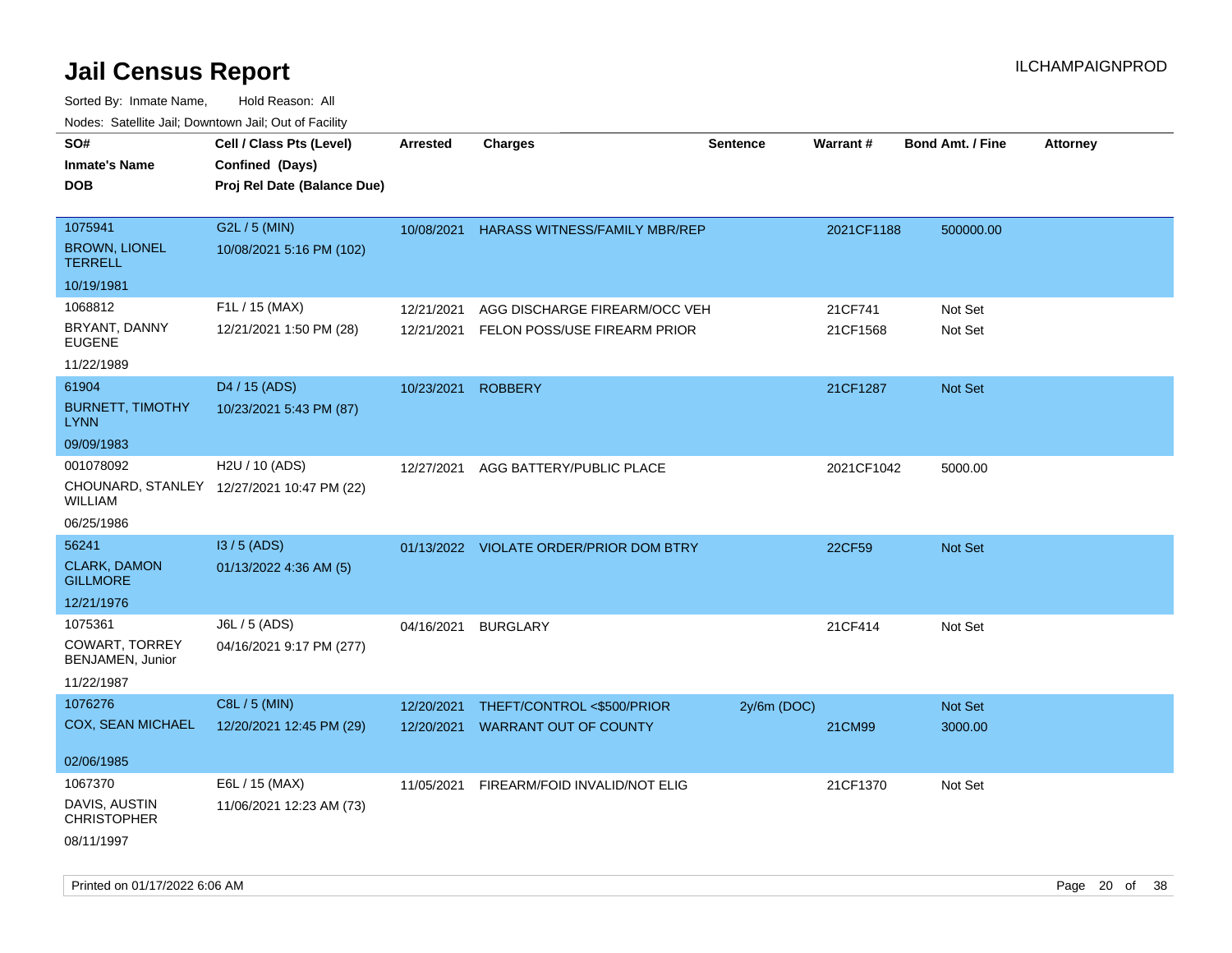| SO#<br><b>Inmate's Name</b><br><b>DOB</b> | Cell / Class Pts (Level)<br>Confined (Days)<br>Proj Rel Date (Balance Due) | <b>Arrested</b> | <b>Charges</b>                 | <b>Sentence</b> | Warrant#   | <b>Bond Amt. / Fine</b> | <b>Attorney</b> |
|-------------------------------------------|----------------------------------------------------------------------------|-----------------|--------------------------------|-----------------|------------|-------------------------|-----------------|
| 1066719                                   | E3L / 10 (MED)                                                             | 06/09/2021      | AGG DOMESTIC BATTERY/STRANGLE  |                 | 21CF310    | 100000.00               |                 |
| <b>DAVIS, TAVEON</b><br><b>CORNELIUS</b>  | 06/09/2021 10:50 PM (223)                                                  | 06/09/2021      | RET THEFT/DISP MERCH/>\$300    |                 | 19CF959    | 5000.00                 |                 |
| 12/21/1997                                |                                                                            | 06/09/2021      | RETAIL THEFT/DISP MERCH/<\$300 |                 | 19CM897    | 3000.00                 |                 |
| 001077214                                 | F9U / 15 (MAX)                                                             | 12/20/2021      | <b>MURDER</b>                  |                 | 21CF1572   | Not Set                 |                 |
| DAVIS-MURDOCK,<br><b>ERION VASSHAD</b>    | 12/21/2021 10:13 AM (28)                                                   | 12/22/2021      | PAROLE REVOCATION              |                 | CH2107977  | Not Set                 |                 |
| 06/22/1998                                |                                                                            |                 |                                |                 |            |                         |                 |
| 001078223                                 | G6U / 5 (MIN)                                                              | 11/09/2021      | AGG DUI/NO VALID DL            |                 | 21CF1382   | Not Set                 |                 |
| DIEGO-MATEO,<br><b>JOAQUIN</b>            | 11/09/2021 10:52 PM (70)                                                   |                 |                                |                 |            |                         |                 |
| 01/23/2002                                |                                                                            |                 |                                |                 |            |                         |                 |
| 571307                                    | J3L / 15 (ADS)                                                             | 09/14/2020      | CRIM SEXUAL ABUSE/CONSENT      |                 | 2020CF1026 | Not Set                 |                 |
| DOMINGO-<br>CASTANEDA,                    | 09/14/2020 11:19 PM (491)                                                  | 09/14/2020      | PRED CRIM SEX ASLT/VICTIM <13  |                 | 2020CF1025 | Not Set                 |                 |
| 09/29/1989                                |                                                                            |                 |                                |                 |            |                         |                 |
| 527379                                    | D6 / 15 (ADS)                                                              | 10/25/2021      | ARMED HABITUAL CRIMINAL        |                 | 21CF1297   | Not Set                 |                 |
| DRAKE, MARCELL<br><b>DEON</b>             | 10/25/2021 5:05 PM (85)                                                    | 10/27/2021      | AGG DOMESTIC BATTERY/STRANGLE  |                 | 21CF1245   | Not Set                 |                 |
| 04/20/1987                                |                                                                            |                 |                                |                 |            |                         |                 |
| 959292                                    | K1 / 15 (ADS)                                                              | 04/01/2021      | ATTEMPT (FIRST DEGREE MURDER)  |                 | 2020CF565  | 2000000.00              |                 |
| DUNCAN, COREYON<br><b>ANTHONY</b>         | 04/01/2021 8:46 PM (292)                                                   | 12/17/2021      | <b>MURDER</b>                  |                 | 21CF1542   | Not Set                 |                 |
| 01/17/1989                                |                                                                            |                 |                                |                 |            |                         |                 |
| 43977                                     | $15/5$ (MIN)                                                               | 12/20/2021      | AGG FLEEING POLICE/21 MPH OVER |                 | 21CF1566   | <b>Not Set</b>          |                 |
| <b>EMKES, DOUGLAS</b><br><b>ALAN</b>      | 12/20/2021 9:59 AM (29)                                                    | 12/20/2021      | <b>PAROLE REVOCATION</b>       |                 |            | No Bond                 |                 |
| 06/08/1959                                |                                                                            |                 |                                |                 |            |                         |                 |
| 1053207                                   | K3 / 15 (SPH)                                                              | 06/06/2019      | MURDER/INTENT TO KILL/INJURE   |                 | 2019-CF849 | 2000000.00              |                 |
| FAUST, JAQUAVEON<br>LAVELL                | 06/06/2019 2:24 PM (957)                                                   |                 |                                |                 |            |                         |                 |
| 07/25/1996                                |                                                                            |                 |                                |                 |            |                         |                 |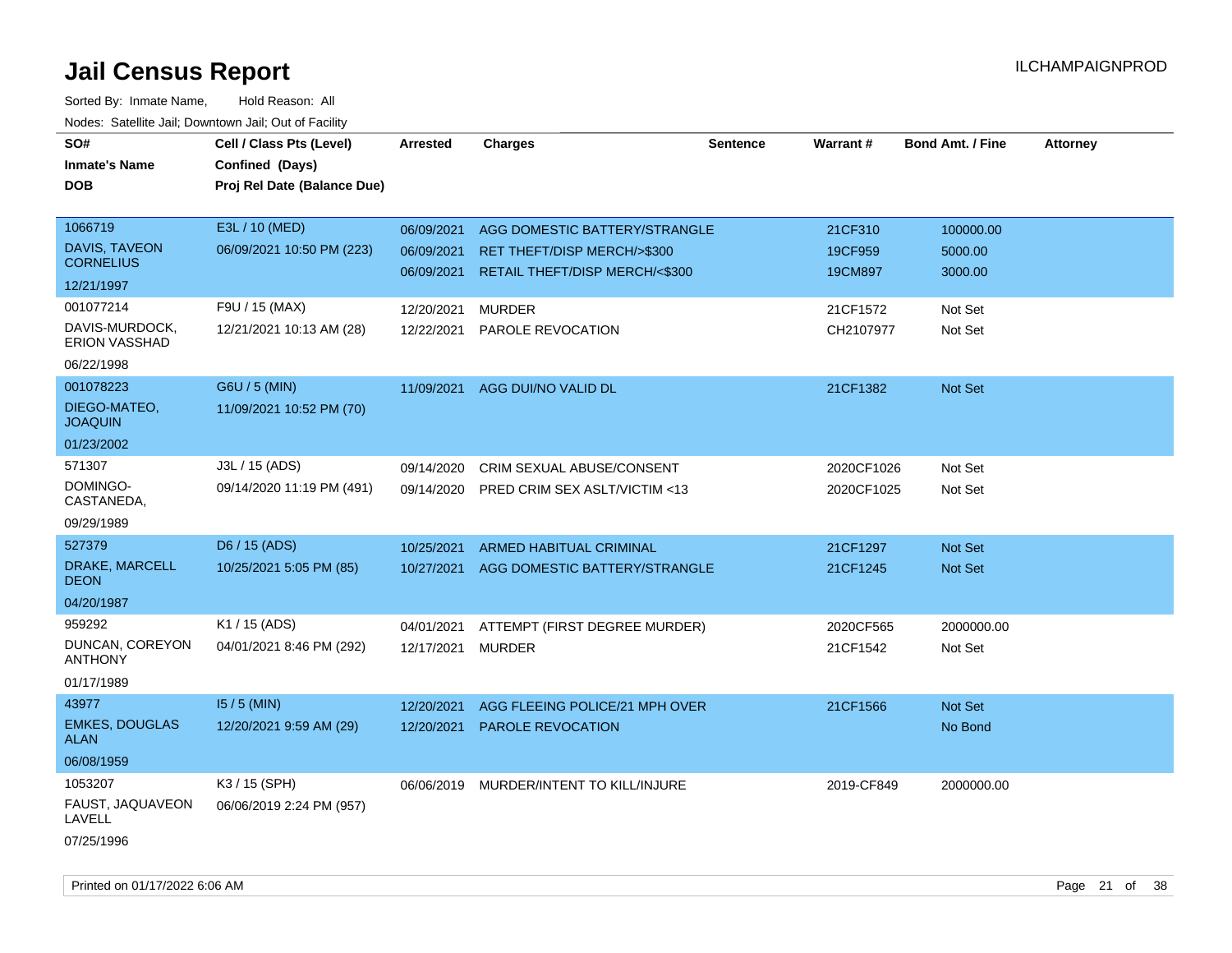Sorted By: Inmate Name, Hold Reason: All Nodes: Satellite Jail; Downtown Jail; Out of Facility

| rougs. Calcing Jan, Downtown Jan, Out of Facinty |                                              |                 |                                         |                 |           |                         |                 |
|--------------------------------------------------|----------------------------------------------|-----------------|-----------------------------------------|-----------------|-----------|-------------------------|-----------------|
| SO#                                              | Cell / Class Pts (Level)                     | <b>Arrested</b> | <b>Charges</b>                          | <b>Sentence</b> | Warrant#  | <b>Bond Amt. / Fine</b> | <b>Attorney</b> |
| <b>Inmate's Name</b>                             | Confined (Days)                              |                 |                                         |                 |           |                         |                 |
| <b>DOB</b>                                       | Proj Rel Date (Balance Due)                  |                 |                                         |                 |           |                         |                 |
|                                                  |                                              |                 |                                         |                 |           |                         |                 |
| 962759                                           | C5L / 5 (ADS)                                | 07/16/2021      | <b>METH DELIVERY&lt;5 GRAMS</b>         |                 | 21CF833   | Not Set                 |                 |
|                                                  | FINLEY, KEVIN DANTE 07/16/2021 9:44 PM (186) | 07/29/2021      | AGG CRIM SEX ASSAULT/FELONY             |                 | 21CF891   | No Bond                 |                 |
|                                                  |                                              |                 |                                         |                 |           |                         |                 |
| 12/28/1988                                       |                                              |                 |                                         |                 |           |                         |                 |
| 524764                                           | G3L / 5 (MIN)                                | 09/18/2021      | METH DELIVERY/15<100 GRAMS              |                 | 21CF627   | 50000.00                |                 |
| <b>FISCUS, ROBERT</b><br><b>LOWELL</b>           | 09/18/2021 10:50 AM (122)                    |                 |                                         |                 |           |                         |                 |
| 02/17/1986                                       |                                              |                 |                                         |                 |           |                         |                 |
| 1068917                                          | H1L / 5 (MIN)                                |                 | 08/11/2021 VIO ORDER/PRIOR VIO OF ORDER |                 | 21CF965   | Not Set                 |                 |
| <b>GARCIA, JUAN</b><br><b>CARLOS</b>             | 08/11/2021 9:24 PM (160)                     |                 |                                         |                 |           |                         |                 |
| 10/21/1997                                       |                                              |                 |                                         |                 |           |                         |                 |
| 32913                                            | $11 / 15$ (ADS)                              | 12/03/2021      | PRED CRIM SEX ASLT/VICTIM <13           |                 | 21CF1481  | Not Set                 |                 |
| GROB, WARREN A,<br>Junior                        | 12/03/2021 4:24 PM (46)                      |                 |                                         |                 |           |                         |                 |
| 12/07/1950                                       |                                              |                 |                                         |                 |           |                         |                 |
| 1073611                                          | G3U / 5 (MIN)                                | 02/09/2021      | DELIVERY OF OR POSSESSION OF W/INT      |                 | 21CF160   | Not Set                 |                 |
| <b>HAYES, CAMERON</b><br><b>TAYLOR MALEEK</b>    | 02/09/2021 3:10 PM (343)                     |                 | 02/09/2021 MFG 15>100 GR ECSTASY/ANALOG |                 | 21CF121   | 500000.00               |                 |
| 08/10/1998                                       |                                              |                 |                                         |                 |           |                         |                 |
| 544770                                           | D3 / 10 (MED)                                | 08/14/2021      | AGG DOMESTIC BATTERY/STRANGLE           |                 | 2021CF514 | 25000.00                |                 |
| HAYES, DEVON<br><b>JERMAINE</b>                  | 08/14/2021 2:56 AM (157)                     | 08/14/2021      | AGGRAVATED DOMESTIC BATTERY             |                 | 21CF977   | No Bond                 |                 |
| 11/07/1987                                       |                                              |                 |                                         |                 |           |                         |                 |
| 972300                                           | F6U / 10 (MED)                               | 12/22/2021      | <b>RESIDENTIAL BURGLARY</b>             |                 | 18CF1691  | 25000.00                |                 |
| HOLT, MICHAEL<br><b>TERRELL</b>                  | 12/22/2021 8:36 AM (27)                      | 12/22/2021      | AGG CRIM SEX ABUSE/VICTIM <9            |                 | 19CF1277  | 250000.00               |                 |
| 12/25/1989                                       |                                              |                 |                                         |                 |           |                         |                 |
| 1063119                                          | J5L / 10 (MED)                               | 11/05/2021      | <b>BURGLARY</b>                         |                 | 2018CF877 | 10000.00                |                 |
| HUNT, KHALLEEL<br>MALIK                          | 11/05/2021 7:47 AM (74)                      |                 |                                         |                 |           |                         |                 |
| 03/28/1999                                       |                                              |                 |                                         |                 |           |                         |                 |

Printed on 01/17/2022 6:06 AM Page 22 of 38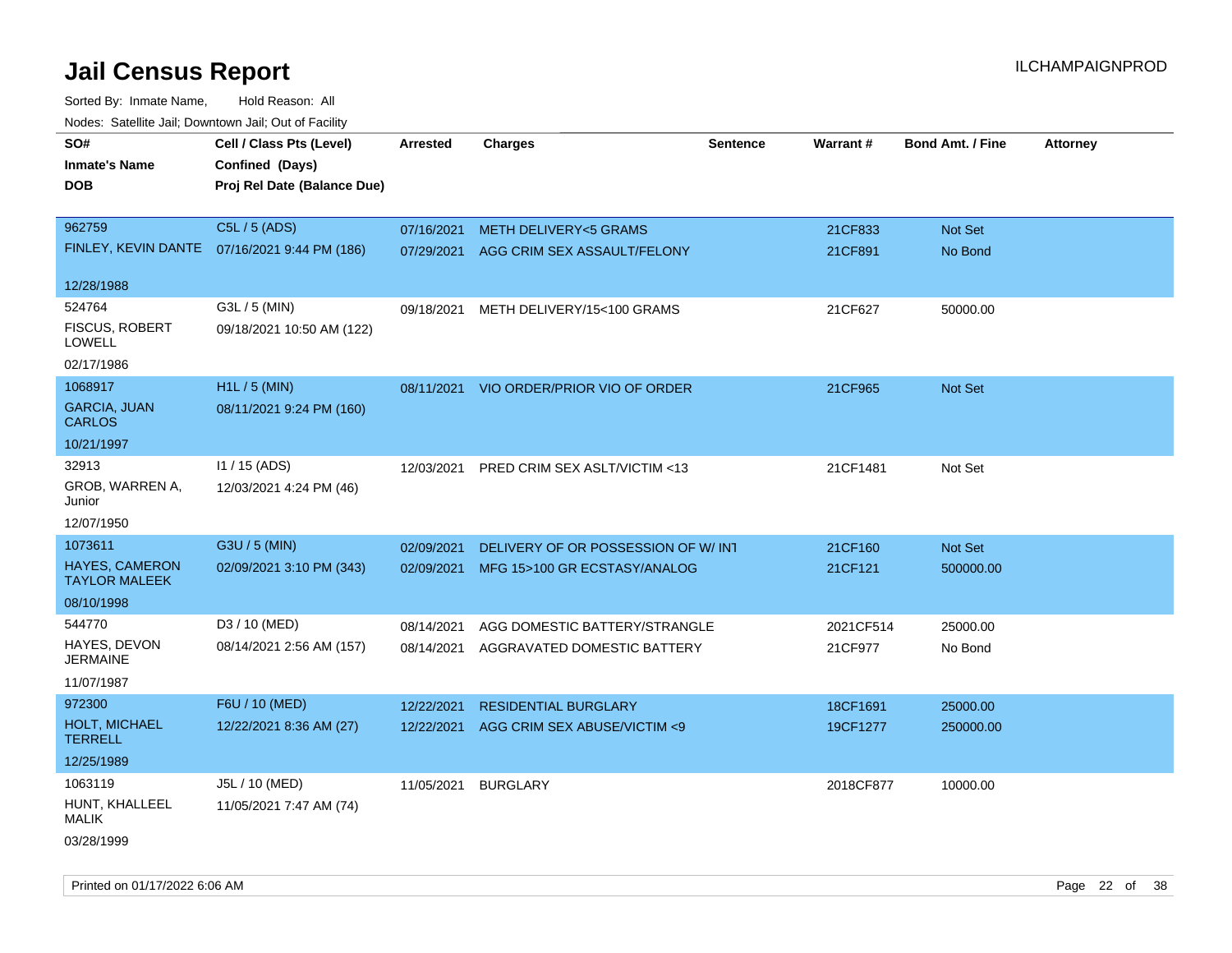| indues. Satellite Jali, Downtown Jali, Out of Facility |                                             |                 |                                    |                 |                 |                         |                 |
|--------------------------------------------------------|---------------------------------------------|-----------------|------------------------------------|-----------------|-----------------|-------------------------|-----------------|
| SO#                                                    | Cell / Class Pts (Level)                    | <b>Arrested</b> | <b>Charges</b>                     | <b>Sentence</b> | <b>Warrant#</b> | <b>Bond Amt. / Fine</b> | <b>Attorney</b> |
| <b>Inmate's Name</b>                                   | Confined (Days)                             |                 |                                    |                 |                 |                         |                 |
| <b>DOB</b>                                             | Proj Rel Date (Balance Due)                 |                 |                                    |                 |                 |                         |                 |
|                                                        |                                             |                 |                                    |                 |                 |                         |                 |
| 001077437                                              | F1U / 10 (MED)                              | 08/23/2021      | DOM BTRY/CONTACT/1-2 PRECONV       |                 | 21CF1025        | Not Set                 |                 |
| <b>JOHNSON, ANTONIO</b><br><b>LASHAUN</b>              | 08/23/2021 7:48 PM (148)                    |                 |                                    |                 |                 |                         |                 |
| 01/06/1980                                             |                                             |                 |                                    |                 |                 |                         |                 |
| 1073894                                                | E1U / 10 (ADS)                              | 09/09/2021      | VIOLATE SEX OFFENDER REGIS/2+      |                 | 2021CF920       | 10000.00                |                 |
|                                                        | JOKICH, ANTON VEGO 09/09/2021 2:14 PM (131) |                 |                                    |                 |                 |                         |                 |
| 05/30/1969                                             |                                             |                 |                                    |                 |                 |                         |                 |
| 24308                                                  | D <sub>2</sub> / 15 (MAX)                   | 06/03/2021      | <b>ROBBERY</b>                     |                 | 21CF625         | No Bond                 |                 |
| KWIATKOWSKI,<br><b>ROBERT JOHN</b>                     | 06/03/2021 10:40 PM (229)                   |                 |                                    |                 |                 |                         |                 |
| 08/08/1963                                             |                                             |                 |                                    |                 |                 |                         |                 |
| 001078693                                              | G8U / 5 (MIN)                               | 12/19/2021      | <b>RETAIL THEFT</b>                |                 | 20CF422         | 20000.00                |                 |
| LARGE, JOSHUA DALE 12/19/2021 4:54 AM (30)             |                                             | 12/19/2021      | RECEIVE/POSS/SELL STOLEN VEH       |                 | 21CF1555        | Not Set                 |                 |
| 10/27/1985                                             |                                             | 12/19/2021      | <b>RETAIL THEFT</b>                |                 | 2021CM216       | 5000.00                 |                 |
| 26787                                                  | F4U / 10 (MED)                              | 12/18/2021      | <b>RESIDENTIAL BURGLARY</b>        |                 | 21CF1558        | <b>Not Set</b>          |                 |
| LAURENT, JOHN<br><b>WAYNE</b>                          | 12/18/2021 9:30 PM (31)                     |                 |                                    |                 |                 |                         |                 |
| 02/01/1967                                             |                                             |                 |                                    |                 |                 |                         |                 |
| 29681                                                  | J2L / 15 (ADS)                              | 07/14/2020      | PREDATORY CRIMINAL SEX ASSLT/CHILD |                 | 20CF-781        | 250000.00               |                 |
| LENOIR, JOHN<br><b>CHRISTOPHER</b>                     | 07/14/2020 12:51 PM (553)                   |                 |                                    |                 |                 |                         |                 |
| 04/20/1966                                             |                                             |                 |                                    |                 |                 |                         |                 |
| 001078320                                              | J1L / 10 (SPH)                              | 11/23/2021      | RESIST/OBSTRUCTING A PEACE OFFICEF |                 | 21CM539         | Not Set                 |                 |
| <b>MARSH, PAUL</b><br><b>OLUFUNMILAYO</b>              | 11/23/2021 2:32 PM (56)                     |                 |                                    |                 |                 |                         |                 |
| 07/13/1994                                             |                                             |                 |                                    |                 |                 |                         |                 |
| 45113                                                  | E2L / 15 (MAX)                              | 11/20/2021      | ARMED HABITUAL CRIMINAL            |                 | 21CF1424        | No Bond                 |                 |
| MARTIN, JEREMIAH<br><b>FRANCIS</b>                     | 11/20/2021 1:18 AM (59)                     |                 |                                    |                 |                 |                         |                 |
| 01/18/1977                                             |                                             |                 |                                    |                 |                 |                         |                 |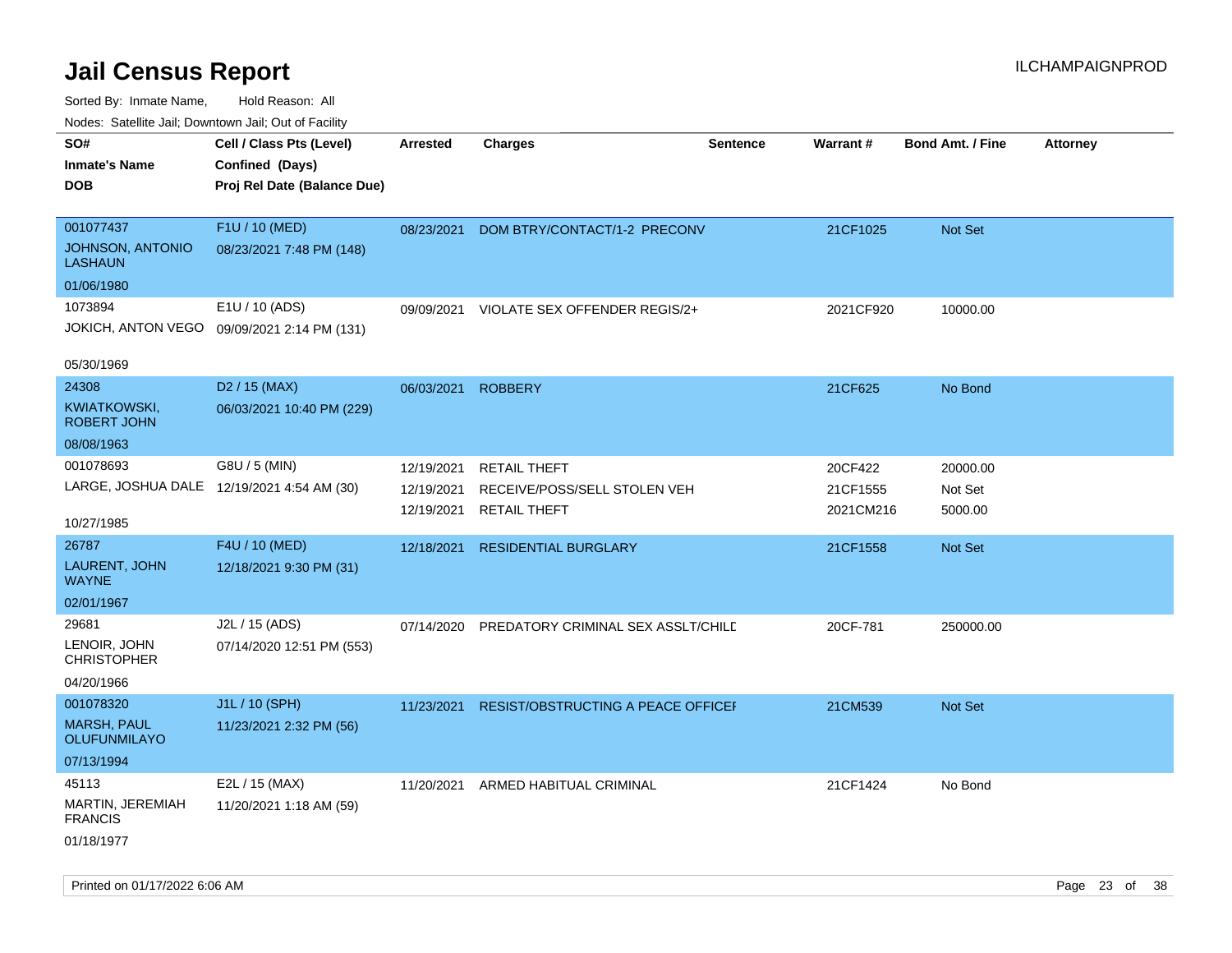| ivouss. Saleling Jali, Downtown Jali, Out of Facility |                             |                      |                                          |                 |            |                         |                 |
|-------------------------------------------------------|-----------------------------|----------------------|------------------------------------------|-----------------|------------|-------------------------|-----------------|
| SO#                                                   | Cell / Class Pts (Level)    | Arrested             | <b>Charges</b>                           | <b>Sentence</b> | Warrant#   | <b>Bond Amt. / Fine</b> | <b>Attorney</b> |
| <b>Inmate's Name</b>                                  | Confined (Days)             |                      |                                          |                 |            |                         |                 |
| <b>DOB</b>                                            | Proj Rel Date (Balance Due) |                      |                                          |                 |            |                         |                 |
|                                                       |                             |                      |                                          |                 |            |                         |                 |
| 1063030                                               | H4L / 15 (ADS)              | 12/20/2021           | <b>MURDER</b>                            |                 | 21CF1571   | Not Set                 |                 |
| MASON, RYAN ONEIAL 12/21/2021 9:30 AM (28)            |                             | 12/22/2021           | <b>PAROLE REVOCATION</b>                 |                 | CH2107979  | <b>Not Set</b>          |                 |
|                                                       |                             |                      |                                          |                 |            |                         |                 |
| 02/22/1991                                            |                             |                      |                                          |                 |            |                         |                 |
| 1066623                                               | G7U / 5 (MIN)               | 11/17/2021           | MFG/DEL 15<100 GR COCA/ANALOG            |                 | 17CF1093   | 75000.00                |                 |
| MATA-OROZCO,                                          | 11/17/2021 5:08 PM (62)     |                      |                                          |                 |            |                         |                 |
| <b>OLEGARIO</b>                                       |                             |                      |                                          |                 |            |                         |                 |
| 03/06/1995                                            |                             |                      |                                          |                 |            |                         |                 |
| 001078249                                             | B3 / 10 (MED)               | 08/07/2021           | FELON POSS/USE WEAPON/FIREARM            |                 | 21CF947    | Not Set                 |                 |
| MCCLENDON, CALVIN<br>м                                | 08/07/2021 8:56 AM (164)    |                      |                                          |                 |            |                         |                 |
| 04/29/1990                                            |                             |                      |                                          |                 |            |                         |                 |
| 40235                                                 | G9U / 5 (MIN)               | 10/04/2021 AGG DUI/4 |                                          |                 | 2021CF1145 | 35000.00                |                 |
| MERRIWEATHER,<br><b>MARCUS TODD</b>                   | 10/04/2021 4:41 PM (106)    |                      |                                          |                 |            |                         |                 |
| 11/28/1967                                            |                             |                      |                                          |                 |            |                         |                 |
| 1040273                                               | E5U / 15 (ADS)              | 09/30/2021           | PRED CRIM SEX ASLT/VICTIM <13            |                 | 21CF329    | 500000.00               |                 |
| METCALFE, LANELL<br><b>JARON</b>                      | 09/30/2021 11:32 PM (110)   |                      |                                          |                 |            |                         |                 |
| 09/22/1988                                            |                             |                      |                                          |                 |            |                         |                 |
| 1075635                                               | B2 / 10 (ADS)               | 05/11/2021           | AGG DISCHARGE FIREARM/OCC VEH            |                 | 21CF538    | Not Set                 |                 |
| MILES, DEVLON VON,<br>Junior                          | 05/11/2021 10:39 PM (252)   | 05/11/2021           | MFG/DEL CANNABIS/30-500 GRAMS            |                 | 20CF1402   | 100000.00               |                 |
| 11/04/2000                                            |                             |                      |                                          |                 |            |                         |                 |
| 48033                                                 | C7L / 5 (ADS)               | 12/04/2021           | DOMESTIC BATTERY/OTHER PRIOR             | 4y (DOC)        | 21CF1482   | <b>Not Set</b>          |                 |
| MOORE,<br><b>CHRISTOPHER ALLEN</b>                    | 12/04/2021 4:38 PM (45)     |                      |                                          |                 |            |                         |                 |
| 07/02/1976                                            |                             |                      |                                          |                 |            |                         |                 |
| 1069209                                               | 14 / 10 (ADS)               |                      | 04/07/2021 AGG BATTERY/GREAT BODILY HARM |                 | 21CF376    | Not Set                 |                 |
| MOORE, DEVONTE                                        | 04/07/2021 6:25 PM (286)    |                      |                                          |                 |            |                         |                 |
| JAMAL                                                 |                             |                      |                                          |                 |            |                         |                 |
| 09/24/1995                                            |                             |                      |                                          |                 |            |                         |                 |
|                                                       |                             |                      |                                          |                 |            |                         |                 |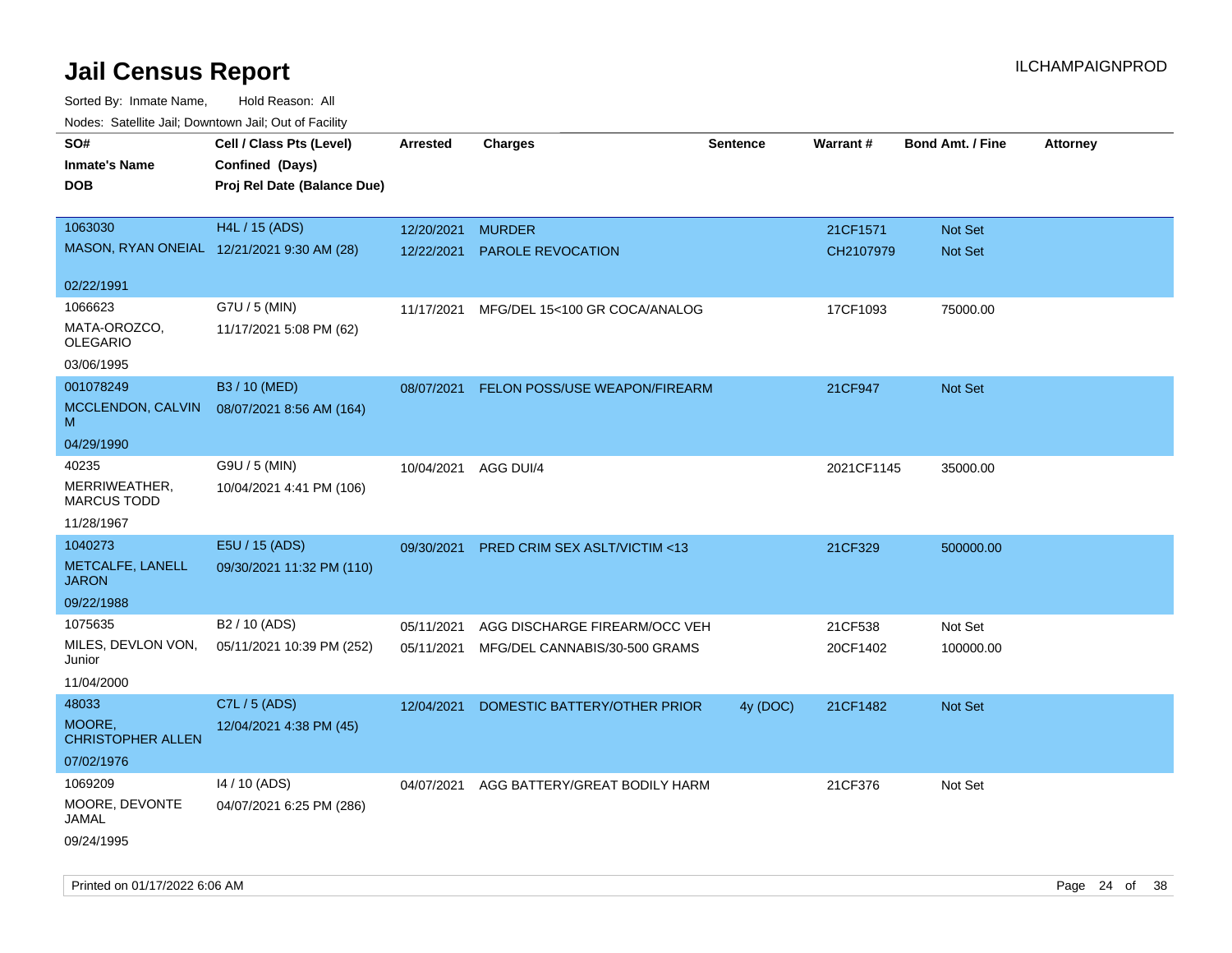Sorted By: Inmate Name, Hold Reason: All Nodes: Satellite Jail; Downtown Jail; Out of Facility

| ivodes. Satellite Jali, Downtown Jali, Out of Facility |                                             |                 |                                          |                 |              |                         |                 |
|--------------------------------------------------------|---------------------------------------------|-----------------|------------------------------------------|-----------------|--------------|-------------------------|-----------------|
| SO#                                                    | Cell / Class Pts (Level)                    | <b>Arrested</b> | <b>Charges</b>                           | <b>Sentence</b> | Warrant#     | <b>Bond Amt. / Fine</b> | <b>Attorney</b> |
| <b>Inmate's Name</b>                                   | Confined (Days)                             |                 |                                          |                 |              |                         |                 |
| <b>DOB</b>                                             | Proj Rel Date (Balance Due)                 |                 |                                          |                 |              |                         |                 |
|                                                        |                                             |                 |                                          |                 |              |                         |                 |
| 1074169                                                | C2L / 10 (MED)                              |                 | 12/21/2021 AGGRAVATED DOMESTIC BATTERY   |                 | 21CF1567     | <b>Not Set</b>          |                 |
|                                                        | PANZER, IAN RICHARD 12/21/2021 2:24 PM (28) |                 |                                          |                 |              |                         |                 |
|                                                        |                                             |                 |                                          |                 |              |                         |                 |
| 07/04/1988                                             |                                             |                 |                                          |                 |              |                         |                 |
| 1022441                                                | H6L / 10 (ADS)                              | 10/27/2021      | AGG BATTERY/PEACE OFFICER                |                 | 2021 CF 12   | No Bond                 |                 |
| PICKENS, DONTRELL<br>DEMAR                             | 10/27/2021 1:39 PM (83)                     | 10/27/2021      | AGG BATTERY/PEACE OFFICER                |                 | 2020 CF 1488 | No Bond                 |                 |
| 12/10/1993                                             |                                             |                 |                                          |                 |              |                         |                 |
| 1072114                                                | A1U / 15 (SPH)                              | 01/17/2021      | ATTEMPT (FIRST DEGREE MURDER)            |                 | 2021CF65     | <b>Not Set</b>          |                 |
|                                                        | ROBINSON, DONNELL 01/17/2021 2:40 PM (366)  | 01/17/2021      | ARMED ROBBERY/NO FIREARM                 |                 | 2020CF824    | 75000.00                |                 |
| <b>LEVON</b>                                           |                                             | 02/17/2021      | <b>AGGRAVATED BATTERY</b>                | 4y (DOC)        |              | 250000.00               |                 |
| 10/23/2000                                             |                                             |                 |                                          |                 |              |                         |                 |
| 1068592                                                | J7L / 15 (ADS)                              | 11/12/2021      | <b>BURGLARY</b>                          |                 | 21CF1393     | Not Set                 |                 |
| ROSS, TEVONTAE<br>TERRANCE                             | 11/12/2021 8:41 AM (67)                     |                 |                                          |                 |              |                         |                 |
| 12/15/1998                                             |                                             |                 |                                          |                 |              |                         |                 |
| 59178                                                  | F8L / 15 (MAX)                              |                 | 12/13/2021 AGG DISCHARGE FIREARM/OCC VEH |                 | 21CF1274     | 1500000.00              |                 |
| <b>SANDERS, MICHAEL</b><br>JEAN                        | 12/13/2021 4:17 PM (36)                     |                 |                                          |                 |              |                         |                 |
| 12/22/1967                                             |                                             |                 |                                          |                 |              |                         |                 |
| 001078704                                              | F7U / 15 (MAX)                              | 12/21/2021      | MURDER/INTENT TO KILL/INJURE             |                 | 21CF1575     | Not Set                 |                 |
| SHORTER, JAQUAN<br>MAURICE                             | 12/23/2021 1:23 AM (26)                     |                 |                                          |                 |              |                         |                 |
| 10/08/1998                                             |                                             |                 |                                          |                 |              |                         |                 |
| 47195                                                  | G8L / 5 (MIN)                               | 12/27/2021      | <b>RESIDENTIAL BURGLARY</b>              |                 | 2020CF1222   | 10000.00                |                 |
| SIMMONS, JAMES<br>ROBERT                               | 12/27/2021 8:42 AM (22)                     | 12/28/2021      | <b>RESIDENTIAL BURGLARY</b>              |                 | 2021CF1596   | <b>Not Set</b>          |                 |
| 03/13/1975                                             |                                             |                 |                                          |                 |              |                         |                 |
| 1057312                                                | $G2U / 5$ (MIN)                             | 11/10/2021      | HOME INVASION/FIREARM                    | 7y (DOC)        | 21CF1388     | Not Set                 |                 |
| STARKS, RAMEON<br>TAHZIER                              | 11/10/2021 9:51 PM (69)                     |                 |                                          |                 |              |                         |                 |
| 12/18/1996                                             |                                             |                 |                                          |                 |              |                         |                 |

Printed on 01/17/2022 6:06 AM Page 25 of 38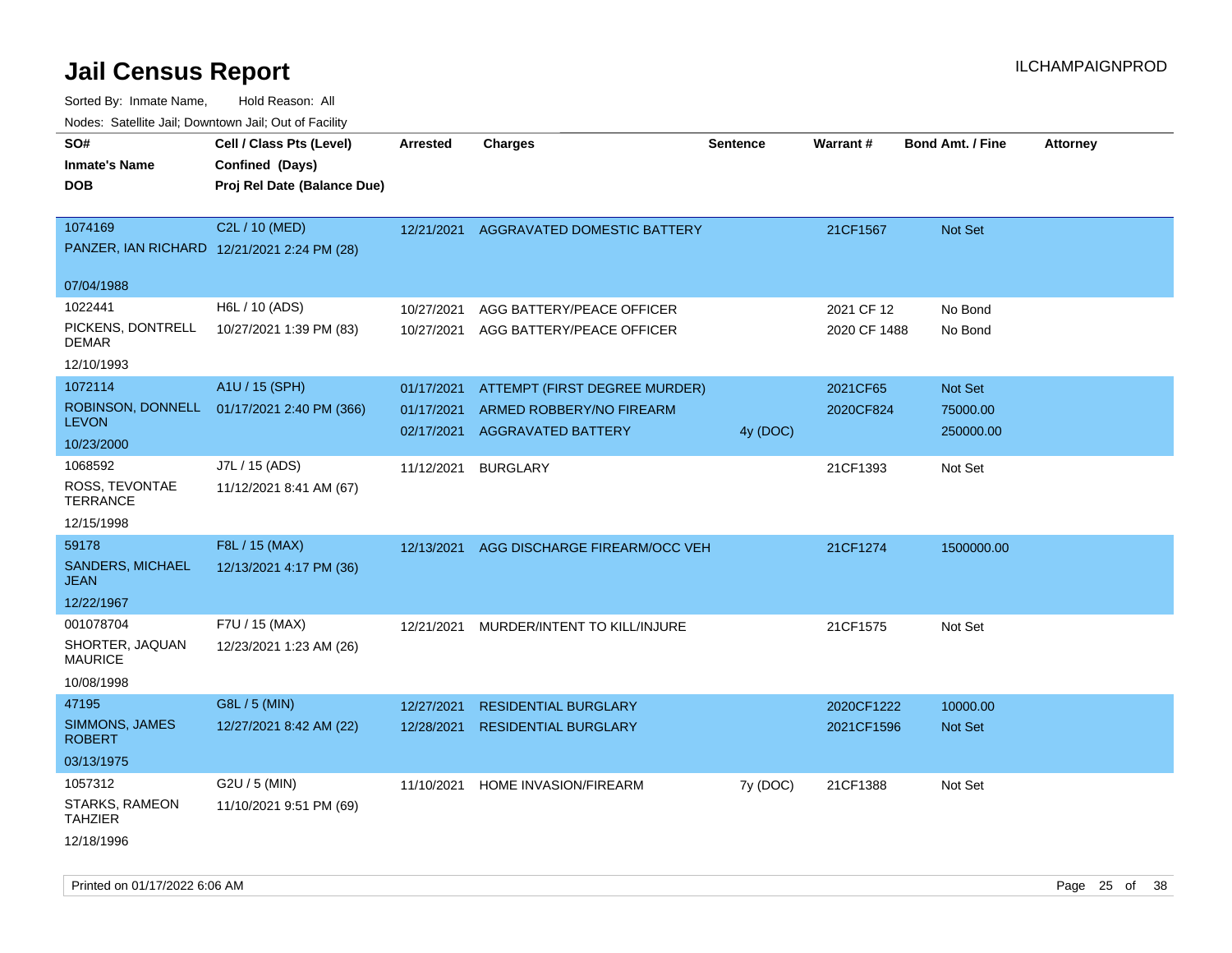Sorted By: Inmate Name, Hold Reason: All Nodes: Satellite Jail; Downtown Jail; Out of Facility

| SO#                                     | Cell / Class Pts (Level)    | Arrested   | <b>Charges</b>                 | <b>Sentence</b> | Warrant#   | <b>Bond Amt. / Fine</b> | <b>Attorney</b> |
|-----------------------------------------|-----------------------------|------------|--------------------------------|-----------------|------------|-------------------------|-----------------|
| <b>Inmate's Name</b>                    | Confined (Days)             |            |                                |                 |            |                         |                 |
| <b>DOB</b>                              | Proj Rel Date (Balance Due) |            |                                |                 |            |                         |                 |
|                                         |                             |            |                                |                 |            |                         |                 |
| 1051104                                 | G4U / 5 (MIN)               | 05/26/2021 | METH DELIVERY/5<15 GRAMS       |                 | 21CF598    | Not Set                 |                 |
| STOVER, ANDREW<br><b>WADE</b>           | 05/27/2021 12:59 AM (236)   | 05/26/2021 | <b>BURGLARY</b>                |                 | 21CF667    | Not Set                 |                 |
| 07/20/1994                              |                             |            |                                |                 |            |                         |                 |
| 001078182                               | G7L / 5 (MIN)               | 12/20/2021 | DRIVING ON REVOKED LICENSE     |                 | 2021CF800  | No Bond                 |                 |
| STRONG, KEVIN<br><b>GARDNER</b>         | 12/20/2021 4:34 PM (29)     |            |                                |                 |            |                         |                 |
| 02/12/1963                              |                             |            |                                |                 |            |                         |                 |
| 65920                                   | F3L / 15 (MAX)              | 12/21/2021 | ARMED ROBBERY/ARMED W/FIREARM  |                 | 2021CF1543 | 100000.00               |                 |
| TAPSCOTT,<br><b>CORNELIUS</b>           | 12/21/2021 10:57 PM (28)    |            |                                |                 |            |                         |                 |
| 07/14/1985                              |                             |            |                                |                 |            |                         |                 |
| 1068839                                 | C4L / 15 (MAX)              | 08/07/2020 | <b>HOMICIDE</b>                |                 | 2020-CF851 | 1000000.00              |                 |
| TAYLOR, LONDON<br><b>JAVON</b>          | 08/07/2020 10:30 AM (529)   |            |                                |                 |            |                         |                 |
| 08/16/1999                              |                             |            |                                |                 |            |                         |                 |
| 1004142                                 | C3L / 15 (MAX)              | 10/27/2021 | POSSESSION OF METH/15<100GRAMS |                 | 2021CF1298 | 1500000.00              |                 |
| TOY, KAYON LARENZ                       | 10/22/2021 1:01 PM (88)     |            |                                |                 |            |                         |                 |
| 09/12/1991                              |                             |            |                                |                 |            |                         |                 |
| 1056971                                 | D1 / 10 (ADS)               | 08/07/2021 | FELON POSS/USE WEAPON/FIREARM  |                 | 21CF948    | No Bond                 |                 |
| TRAVIS, DENZEL<br><b>DANTRELL</b>       | 08/07/2021 7:36 AM (164)    | 08/08/2021 | AGG BATTERY/PUBLIC PLACE       |                 | 2020CF647  | 25000.00                |                 |
| 03/21/1993                              |                             |            |                                |                 |            |                         |                 |
| 001078250                               | F2L / 10 (MED)              | 08/07/2021 | FELON POSS WEAPON/BODY ARMOR   |                 | 21CF950    | Not Set                 |                 |
| <b>TRAVIS, JORDAN</b><br><b>TESHAUN</b> | 08/07/2021 10:27 AM (164)   |            |                                |                 |            |                         |                 |
| 03/03/1996                              |                             |            |                                |                 |            |                         |                 |
| 56994                                   | A2L / 15 (SPH)              | 12/09/2021 | STALKING/CAUSE FEAR FOR SAFETY |                 | 21CF1514   | Not Set                 |                 |
| <b>TURNER, ROBERT</b><br>EARL, Senior   | 12/09/2021 9:23 PM (40)     | 12/13/2021 | <b>PAROLE REVOCATION</b>       |                 | CH2107735  | Not Set                 |                 |
| 09/07/1982                              |                             |            |                                |                 |            |                         |                 |

Printed on 01/17/2022 6:06 AM Page 26 of 38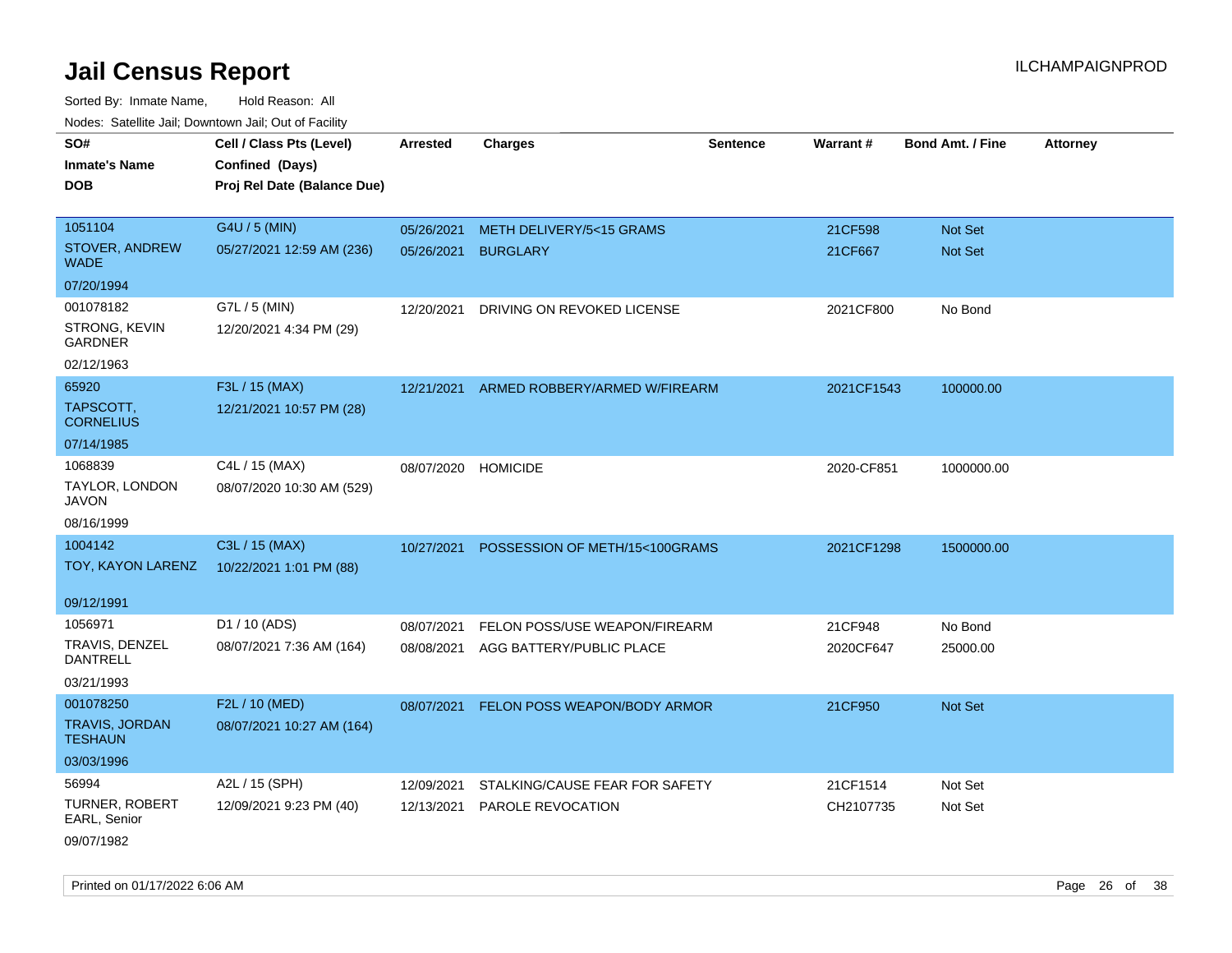Sorted By: Inmate Name, Hold Reason: All Nodes: Satellite Jail; Downtown Jail; Out of Facility

| SO#                                   | Nodes. Satellite Jali, Downtown Jali, Out of Facility<br>Cell / Class Pts (Level) | <b>Arrested</b>   | <b>Charges</b>                  | <b>Sentence</b> | Warrant#   | <b>Bond Amt. / Fine</b> | <b>Attorney</b> |
|---------------------------------------|-----------------------------------------------------------------------------------|-------------------|---------------------------------|-----------------|------------|-------------------------|-----------------|
| <b>Inmate's Name</b>                  | <b>Confined (Days)</b>                                                            |                   |                                 |                 |            |                         |                 |
| <b>DOB</b>                            | Proj Rel Date (Balance Due)                                                       |                   |                                 |                 |            |                         |                 |
|                                       |                                                                                   |                   |                                 |                 |            |                         |                 |
| 30108                                 | J4L / 15 (ADS)                                                                    | 07/30/2021 MURDER |                                 |                 | 21CF902    | 2000000.00              |                 |
| VANDYKE, DARYL<br><b>ANTHONY</b>      | 07/30/2021 8:29 PM (172)                                                          |                   |                                 |                 |            |                         |                 |
| 10/04/1965                            |                                                                                   |                   |                                 |                 |            |                         |                 |
| 968681                                | D5 / 15 (ADS)                                                                     | 08/27/2021        | AGG CRIM SX AB/VIC 13<18/TRUST  |                 | 2020CF499  | 250000.00               |                 |
| WADE, DEMETRIUS<br><b>DARYL</b>       | 08/27/2021 2:25 AM (144)                                                          | 08/27/2021        | INDIRECT CRIMINAL CONTEMPT      | 3y (DOC)        | 2021CC16   | No Bond                 |                 |
| 01/07/1987                            |                                                                                   |                   |                                 |                 |            |                         |                 |
| 1070904                               | G6L / 5 (MIN)                                                                     | 10/28/2021        | <b>BURGLARY</b>                 | 3y (DOC)        | 2021CF321  | 15000.00                |                 |
| WANKEL, JONAH<br><b>JAMES</b>         | 10/28/2021 3:42 AM (82)                                                           |                   |                                 |                 |            |                         |                 |
| 12/15/1993                            |                                                                                   |                   |                                 |                 |            |                         |                 |
| 1070971                               | H3L / 5 (ADS)                                                                     | 12/07/2021        | <b>IDENTITY THEFT/&lt;\$300</b> |                 | 20CF922    | Not Set                 |                 |
| <b>WEIR, CLINTON</b><br><b>HOWARD</b> | 12/08/2021 3:45 AM (41)                                                           | 12/07/2021        | <b>RECKLESS DRIVING</b>         |                 | 19TR2348   | Not Set                 |                 |
| 03/15/1983                            |                                                                                   |                   |                                 |                 |            |                         |                 |
| 54212                                 | E4L / 10 (MED)                                                                    | 12/21/2021        | ARMED VIOLENCE/CATEGORY I       |                 | 21CF1576   | Not Set                 |                 |
| <b>WHITLOCK, GEORGE</b>               | 12/21/2021 1:20 PM (28)                                                           | 12/21/2021        | RECEIVE/POSS/SELL STOLEN VEH    |                 | 2021CF669  | 10000.00                |                 |
| <b>ABRAM</b>                          |                                                                                   | 12/21/2021        | <b>VIOLATE ORDER PROTECTION</b> |                 | 2021CM391  | 1000.00                 |                 |
| 11/10/1978                            |                                                                                   | 12/21/2021        | OBSTRUCT JUST/DESTROY EVIDENCE  |                 | 2021CF1223 | 700.00                  |                 |
| 001078709                             | F3U / 15 (MAX)                                                                    | 12/22/2021        | ARMED VIOLENCE/CATEGORY I       |                 | 21CF1586   | Not Set                 |                 |
| WILLIAMS, DAVID LEE                   | 12/22/2021 11:00 AM (27)                                                          |                   |                                 |                 |            |                         |                 |
| 12/18/1989                            |                                                                                   |                   |                                 |                 |            |                         |                 |
| 1058072                               | A2U / 15 (SPH)                                                                    | 02/25/2021        | ARMED HABITUAL CRIMINAL         |                 |            | Not Set                 |                 |
| WILLIAMS, KENNETH<br><b>BERNARD</b>   | 02/25/2021 3:24 PM (327)                                                          |                   |                                 |                 |            |                         |                 |
| 10/04/1985                            |                                                                                   |                   |                                 |                 |            |                         |                 |
| 001078711                             | F8U / 10 (MED)                                                                    | 12/22/2021        | AGG DISCHARGE FIREARM/OCC BLDG  |                 | 21CF1585   | Not Set                 |                 |
| WILLIS, RANDY<br><b>RAMEEL</b>        | 12/22/2021 4:15 PM (27)                                                           |                   |                                 |                 |            |                         |                 |

09/10/2003

Printed on 01/17/2022 6:06 AM Page 27 of 38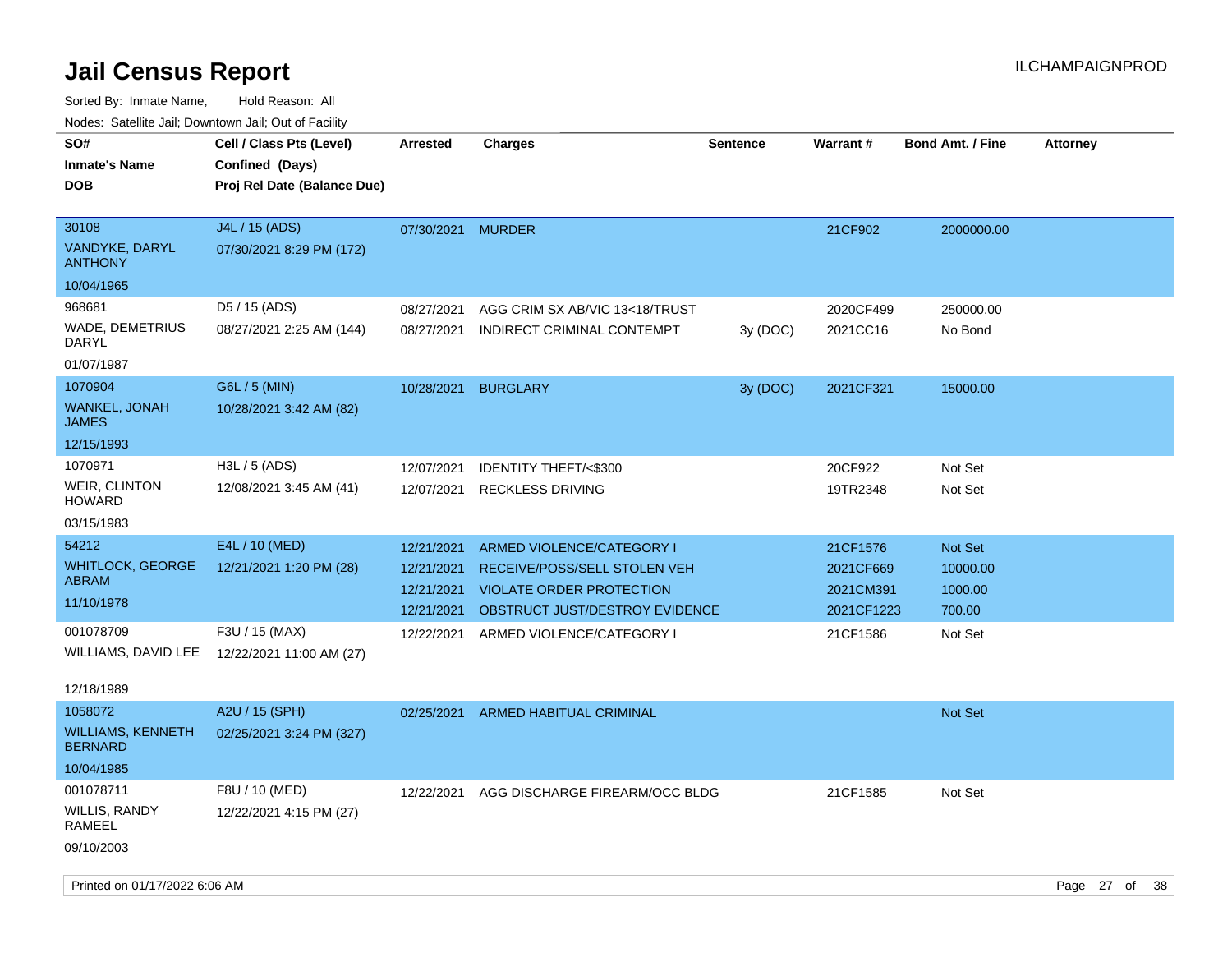| SO#<br><b>Inmate's Name</b><br><b>DOB</b>           | Cell / Class Pts (Level)<br>Confined (Days)<br>Proj Rel Date (Balance Due) | Arrested   | Charges         | <b>Sentence</b> | Warrant#    | <b>Bond Amt. / Fine</b> | Attorney |
|-----------------------------------------------------|----------------------------------------------------------------------------|------------|-----------------|-----------------|-------------|-------------------------|----------|
| 9326<br>YOUNG, ANTHONY<br><b>PAUL</b><br>03/13/1954 | $12/5$ (ADS)<br>06/14/2021 12:07 PM (218)                                  | 06/14/2021 | <b>BURGLARY</b> |                 | 2020-CF-625 | Not Set                 |          |
| <b>Total Downtown Jail: 72</b>                      |                                                                            | Males: 72  | Females: 0      | Unknown: 0      |             |                         |          |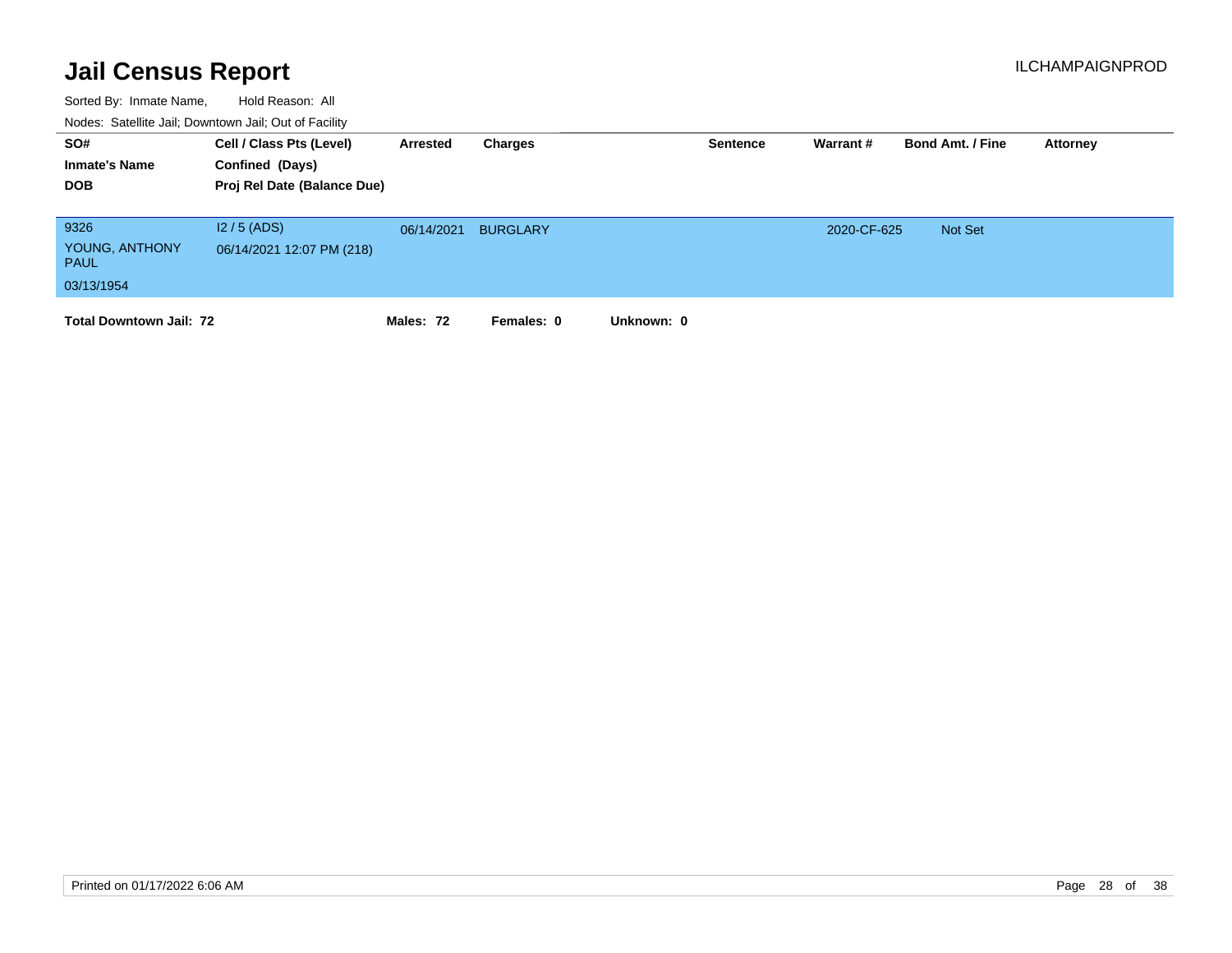|  | <b>Out of Facility</b> |  |
|--|------------------------|--|

| SO#<br><b>Inmate's Name</b><br><b>DOB</b> | Cell / Class Pts (Level)<br>Confined (Days)<br>Proj Rel Date (Balance Due) | <b>Arrested</b>          | <b>Charges</b>                                               | <b>Sentence</b> | <b>Warrant#</b>      | <b>Bond Amt. / Fine</b> | <b>Attorney</b> |
|-------------------------------------------|----------------------------------------------------------------------------|--------------------------|--------------------------------------------------------------|-----------------|----------------------|-------------------------|-----------------|
| 61095<br>AMOS, DERRICK<br><b>JAMES</b>    | <b>DEW / 10 (ADS)</b><br>05/02/2021 9:02 PM (261)                          | 05/02/2021               | HOME INVASION/CAUSE INJURY                                   |                 | 2021CF323            | 100000.00               |                 |
| 06/12/1985                                |                                                                            |                          |                                                              |                 |                      |                         |                 |
| 19971<br><b>LYNN</b>                      | EHD<br>BARNESKE, RAYMOND 11/09/2021 9:32 AM (70)                           | 11/09/2021               | DRIVING RVK/SUSP DUI/SSS 4-9                                 |                 | 2021CF968            | Not Set                 |                 |
| 08/17/1961                                | 5/6/2022 (0.00)                                                            |                          |                                                              |                 |                      |                         |                 |
| 516062                                    | <b>DEW / 15 (MAX)</b>                                                      | 02/22/2021               | AGG DISCH FIR/VEH/PC OFF/FRMAN                               |                 | 21CF210              | No Bond                 |                 |
| <b>BENNETT, JOHN</b><br><b>MICHAEL</b>    | 02/22/2021 10:47 AM (330)                                                  | 02/22/2021               | <b>PHONE HARASSMENT/2+</b>                                   |                 | 20CF194              | 5000.00                 |                 |
| 04/30/1986                                |                                                                            |                          |                                                              |                 |                      |                         |                 |
| 33993                                     | DEW / 10 (MED)                                                             | 06/14/2021               | AGGRAVATED DOMESTIC BATTERY                                  |                 | 21CF688              | Not Set                 |                 |
| <b>BOOKER, STEPHON</b><br><b>MONTELL</b>  | 06/14/2021 7:42 PM (218)                                                   | 06/14/2021<br>06/14/2021 | POSSESSING A CONTROLLED SUBSTAND<br><b>PAROLE REVOCATION</b> |                 | 21CF657<br>CH2103612 | Not Set<br>No Bond      |                 |
| 06/11/1971                                |                                                                            |                          |                                                              |                 |                      |                         |                 |
| 1074315                                   | <b>DEW / 15 (MAX)</b>                                                      | 07/27/2021               | AGG DISCHARGE FIREARM/VEH/SCH                                |                 | 21CF927              | Not Set                 |                 |
| <b>BRIGGS, PATRICK</b><br><b>MONTAY</b>   | 08/03/2021 4:56 PM (168)                                                   |                          |                                                              |                 |                      |                         |                 |
| 08/05/2001                                |                                                                            |                          |                                                              |                 |                      |                         |                 |
| 001078065                                 | KAN / 10 (ADS)                                                             | 06/17/2021               | AGG BATTERY/DISCHARGE FIREARM                                |                 | 21CF704              | 1000000.00              |                 |
| <b>BROWN, CHARMAN</b><br><b>LAKEEF</b>    | 06/17/2021 12:32 PM (215)                                                  |                          |                                                              |                 |                      |                         |                 |
| 11/30/2002                                |                                                                            |                          |                                                              |                 |                      |                         |                 |
| 1038554                                   | KAN / 15 (MAX)                                                             | 08/18/2021               | DELIVERY OF OR POSSESSION OF W/INT                           |                 | 21CF1009             | No Bond                 |                 |
| <b>BROWN, CORRION</b><br><b>DEVONTAE</b>  | 08/18/2021 5:40 PM (153)                                                   | 08/18/2021               | ARMED HABITUAL CRIMINAL                                      |                 | 21CF1162             | Not Set                 |                 |
| 04/19/1995                                |                                                                            |                          |                                                              |                 |                      |                         |                 |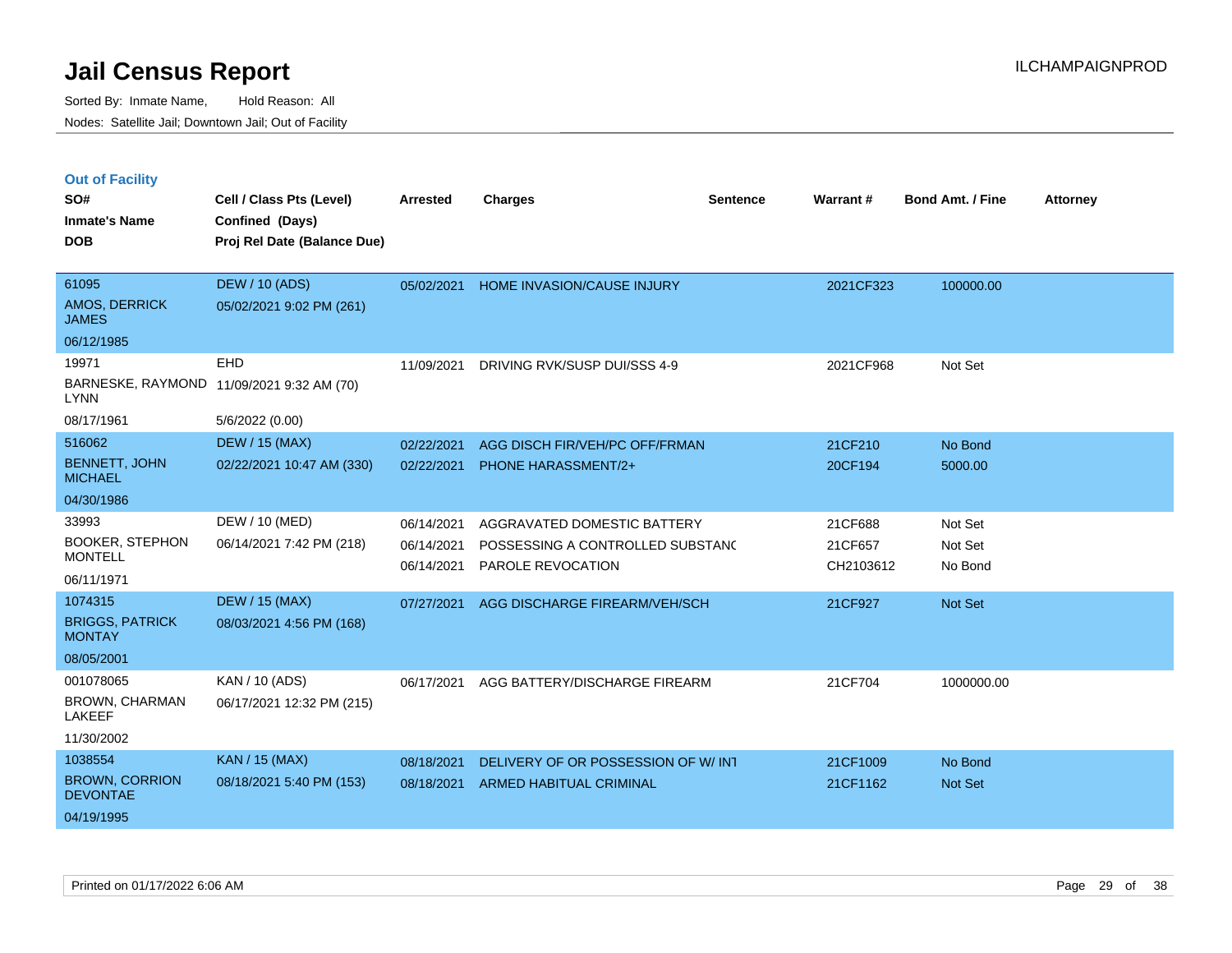| Cell / Class Pts (Level)    | <b>Arrested</b> |                              |                                                                                                                     |                                                                                                                                                                                          |                          |                          |
|-----------------------------|-----------------|------------------------------|---------------------------------------------------------------------------------------------------------------------|------------------------------------------------------------------------------------------------------------------------------------------------------------------------------------------|--------------------------|--------------------------|
|                             |                 | <b>Charges</b>               | <b>Sentence</b>                                                                                                     | Warrant#                                                                                                                                                                                 | <b>Bond Amt. / Fine</b>  | <b>Attorney</b>          |
| Confined (Days)             |                 |                              |                                                                                                                     |                                                                                                                                                                                          |                          |                          |
| Proj Rel Date (Balance Due) |                 |                              |                                                                                                                     |                                                                                                                                                                                          |                          |                          |
|                             |                 |                              |                                                                                                                     |                                                                                                                                                                                          |                          |                          |
| <b>KAN / 15 (MAX)</b>       |                 |                              |                                                                                                                     | 21CF1010                                                                                                                                                                                 | <b>Not Set</b>           |                          |
| 08/18/2021 2:05 PM (153)    |                 |                              |                                                                                                                     |                                                                                                                                                                                          |                          |                          |
|                             |                 |                              |                                                                                                                     |                                                                                                                                                                                          |                          |                          |
| KAN / 15 (MAX)              | 08/19/2021      |                              |                                                                                                                     | 21CF1011                                                                                                                                                                                 | No Bond                  |                          |
| 08/19/2021 12:55 AM (152)   |                 |                              |                                                                                                                     |                                                                                                                                                                                          |                          |                          |
|                             |                 |                              |                                                                                                                     |                                                                                                                                                                                          |                          |                          |
| <b>DEW / 15 (MAX)</b>       |                 |                              |                                                                                                                     | 19CF689                                                                                                                                                                                  | <b>Not Set</b>           |                          |
| 03/10/2021 2:22 PM (314)    |                 |                              |                                                                                                                     |                                                                                                                                                                                          |                          |                          |
|                             |                 |                              |                                                                                                                     |                                                                                                                                                                                          |                          |                          |
| <b>EHD</b>                  | 12/15/2021      | DRIVING ON SUSPENDED LICENSE |                                                                                                                     |                                                                                                                                                                                          | Not Set                  |                          |
| 12/15/2021 11:03 AM (34)    |                 |                              |                                                                                                                     |                                                                                                                                                                                          |                          |                          |
| 2/12/2022 (0.00)            |                 |                              |                                                                                                                     |                                                                                                                                                                                          |                          |                          |
| <b>DEW / 15 (ADS)</b>       | 05/25/2021      |                              |                                                                                                                     |                                                                                                                                                                                          | 1000000.00               |                          |
| 05/25/2021 1:19 PM (238)    |                 |                              |                                                                                                                     |                                                                                                                                                                                          |                          |                          |
|                             |                 |                              |                                                                                                                     |                                                                                                                                                                                          |                          |                          |
| KAN / 15 (MAX)              | 11/09/2021      |                              |                                                                                                                     | 21CF1383                                                                                                                                                                                 | Not Set                  |                          |
| 11/09/2021 6:01 PM (70)     |                 |                              |                                                                                                                     |                                                                                                                                                                                          |                          |                          |
|                             |                 |                              |                                                                                                                     |                                                                                                                                                                                          |                          |                          |
| <b>KAN / 15 (MAX)</b>       | 09/20/2021      |                              |                                                                                                                     | 21CF1137                                                                                                                                                                                 | <b>Not Set</b>           |                          |
| 09/20/2021 11:42 PM (120)   |                 |                              |                                                                                                                     |                                                                                                                                                                                          |                          |                          |
|                             |                 |                              |                                                                                                                     |                                                                                                                                                                                          |                          |                          |
| KAN / 10 (MED)              | 10/07/2021      |                              |                                                                                                                     |                                                                                                                                                                                          | No Bond                  |                          |
| 10/08/2021 12:25 AM (102)   | 10/07/2021      |                              |                                                                                                                     |                                                                                                                                                                                          | Not Set                  |                          |
|                             | 10/08/2021      |                              |                                                                                                                     | 21CF1218                                                                                                                                                                                 | Not Set                  |                          |
|                             |                 |                              | FELON POSS/USE MACHINE GUN<br>MURDER/INTENT TO KILL/INJURE<br>UNLAWFUL USE OF A WEAPON<br>ARMED VIOLENCE/CATEGORY I | 08/18/2021 FELON POSS/USE WEAPON/FIREARM<br>03/10/2021 ATTEMPT (FIRST DEGREE MURDER)<br>AGG UNLAWFUL USE WEAPON/PERSON<br>AGG DOMESTIC BATTERY/STRANGLE<br>HARASS WITNESS/FAMILY MBR/REP | 2021TR1120<br>2021CF1209 | 2018CF1045<br>2021CF1208 |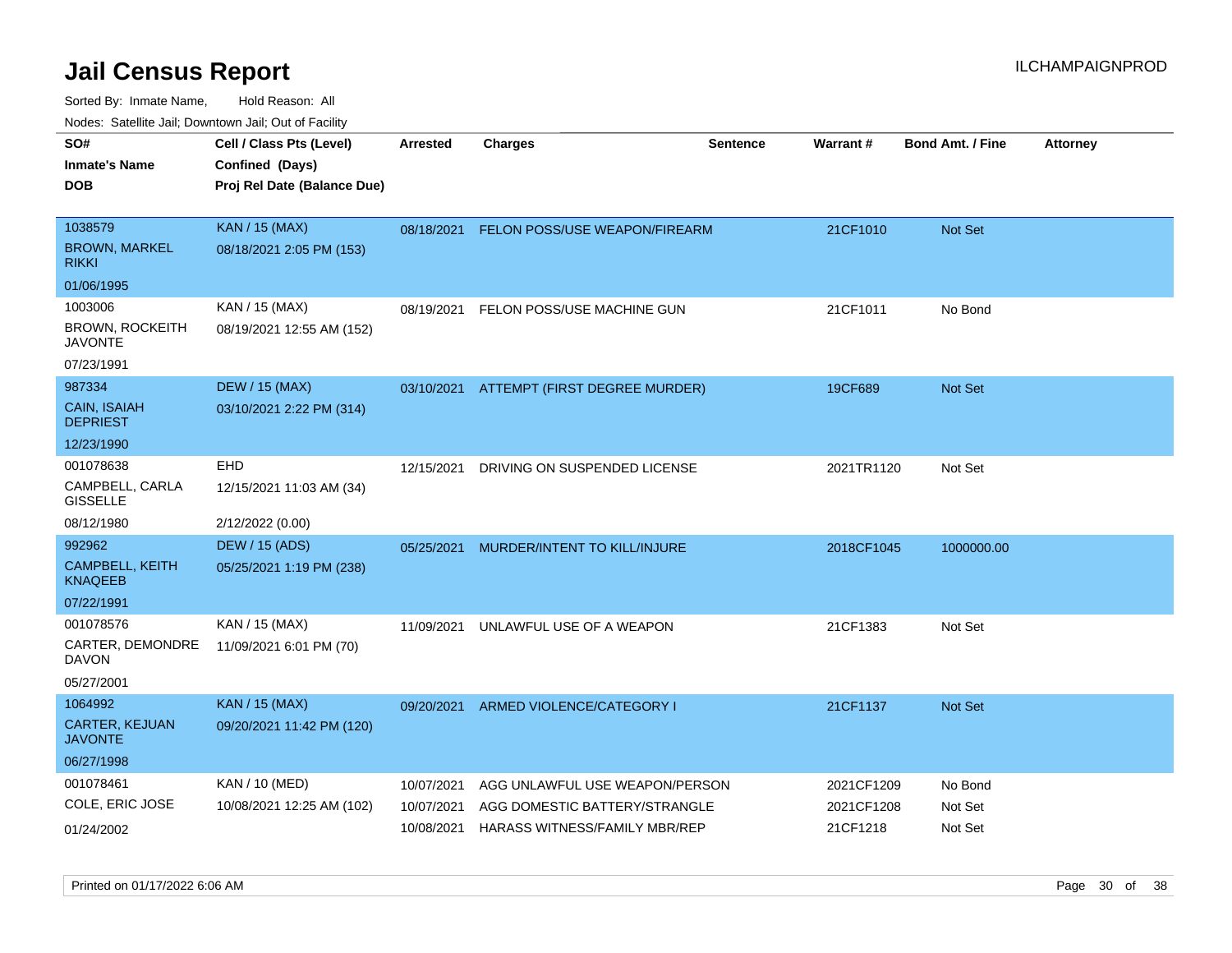Sorted By: Inmate Name, Hold Reason: All Nodes: Satellite Jail; Downtown Jail; Out of Facility

| wacs. Calcinic Jan, Downtown Jan, Out of Facility |                                              |                 |                                         |                 |                 |                         |                 |
|---------------------------------------------------|----------------------------------------------|-----------------|-----------------------------------------|-----------------|-----------------|-------------------------|-----------------|
| SO#                                               | Cell / Class Pts (Level)                     | <b>Arrested</b> | <b>Charges</b>                          | <b>Sentence</b> | <b>Warrant#</b> | <b>Bond Amt. / Fine</b> | <b>Attorney</b> |
| <b>Inmate's Name</b>                              | Confined (Days)                              |                 |                                         |                 |                 |                         |                 |
| <b>DOB</b>                                        | Proj Rel Date (Balance Due)                  |                 |                                         |                 |                 |                         |                 |
|                                                   |                                              |                 |                                         |                 |                 |                         |                 |
| 57733                                             | KAN / 15 (SPH)                               | 02/25/2020      | <b>HOMICIDE</b>                         |                 | 2020-CF250      | 2000000.00              |                 |
| <b>CRAIG, ANTOINE</b><br><b>DARRELL</b>           | 02/25/2020 4:08 PM (693)                     | 02/25/2020      | <b>FELON POSS/USE WEAPON/FIREARM</b>    |                 | 19CF-1827       | 80000.00                |                 |
| 10/09/1982                                        |                                              |                 |                                         |                 |                 |                         |                 |
| 001077939                                         | DEW / 10 (MED)                               | 05/10/2021      | FIREARM/FOID INVALID/NOT ELIG           |                 | 21CF526         | No Bond                 |                 |
| <b>CROSS, PATRICK</b><br><b>DONTRELLE</b>         | 05/10/2021 7:31 PM (253)                     | 06/02/2021      | POSS STOLEN VEHICLE > \$25,000          |                 | 21CF612         | Not Set                 |                 |
| 11/07/2001                                        |                                              |                 |                                         |                 |                 |                         |                 |
| 001077558                                         | <b>EHD</b>                                   |                 | 01/04/2022 DRIVING RVK/SUSP DUI/SSS 2ND |                 | 2021CF301       | Not Set                 |                 |
| DAVIS, RICHARD LEE                                | 01/04/2022 9:17 AM (14)                      |                 |                                         |                 |                 |                         |                 |
| 08/20/1984                                        | 2/2/2022 (0.00)                              |                 |                                         |                 |                 |                         |                 |
| 1061304                                           | DEW / 15 (MAX)                               | 10/11/2021      | ARMED HABITUAL CRIMINAL                 |                 | 21CF1226        | No Bond                 |                 |
| DORRIS, KEMION                                    | 10/11/2021 7:30 PM (99)                      | 10/11/2021      | ARMED HABITUAL CRIMINAL                 |                 | 21CF1227        | No Bond                 |                 |
| <b>DAETOCE</b>                                    |                                              | 10/11/2021      | HOME INVASION/FIREARM                   |                 | 21CF1228        | No Bond                 |                 |
| 11/19/1997                                        |                                              |                 |                                         |                 |                 |                         |                 |
| 1048528                                           | <b>EHD</b>                                   | 01/11/2022      | DRIVING RVK/SUSP DUI/SSS 3RD            |                 | 2021CF828       | Not Set                 |                 |
| <b>FREEMAN, TAMISHA</b><br><b>NICOLE</b>          | 01/11/2022 9:20 AM (7)                       |                 |                                         |                 |                 |                         |                 |
| 04/24/1985                                        | 2/9/2022 (0.00)                              |                 |                                         |                 |                 |                         |                 |
| 001077363                                         | KAN / 25 (SPH)                               | 10/30/2020      | <b>HOME INVASION/FIREARM</b>            |                 | 20CF1202        | 500000.00               |                 |
| GARY, DAKOTA<br><b>TREVON</b>                     | 10/30/2020 10:41 AM (445)                    |                 |                                         |                 |                 |                         |                 |
| 12/31/2001                                        |                                              |                 |                                         |                 |                 |                         |                 |
| 1013012                                           | <b>KAN / 15 (MAX)</b>                        | 07/08/2021      | FELON POSS/USE FIREARM PRIOR            |                 | 2020CF650       | 25000.00                |                 |
|                                                   | GARY, XAVIER LAMAR  07/08/2021 9:24 AM (194) | 07/08/2021      | FELON POSS/USE FIREARM PRIOR            |                 | 21CF798         | Not Set                 |                 |
|                                                   |                                              | 07/08/2021      | ATTEMPT (FIRST DEGREE MURDER)           |                 | 2021CF790       | 1000000.00              |                 |
| 12/14/1991                                        |                                              |                 |                                         |                 |                 |                         |                 |
| 1065946                                           | KAN / 10 (MED)                               | 09/04/2021      | AGG BATTERY/DISCHARGE FIREARM           |                 | 21CF1057        | 750000.00               |                 |
| GODBOLT, DESMOND<br><b>DEVONTAE</b>               | 09/04/2021 1:17 AM (136)                     | 09/04/2021      | RESIST/OBSTRUCTING A PEACE OFFICEF      |                 | 21CM407         | Not Set                 |                 |
|                                                   |                                              |                 |                                         |                 |                 |                         |                 |

11/15/1997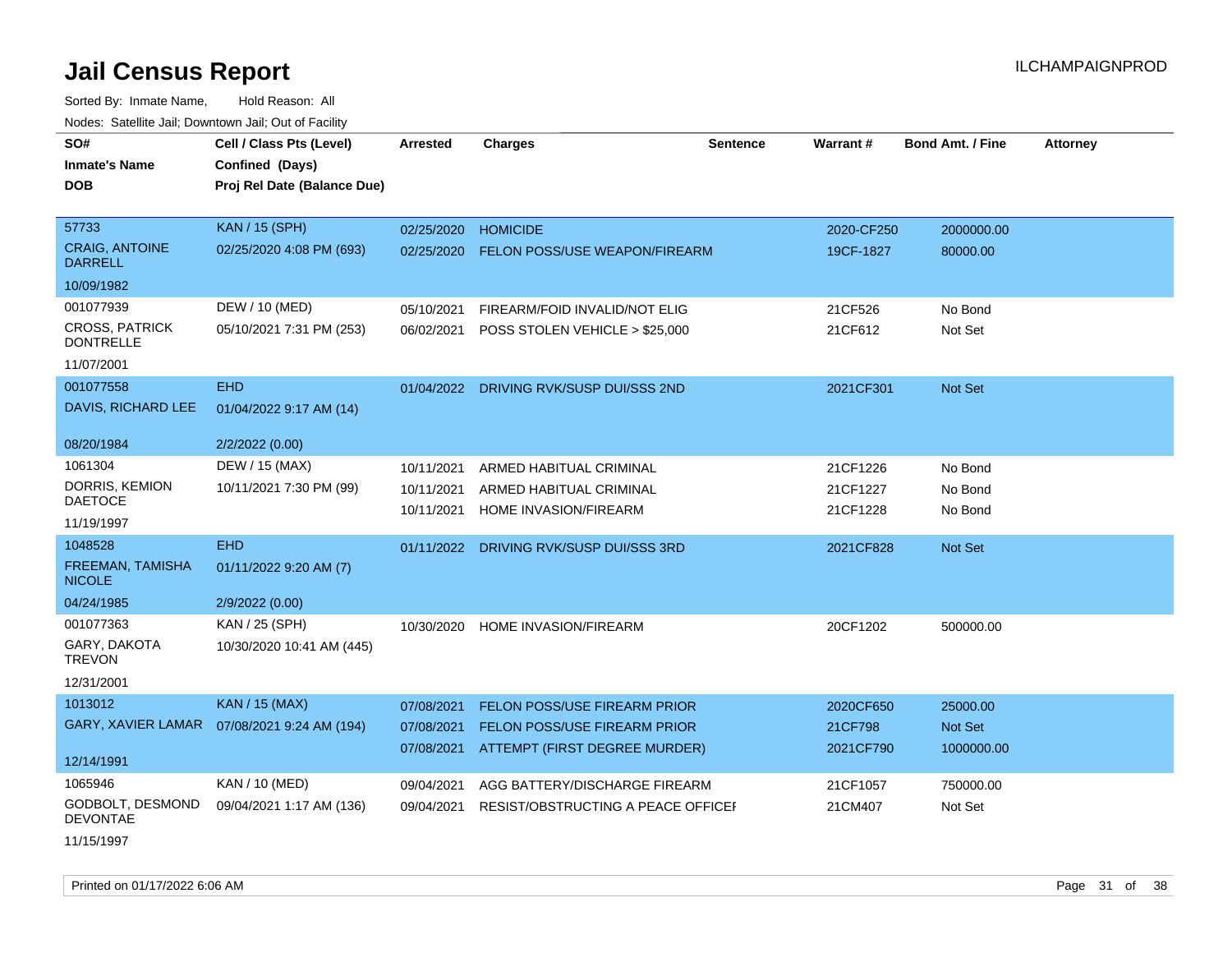| SO#<br><b>Inmate's Name</b><br><b>DOB</b> | Cell / Class Pts (Level)<br>Confined (Days)<br>Proj Rel Date (Balance Due) | Arrested   | <b>Charges</b>                          | <b>Sentence</b> | <b>Warrant#</b> | <b>Bond Amt. / Fine</b> | <b>Attorney</b> |
|-------------------------------------------|----------------------------------------------------------------------------|------------|-----------------------------------------|-----------------|-----------------|-------------------------|-----------------|
| 1070118                                   | <b>KAN / 15 (MAX)</b>                                                      | 08/31/2021 | <b>AGGRAVATED DOMESTIC BATTERY</b>      |                 | 21CF1049        | No Bond                 |                 |
| <b>GRAHAM, CORTEZ</b><br><b>LAMON</b>     | 08/31/2021 9:32 PM (140)                                                   | 09/02/2021 | <b>PROBATION VIOLATION</b>              |                 | 21CF55          | Not Set                 |                 |
| 03/31/1976                                |                                                                            |            |                                         |                 |                 |                         |                 |
| 1000641                                   | KAN / 10 (MED)                                                             | 09/14/2021 | ARMED HABITUAL CRIMINAL                 |                 | 21CF1116        | No Bond                 |                 |
| <b>GRANT, CEDRIC</b><br><b>DYSHAWN</b>    | 09/14/2021 6:32 PM (126)                                                   |            |                                         |                 |                 |                         |                 |
| 01/03/1991                                |                                                                            |            |                                         |                 |                 |                         |                 |
| 1076506                                   | <b>KAN / 15 (MAX)</b>                                                      | 09/17/2021 | AGG UUW/PERSON/CM THREAT VIOL           |                 | 21CF1131        | Not Set                 |                 |
|                                           | GRAY, JAMARH EMERE 09/17/2021 10:41 AM (123)                               | 09/20/2021 | DOMESTIC BATTERY                        |                 | 21CM430         | Not Set                 |                 |
| 06/21/2003                                |                                                                            |            |                                         |                 |                 |                         |                 |
| 973845                                    | EHD                                                                        | 12/21/2021 | DRIVING ON SUSPENDED LICENSE            |                 | 2021TR647       | Not Set                 |                 |
| <b>GRIFFITH, PRESTON</b><br><b>JOEL</b>   | 12/21/2021 10:42 AM (28)                                                   |            |                                         |                 |                 |                         |                 |
| 08/16/1982                                | 1/19/2022 (0.00)                                                           |            |                                         |                 |                 |                         |                 |
| 986315                                    | <b>EHD</b>                                                                 |            | 01/04/2022 DRIVING ON SUSPENDED LICENSE |                 | 2020TR4725      | Not Set                 |                 |
| <b>HARPER, DEMARKO</b><br><b>DEVAIL</b>   | 01/04/2022 10:13 AM (14)                                                   |            |                                         |                 |                 |                         |                 |
| 09/04/1989                                | 2/2/2022 (0.00)                                                            |            |                                         |                 |                 |                         |                 |
| 001077887                                 | <b>EHD</b>                                                                 |            | 01/11/2022 AGG DUI/LIC SUSP OR REVOKED  |                 | 2021CF466       | Not Set                 |                 |
| HENRY, ROBERT<br><b>GORDON</b>            | 01/11/2022 11:02 AM (7)                                                    |            |                                         |                 |                 |                         |                 |
| 12/16/1952                                | 2/7/2022 (0.00)                                                            |            |                                         |                 |                 |                         |                 |
| 1045186                                   | <b>DEW / 15 (MAX)</b>                                                      | 08/16/2021 | <b>ARMED VIOLENCE/CATEGORY I</b>        |                 | 21CF934         | 1000000.00              |                 |
| HOLBROOK, JOHNNIE                         | 08/16/2021 11:07 AM (155)                                                  | 08/16/2021 | <b>FELON POSS/USE WEAPON/FIREARM</b>    |                 | 19CF968         | Not Set                 |                 |
| <b>MATHIS</b>                             |                                                                            | 08/16/2021 | AGG FLEEING POLICE/21 MPH OVER          |                 | 21CF988         | <b>Not Set</b>          |                 |
| 07/19/1996                                |                                                                            | 08/16/2021 | <b>FELON POSS/USE WEAPON/FIREARM</b>    |                 | 21CF989         | Not Set                 |                 |
| 001078146                                 | DEW / 15 (MAX)                                                             | 07/09/2021 | AGG BATTERY/DISCHARGE FIREARM           |                 | 21CF795         | 1000000.00              |                 |
| HUNT, TEIGAN<br><b>JAZAIREO</b>           | 07/09/2021 12:41 PM (193)                                                  | 07/09/2021 | ARMED ROBBERY/ARMED W/FIREARM           |                 | 21CF806         | Not Set                 |                 |
| 05/14/2003                                |                                                                            |            |                                         |                 |                 |                         |                 |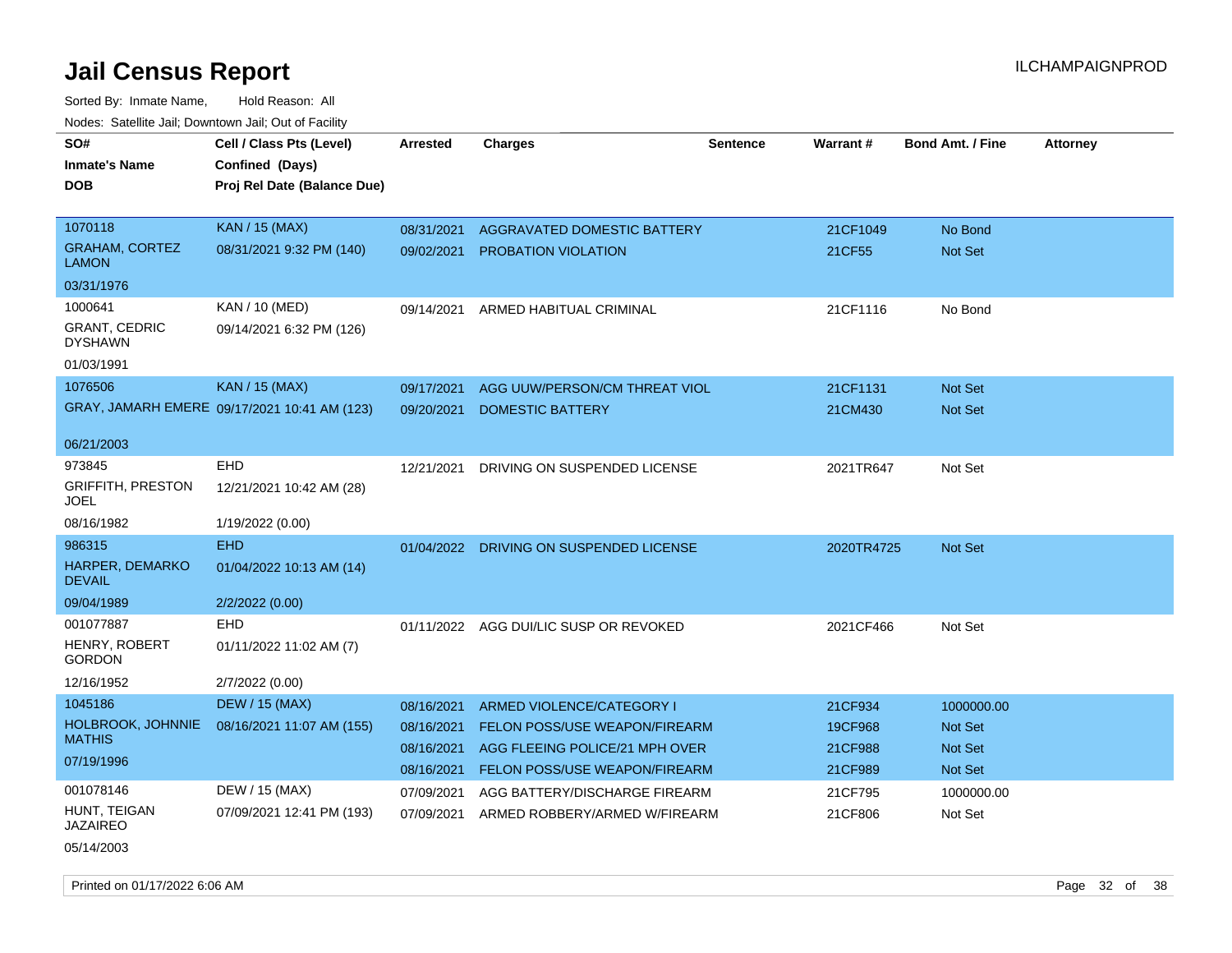Sorted By: Inmate Name, Hold Reason: All Nodes: Satellite Jail; Downtown Jail; Out of Facility

| SO#<br><b>Inmate's Name</b><br><b>DOB</b> | Cell / Class Pts (Level)<br>Confined (Days)<br>Proj Rel Date (Balance Due) | Arrested   | <b>Charges</b>                     | <b>Sentence</b> | <b>Warrant#</b>         | <b>Bond Amt. / Fine</b> | <b>Attorney</b> |
|-------------------------------------------|----------------------------------------------------------------------------|------------|------------------------------------|-----------------|-------------------------|-------------------------|-----------------|
| 989743                                    | <b>DEW / 15 (ADS)</b>                                                      | 04/13/2021 | AGG DISCHARGE FIREARM/VEH/SCH      |                 | 21CF400                 | Not Set                 |                 |
| <b>JACKSON, STEVE</b><br><b>ALLEN</b>     | 04/13/2021 2:45 AM (280)                                                   | 04/13/2021 | <b>AGGRAVATED DOMESTIC BATTERY</b> |                 | 21CF399                 | Not Set                 |                 |
| 06/04/1991                                |                                                                            |            |                                    |                 |                         |                         |                 |
| 50495                                     | <b>EHD</b>                                                                 | 08/10/2021 | DRIVING RVK/SUSP DUI/SSS 10-14     |                 | 2020CF997               | Not Set                 |                 |
| JENKINS, ARNOLD<br><b>FARRIS</b>          | 08/10/2021 9:08 AM (161)                                                   | 08/10/2021 | DRIVING RVK/SUSP DUI/SSS 10-14     |                 | 2019CF1363              | Not Set                 |                 |
| 04/19/1962                                |                                                                            |            |                                    |                 |                         |                         |                 |
| 1076450                                   | <b>DEW / 15 (MAX)</b>                                                      | 06/25/2020 | AGG DISCHARGE OF A FIREARM         |                 | 6y/0m/0d (DOI 2020CF703 | Not Set                 |                 |
| <b>JONES, CARLOS</b><br><b>ANTONIO</b>    | 06/25/2020 2:13 PM (572)                                                   | 11/02/2020 | <b>HOME INVASION/FIREARM</b>       | 11y (DOC)       | 20CF1204                | No Bond                 |                 |
| 11/18/2001                                |                                                                            |            |                                    |                 |                         |                         |                 |
| 001078401                                 | DEW / 10 (ADS)                                                             | 09/19/2021 | UNLAWFUL VEHICULAR INVASION        |                 | 21CF1134                | Not Set                 |                 |
| <b>KNIGHT, ERIC</b>                       | 09/19/2021 7:32 PM (121)                                                   | 09/19/2021 | HRSMT/THREATEN PERSON/KILL         |                 | 2021CF561               | 50000.00                |                 |
| 07/11/1991                                |                                                                            | 09/21/2021 | <b>BURGLARY</b>                    |                 | 21CF1139                | Not Set                 |                 |
| 1002591                                   | <b>EHD</b>                                                                 | 01/11/2022 | AGG DUI/LIC SUSP OR REVOKED        |                 | 2020CF1399              | Not Set                 |                 |
| <b>KRAUS, MARY</b><br><b>KATHERINE</b>    | 01/11/2022 11:54 AM (7)                                                    |            |                                    |                 |                         |                         |                 |
| 04/13/1959                                | 2/22/2022 (0.00)                                                           |            |                                    |                 |                         |                         |                 |
| 1064445                                   | DEW / 15 (MAX)                                                             | 04/23/2021 | AGG DISCHARGE FIREARM/OCC VEH      |                 | 2021CF295               | 500000.00               |                 |
| LARUE, TERENCE                            | 04/23/2021 11:18 AM (270)                                                  | 04/23/2021 | POSSESS 15<100 GRAMS COCAINE       |                 | 19CF1052                | 10000.00                |                 |
| <b>TRAMEL</b>                             |                                                                            | 04/23/2021 | FELON POSS/USE FIREARM/PAROLE      |                 | 21CF899                 | Not Set                 |                 |
| 12/23/1998                                |                                                                            |            |                                    |                 |                         |                         |                 |
| 001078237                                 | <b>KAN / 15 (ADS)</b>                                                      | 08/03/2021 | AGG DISCHARGE FIREARM/OCC VEH      |                 | 21CF928                 | No Bond                 |                 |
| <b>LAWS, TERON</b><br><b>RAMONTE</b>      | 08/03/2021 6:29 PM (168)                                                   |            |                                    |                 |                         |                         |                 |
| 04/03/2001                                |                                                                            |            |                                    |                 |                         |                         |                 |
| 001078470                                 | DEW / 15 (MAX)                                                             | 10/10/2021 | MURDER/INTENT TO KILL/INJURE       |                 | 21CF1221                | Not Set                 |                 |
| LEE, AMAHRION<br>JA'MERE                  | 10/10/2021 1:23 PM (100)                                                   |            |                                    |                 |                         |                         |                 |
| 11/05/2002                                |                                                                            |            |                                    |                 |                         |                         |                 |

Printed on 01/17/2022 6:06 AM Page 33 of 38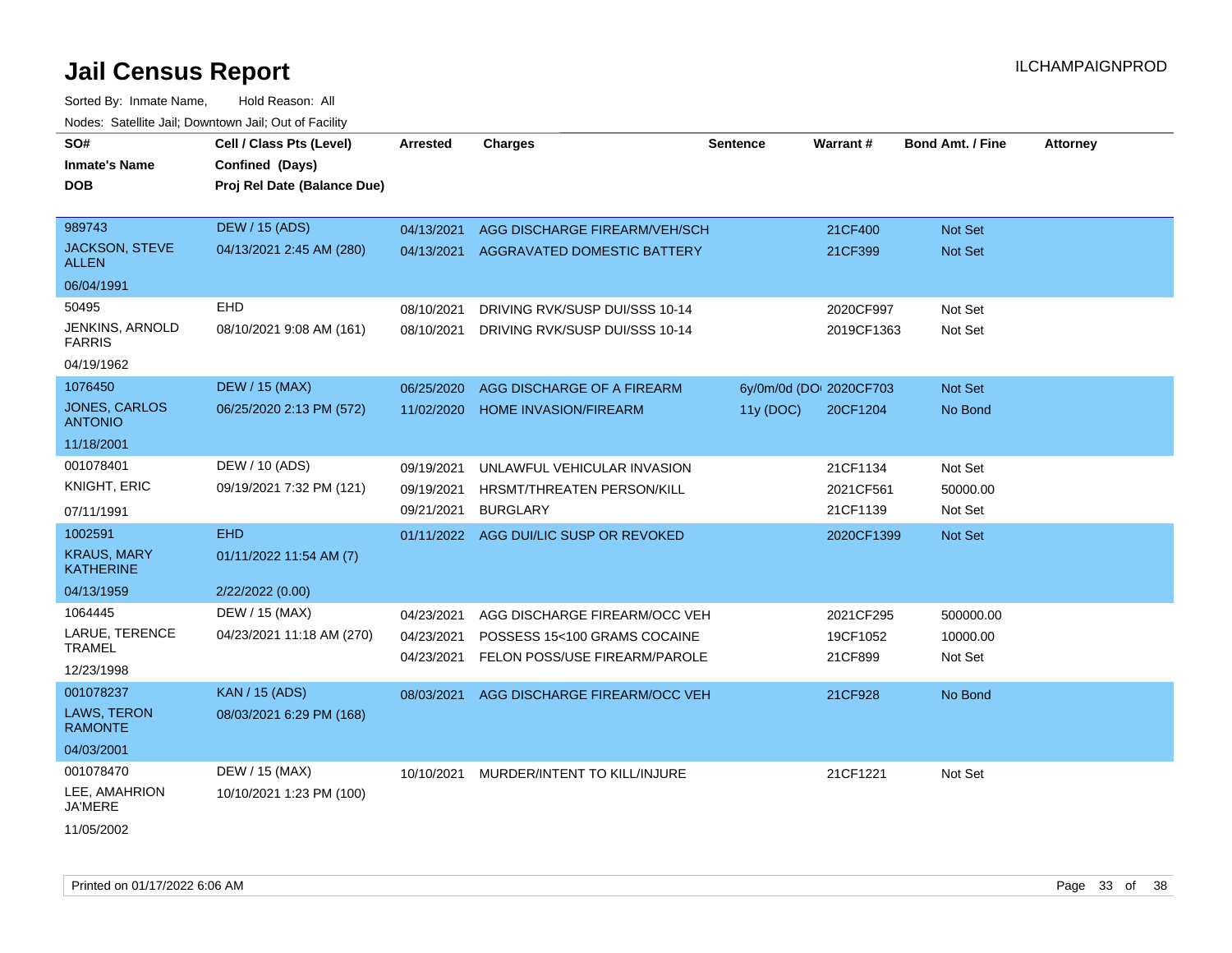| SO#                                             | Cell / Class Pts (Level)                     | <b>Arrested</b> | <b>Charges</b>                          | <b>Sentence</b> | Warrant#    | <b>Bond Amt. / Fine</b> | <b>Attorney</b> |
|-------------------------------------------------|----------------------------------------------|-----------------|-----------------------------------------|-----------------|-------------|-------------------------|-----------------|
| <b>Inmate's Name</b>                            | Confined (Days)                              |                 |                                         |                 |             |                         |                 |
| <b>DOB</b>                                      | Proj Rel Date (Balance Due)                  |                 |                                         |                 |             |                         |                 |
|                                                 |                                              |                 |                                         |                 |             |                         |                 |
| 56792                                           | <b>DEW / 10 (MED)</b>                        | 02/02/2021      | ARMED HABITUAL CRIMINAL                 |                 | 2021CF141   | 500000.00               |                 |
| LILLARD, LAWRENCE<br><b>TYRONE</b>              | 02/02/2021 2:11 PM (350)                     | 02/22/2021      | DRIVING ON REVOKED LICENSE              |                 | 21TR426     | 5000.00                 |                 |
| 10/20/1982                                      |                                              |                 |                                         |                 |             |                         |                 |
| 001078754                                       | <b>EHD</b>                                   |                 | 01/11/2022 DRIVING ON SUSPENDED LICENSE |                 | 2021TR6180  | Not Set                 |                 |
| LOPEZ, REINA<br><b>GABERILLA</b>                | 01/11/2022 8:47 AM (7)                       |                 |                                         |                 |             |                         |                 |
| 10/05/1997                                      | 1/20/2022 (0.00)                             |                 |                                         |                 |             |                         |                 |
| 001078575                                       | <b>KAN / 10 (MED)</b>                        | 11/09/2021      | <b>GUNRUNNING</b>                       |                 | 21CF1330    | 750000.00               |                 |
| <b>MCLAURIN, KEYON A</b>                        | 11/09/2021 12:41 PM (70)                     |                 |                                         |                 |             |                         |                 |
|                                                 |                                              |                 |                                         |                 |             |                         |                 |
| 11/19/2002                                      |                                              |                 |                                         |                 |             |                         |                 |
| 1011046                                         | KAN / 15 (ADS)                               | 04/10/2021      | ATTEMPT (FIRST DEGREE MURDER)           |                 | 21CF392     | Not Set                 |                 |
| <b>MILES, DARRION</b><br><b>ANTONIO KEVONTA</b> | 04/11/2021 12:46 AM (282)                    |                 |                                         |                 |             |                         |                 |
| 03/18/1990                                      |                                              |                 |                                         |                 |             |                         |                 |
| 001077278                                       | <b>DEW / 15 (MAX)</b>                        | 10/06/2020      | MURDER/INTENT TO KILL/INJURE            |                 | 2020CF146   | 2000000.00              |                 |
| MILLER, D'ANDRE                                 | 10/06/2020 12:49 PM (469)                    | 10/06/2020      | AGG FLEEING POLICE/21 MPH OVER          |                 | 2019CF1171  | 50000.00                |                 |
| 09/08/1986                                      |                                              |                 |                                         |                 |             |                         |                 |
| 1026477                                         | KAN / 15 (ADS)                               | 09/21/2021      | AGG DISCHARGE FIREARM/OCC VEH           |                 | 21CF1138    | Not Set                 |                 |
| NEWBILL, DEVONTRE<br><b>LAMONT</b>              | 09/21/2021 2:27 AM (119)                     | 09/22/2021      | PROBATION VIOLATION                     |                 | 20CF577     | Not Set                 |                 |
| 11/22/1993                                      |                                              |                 |                                         |                 |             |                         |                 |
| 1072907                                         | <b>KAN</b>                                   | 07/14/2021      | CRIMINAL DAMAGE <\$500/SCHOOL           |                 | 2021CF840   | 5000.00                 |                 |
|                                                 | NIKOLAEV, YEVGENIY 07/14/2021 10:10 PM (188) | 07/14/2021      | ATTEMPT (FIRST DEGREE MURDER)           |                 | 2021-CF-832 | 2000000.00              |                 |
| 10/06/1983                                      |                                              |                 |                                         |                 |             |                         |                 |
| 001078558                                       | DEW / 10 (MED)                               | 11/03/2021      | UNLAWFUL USE OF A WEAPON                |                 | 21CF1352    | Not Set                 |                 |
| PARRISH, DOMINIC<br>WALTER                      | 11/03/2021 1:25 PM (76)                      |                 |                                         |                 |             |                         |                 |
| 08/23/2001                                      |                                              |                 |                                         |                 |             |                         |                 |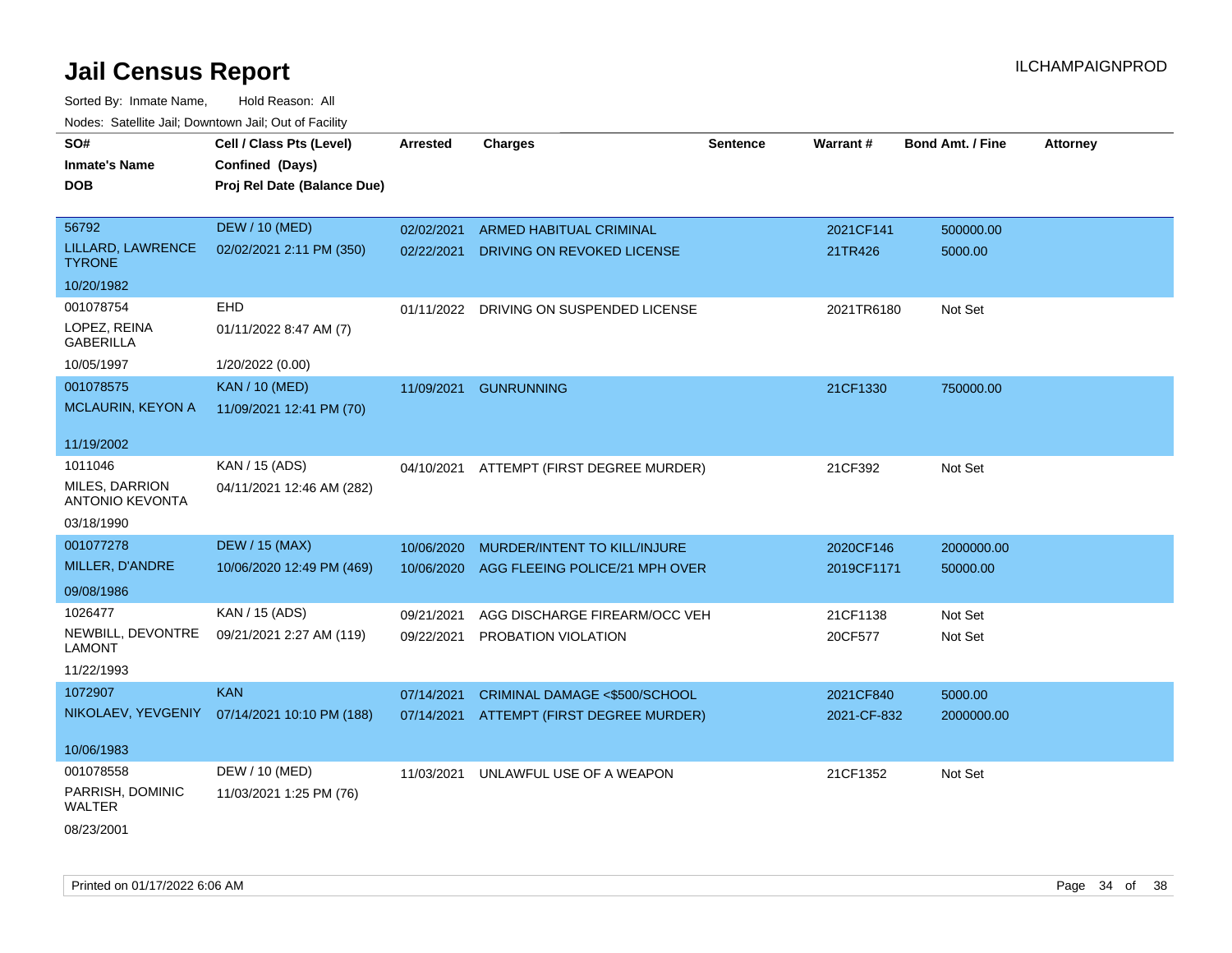| SO#<br><b>Inmate's Name</b><br><b>DOB</b> | Cell / Class Pts (Level)<br>Confined (Days)<br>Proj Rel Date (Balance Due) | <b>Arrested</b> | <b>Charges</b>                           | <b>Sentence</b> | Warrant#    | <b>Bond Amt. / Fine</b> | <b>Attorney</b> |
|-------------------------------------------|----------------------------------------------------------------------------|-----------------|------------------------------------------|-----------------|-------------|-------------------------|-----------------|
|                                           |                                                                            |                 |                                          |                 |             |                         |                 |
| 001078063                                 | <b>DEW / 15 (MAX)</b>                                                      | 06/15/2021      | AGG CRIM SEX ASSAULT/WEAPON              |                 | 2021CF678   | 1000000.00              |                 |
|                                           | PERRY, ROBERT Junior 06/15/2021 4:37 PM (217)                              | 06/15/2021      | <b>ROBBERY</b>                           |                 | 2021CF159   | 25000.00                |                 |
| 12/21/1990                                |                                                                            |                 |                                          |                 |             |                         |                 |
| 37559                                     | <b>EHD</b>                                                                 |                 | 01/12/2022 DRIVING ON REVOKED LICENSE    |                 | 2021TR2685  | Not Set                 |                 |
| PICKENS, DAVID<br><b>EUGENE</b>           | 01/12/2022 10:16 AM (6)                                                    |                 |                                          |                 |             |                         |                 |
| 02/01/1973                                | 3/12/2022 (0.00)                                                           |                 |                                          |                 |             |                         |                 |
| 001077614                                 | <b>KAN / 15 (MAX)</b>                                                      |                 | 01/17/2021 ATTEMPT (FIRST DEGREE MURDER) |                 | 21CF66      | Not Set                 |                 |
| <b>DEVON</b>                              | ROBINSON, DONTRELL 01/17/2021 3:08 PM (366)                                |                 |                                          |                 |             |                         |                 |
| 09/22/2002                                |                                                                            |                 |                                          |                 |             |                         |                 |
| 1061216                                   | <b>KAN / 10 (MED)</b>                                                      | 06/22/2021      | HOME INVASION/FIREARM                    |                 | 21CF727     | Not Set                 |                 |
| RUNGE, ANDRE<br><b>MARSEAN</b>            | 06/22/2021 4:42 PM (210)                                                   |                 |                                          |                 |             |                         |                 |
| 12/05/1997                                |                                                                            |                 |                                          |                 |             |                         |                 |
| 650295                                    | <b>PIA / 50 (MAX)</b>                                                      | 04/22/2020      | <b>CRIMINAL SEXUAL ASSAULT</b>           |                 | 2020-CF407  | 750000.00               |                 |
| SANDAGE, JERALD                           | 04/22/2020 6:30 AM (636)                                                   | 04/22/2020      | <b>CRIMINAL SEXUAL ASSAULT</b>           |                 | 2020-CF408  | 750000.00               |                 |
| <b>EUGENE</b>                             |                                                                            | 04/22/2020      | <b>CRIMINAL SEXUAL ABUSE</b>             |                 | 2020-CF409  | 750000.00               |                 |
| 06/07/1971                                |                                                                            | 04/22/2020      | <b>CRIMINAL SEXUAL ASSAULT</b>           |                 | 2020-CF410  | 750000.00               |                 |
|                                           |                                                                            | 04/22/2020      | OFFICIAL MISCONDUCT                      |                 | 2019-CF1811 | 25000.00                |                 |
| 1062194                                   | DEW / 15 (MAX)                                                             | 02/27/2020      | MURDER/OTHER FORCIBLE FELONY             |                 | 20CF-247    | 1000000.00              |                 |
| SIMMONS, MICHAEL<br><b>JAMAL</b>          | 02/27/2020 1:11 PM (691)                                                   | 09/23/2020      | AGG BATTERY/DISCHARGE FIREARM            |                 | 20CF1061    | Not Set                 |                 |
| 11/03/1997                                |                                                                            |                 |                                          |                 |             |                         |                 |
| 001078115                                 | <b>KAN / 15 (MAX)</b>                                                      | 07/01/2021      | ARMED VIOLENCE/CATEGORY I                |                 | 21CF772     | Not Set                 |                 |
| <b>SMITH, JAMES</b><br>NASHAUN, Junior    | 07/01/2021 2:44 PM (201)                                                   | 07/30/2021      | DRIVING ON SUSPENDED LICENSE             |                 | 21TR5804    | 1500.00                 |                 |
| 09/18/2000                                |                                                                            |                 |                                          |                 |             |                         |                 |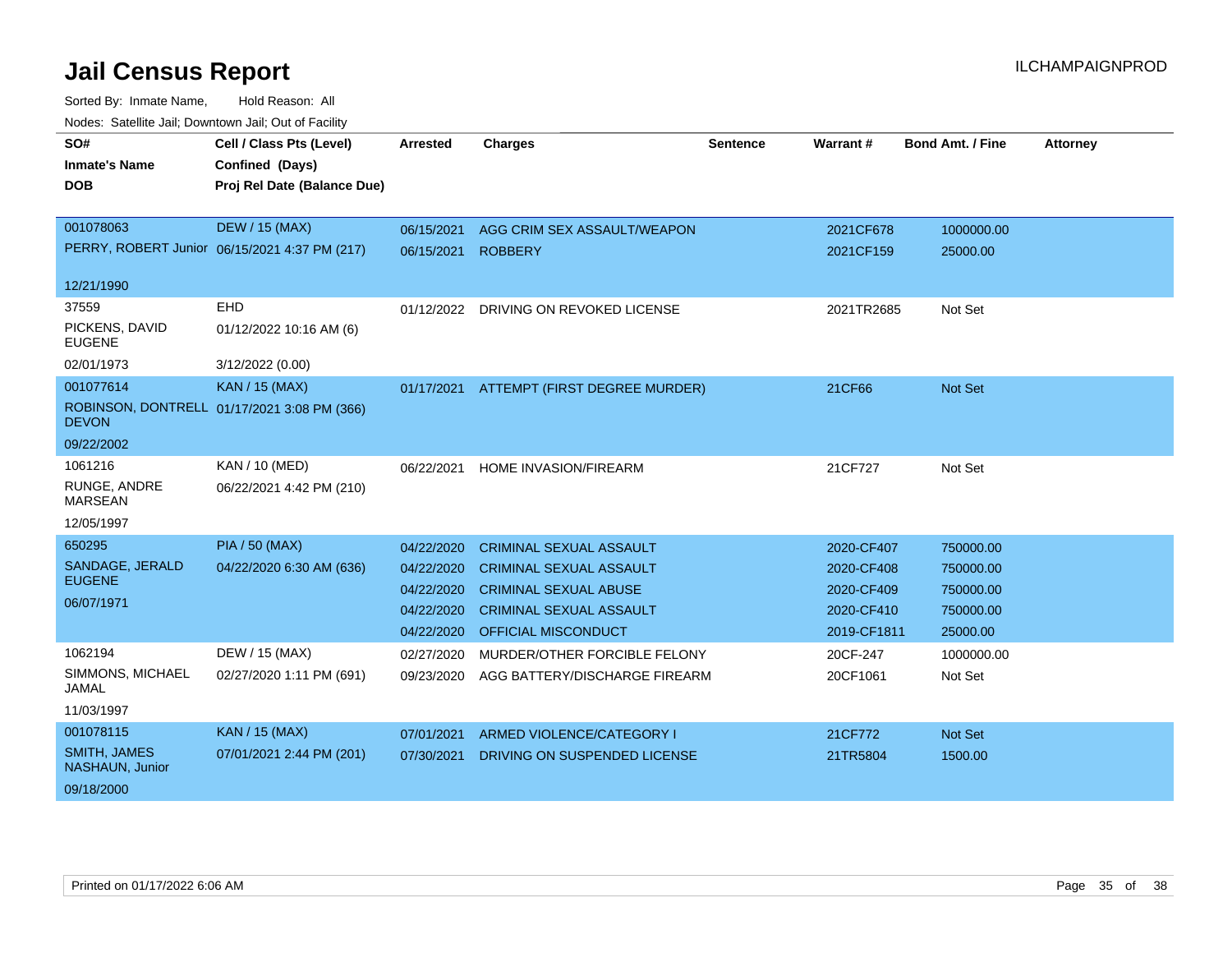| SO#                                     | Cell / Class Pts (Level)                      | <b>Arrested</b> | <b>Charges</b>                            | <b>Sentence</b>        | Warrant#   | <b>Bond Amt. / Fine</b> | <b>Attorney</b> |
|-----------------------------------------|-----------------------------------------------|-----------------|-------------------------------------------|------------------------|------------|-------------------------|-----------------|
| <b>Inmate's Name</b>                    | Confined (Days)                               |                 |                                           |                        |            |                         |                 |
| <b>DOB</b>                              | Proj Rel Date (Balance Due)                   |                 |                                           |                        |            |                         |                 |
|                                         |                                               |                 |                                           |                        |            |                         |                 |
| 001077868                               | <b>DEW / 15 (MAX)</b>                         | 04/21/2021      | ARMED ROBBERY/ARMED W/FIREARM             |                        | 21CF445    | Not Set                 |                 |
| SPEARMENT,<br><b>KENTRELL</b>           | 04/21/2021 9:48 PM (272)                      | 08/19/2021      | FLEEING/ATTEMPT ELUDE OFFICER             |                        | 2021TR1053 | 1000.00                 |                 |
| 01/21/2002                              |                                               |                 |                                           |                        |            |                         |                 |
| 11979                                   | EHD                                           |                 | 01/11/2022 AGG FLEEING POLICE/21 MPH OVER |                        | 2021CF629  | Not Set                 |                 |
| STARK, JACK LYNN                        | 01/11/2022 10:13 AM (7)                       |                 |                                           |                        |            |                         |                 |
| 12/31/1955                              | 4/9/2022 (0.00)                               |                 |                                           |                        |            |                         |                 |
| 001077854                               | <b>EHD</b>                                    | 09/15/2021      | DRIVING RVK/SUSP DUI/SSS 4-9              |                        | 2021CF306  | Not Set                 |                 |
| STUKINS, DANNY RAY                      | 09/15/2021 10:17 AM (125)                     |                 |                                           |                        |            |                         |                 |
| 07/05/1985                              | 3/13/2022 (0.00)                              |                 |                                           |                        |            |                         |                 |
| 1046632                                 | KAN / 15 (MAX)                                | 09/14/2021      | ARMED VIOLENCE/CATEGORY II                |                        | 21CF912    | 750000.00               |                 |
|                                         | TATE, JAVON MARQUIS 09/14/2021 12:10 PM (126) |                 |                                           |                        |            |                         |                 |
|                                         |                                               |                 |                                           |                        |            |                         |                 |
| 08/10/1996                              |                                               |                 |                                           |                        |            |                         |                 |
| 1033031                                 | <b>KAN / 15 (MAX)</b>                         | 08/19/2020      | *AGG BATTERY W/FIREARM/PERSON             |                        | 2020-CF923 | 500000.00               |                 |
| <b>TOMS, ANDREW</b><br><b>CHUCKY</b>    | 08/19/2020 5:59 PM (517)                      |                 |                                           |                        |            |                         |                 |
| 09/28/1978                              |                                               |                 |                                           |                        |            |                         |                 |
| 27007                                   | KAN / 15 (MAX)                                | 09/19/2021      | DOMESTIC BATTERY/OTHER PRIOR              | 2y/0m/0d (DOI 21CF1133 |            | No Bond                 |                 |
| TUELL, ROBERT<br><b>STEPHEN</b>         | 09/19/2021 9:51 AM (121)                      |                 |                                           |                        |            |                         |                 |
| 09/25/1967                              |                                               |                 |                                           |                        |            |                         |                 |
| 001078263                               | <b>KAN / 10 (ADS)</b>                         | 08/11/2021      | AGG FLEEING POLICE/21 MPH OVER            | 15m (DOC)              |            | 200000.00               |                 |
| <b>TURK, BRANDON</b><br><b>LARSHAWN</b> | 08/11/2021 6:23 PM (160)                      |                 |                                           |                        |            |                         |                 |
| 10/18/1995                              |                                               |                 |                                           |                        |            |                         |                 |
| 001078386                               | KAN / 10 (MED)                                | 09/14/2021      | POSSESSION OF STOLEN FIREARM              |                        | 2021CF1099 | 250000.00               |                 |
| TURNER, AMARIO                          | 09/14/2021 11:42 PM (126)                     |                 |                                           |                        |            |                         |                 |
| 09/23/2002                              |                                               |                 |                                           |                        |            |                         |                 |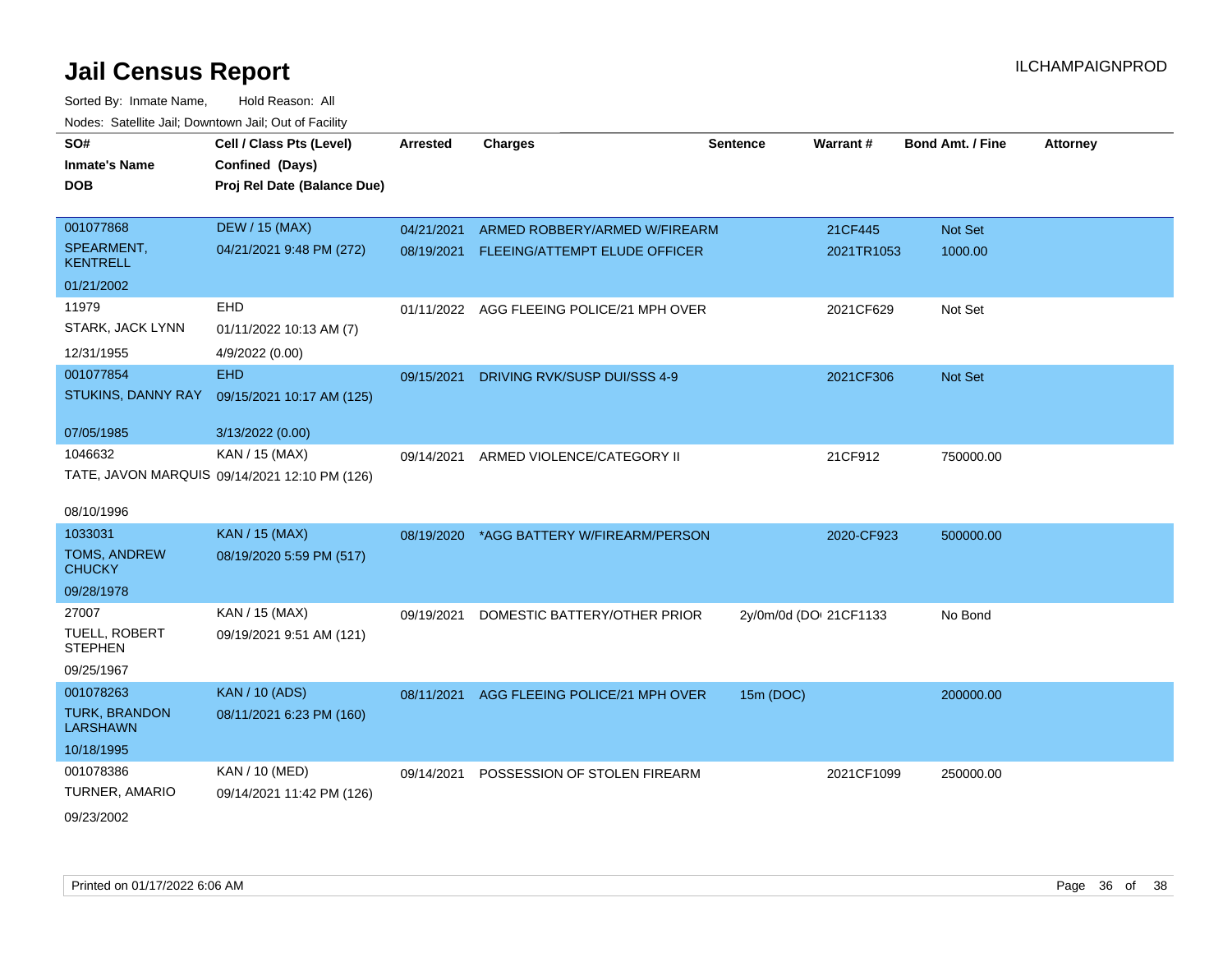Sorted By: Inmate Name, Hold Reason: All

Nodes: Satellite Jail; Downtown Jail; Out of Facility

| SO#<br><b>Inmate's Name</b><br><b>DOB</b><br>1011886 | Cell / Class Pts (Level)<br>Confined (Days)<br>Proj Rel Date (Balance Due)<br><b>EHD</b> | <b>Arrested</b> | <b>Charges</b>                        | <b>Sentence</b> | <b>Warrant#</b> | <b>Bond Amt. / Fine</b> | <b>Attorney</b> |
|------------------------------------------------------|------------------------------------------------------------------------------------------|-----------------|---------------------------------------|-----------------|-----------------|-------------------------|-----------------|
| <b>TURNER, SHAWNTAY</b><br><b>EUGENE</b>             | 01/12/2022 9:25 AM (6)                                                                   |                 | 01/12/2022 AGG FLEEING/2+ CON DEVICES |                 | 2021CF378       | Not Set                 |                 |
| 01/09/1992                                           | 3/11/2022 (0.00)                                                                         |                 |                                       |                 |                 |                         |                 |
| 1040925<br>WEATHERALL.                               | KAN / 10 (MED)<br>10/05/2021 4:17 PM (105)                                               | 10/05/2021      | AGG BATTERY/DISCHARGE FIREARM         |                 | 2021CF1105      | 1000000.00              |                 |
| JOHNNY EARL JAMES                                    |                                                                                          |                 |                                       |                 |                 |                         |                 |
| 04/29/1994                                           |                                                                                          |                 |                                       |                 |                 |                         |                 |
| 1062558                                              | <b>DEW / 10 (MED)</b>                                                                    | 10/02/2021      | FELON POSS/USE WEAPON/FIREARM         |                 | 21CF1185        | <b>Not Set</b>          |                 |
| <b>WELLS, JIAMANTE</b><br><b>AMORE</b>               | 10/02/2021 8:29 PM (108)                                                                 |                 |                                       |                 |                 |                         |                 |
| 09/02/1995                                           |                                                                                          |                 |                                       |                 |                 |                         |                 |
| 1002033                                              | KAN / 15 (MAX)                                                                           | 09/08/2021      | DRIVING ON SUSPENDED LICENSE          |                 | 2019-TR-11944   | 5000.00                 |                 |
| <b>WEST, ANTONIO</b>                                 | 09/08/2021 11:01 PM (132)                                                                | 09/08/2021      | ARMED ROBBERY/ARMED W/FIREARM         |                 | 2020-CF-1406    | 500000.00               |                 |
| <b>DEONTA</b>                                        |                                                                                          | 09/08/2021      | AGG UNLAWFUL USE OF WEAPON/VEH        |                 | 2021-CF-AWOW    | Not Set                 |                 |
| 04/15/1992                                           |                                                                                          | 09/08/2021      | OBSTRCT JUSTICE/LEAVE STATE           |                 | 2021-CF-AWOW    | Not Set                 |                 |
|                                                      |                                                                                          | 09/08/2021      | ARMED VIOLENCE/CATEGORY I             |                 | 2021-CF-AWOW    | Not Set                 |                 |
| 1022068                                              | <b>DEW / 15 (ADS)</b>                                                                    | 10/10/2021      | FELON POSS/USE WEAPON/FIREARM         |                 | 21CF1212        | Not Set                 |                 |
| <b>WILKINS, MICHAEL</b><br><b>CARL</b>               | 10/10/2021 5:07 AM (100)                                                                 |                 |                                       |                 |                 |                         |                 |
| 07/10/1992                                           |                                                                                          |                 |                                       |                 |                 |                         |                 |
| 001077508                                            | DEW / 15 (ADS)                                                                           | 12/10/2020      | MURDER/STRONG PROB KILL/INJURE        | 55y (DOC)       | 2020CF1293      | No Bond                 |                 |
| <b>WILLIAMS, CALVIN</b><br><b>TIMOTHY</b>            | 12/10/2020 8:55 PM (404)                                                                 |                 |                                       |                 |                 |                         |                 |
| 10/23/2002                                           |                                                                                          |                 |                                       |                 |                 |                         |                 |
| 539662                                               | <b>KAN / 10 (MED)</b>                                                                    | 08/14/2021      | <b>AGGRAVATED BATTERY</b>             |                 | 21CF979         | No Bond                 |                 |
| <b>WILLIAMS, JAVONTAE</b><br><b>DEMAR</b>            | 08/14/2021 1:28 AM (157)                                                                 | 08/14/2021      | AGGRAVATED DOMESTIC BATTERY           |                 | 2020CF1098      | 25000.00                |                 |
|                                                      |                                                                                          | 08/14/2021      | DOM BTRY/CONTACT/1-2 PRECONV          |                 | 2021CF770       | 250000.00               |                 |
| 07/28/1991                                           |                                                                                          |                 | 08/14/2021 CITY OV ARREST             |                 | 2017OV893       | 1000.00                 |                 |